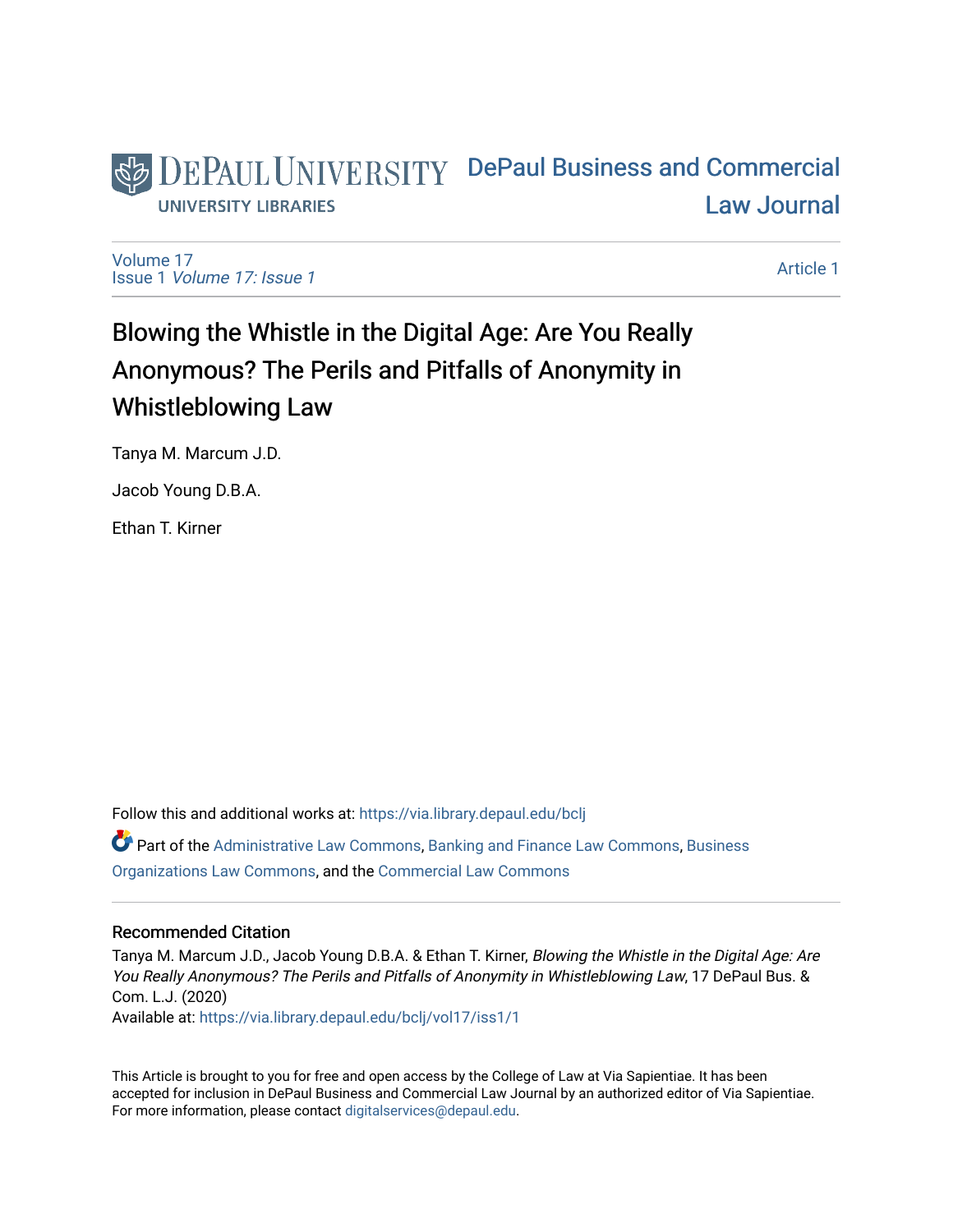# **Blowing the Whistle in the Digital Age: Are You Really Anonymous? The Perils and Pitfalls of Anonymity in Whistleblowing Law**

*Dr. Tanya M. Marcum, J.D. & Jacob Young, D.B.A.*

"He perceives very clearly that the world is in greater peril from those who tolerate or encourage evil than from those who actually commit it." Albert Einstein's tribute to Pablo Casals<sup>1</sup>

#### I. INTRODUCTION

Suppose an employee works for a private company in a state with "at-will" employment. The employee discovers wrongdoing within the employee's organization. This employee wants to inform the organization of the wrongdoing but is afraid of doing so because they have heard horror stories about the effects of retaliation. In trying to report the wrongdoing, the employee types out the information on the employee's computer, uses the company network to print it on the printer at work and mails it to the organization. Unbeknownst to the employee, the organization was able to determine that the letter came from a company printer by examining invisible watermarks on the document. After reviewing system logs, the employee is identified as the author of the document. The employee is later terminated without any mention of the letter, leaving no clear evidence that it was in response to reporting the wrongdoing. The employee could have taken different steps to remain anonymous to avoid retaliation if he or she had been aware of methods of identification.

Laws and ethical standards created by both government and nongovernment organizations attempt to protect shareholders, managers, employees, clients, customers, the public and government from corporate corruption, fraud, and other misdeeds.2 Ideally, corporate governance should provide for transparency, full disclosure, and accurate financial data.3 Managerial review, internal auditing and actual

<sup>1.</sup> J. MA. CORREDOR, CONVERSATIONS WITH CASALS 11 (André Mangeot trans., E.P. Dutton & Co. Inc., 1957).

<sup>2.</sup> Guhan Subramanian, *Corporate Governance 2.0*, 92 HAR. Bus. REV. 96 (2015) (explaining that these legal and ethical standards are commonly referred to as corporate governance).

<sup>3.</sup> Umang Desai, *Crying Foul: Whistleblower Provisions of the Dodd-Frank Act of 2010*, 43 LOY. U. CHI. L.J. 427, 432 (2012).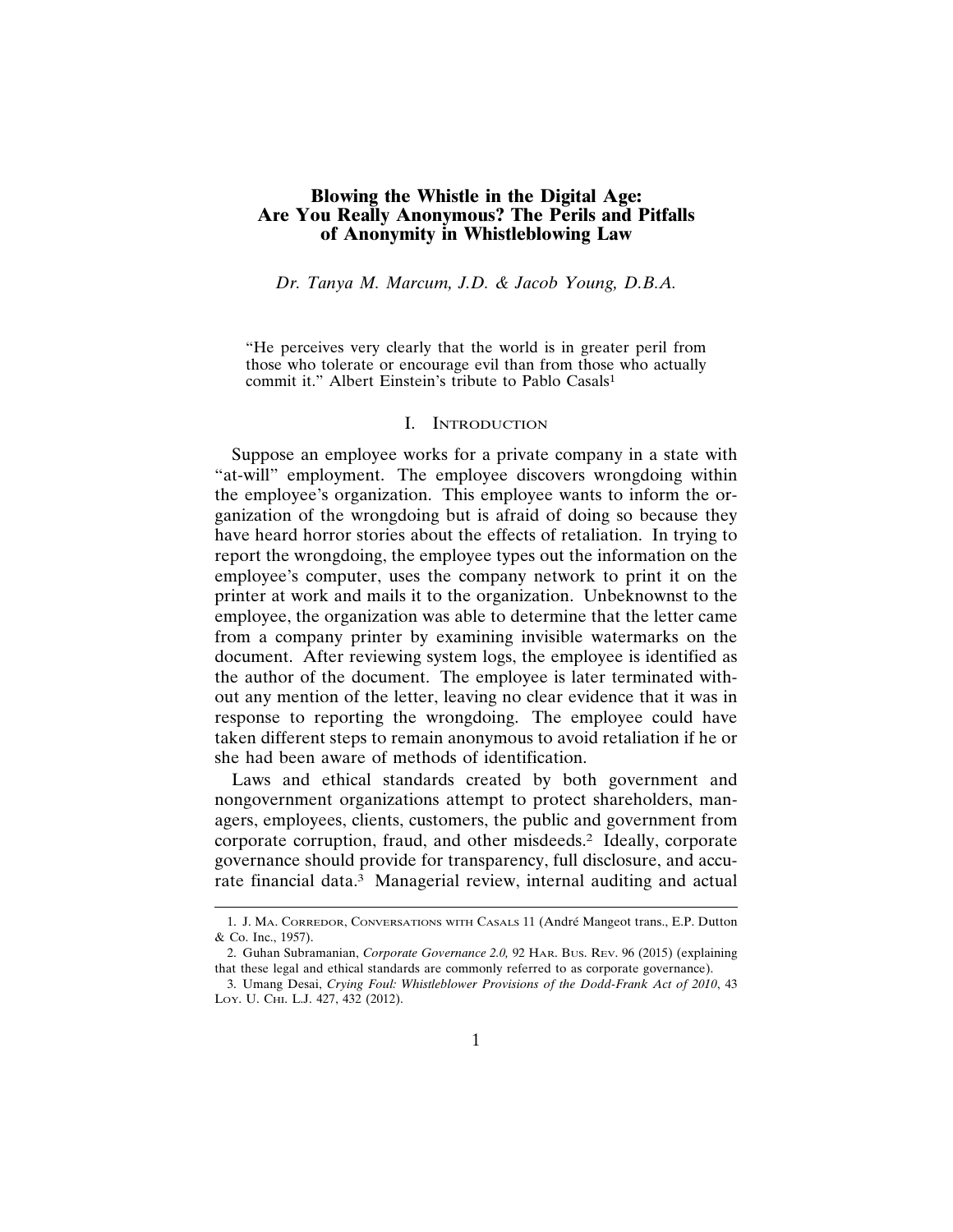discovery are some mechanisms to discover wrongdoing within an organization. However, the single most important method to discover internal wrongdoing is with employee tips or whistleblowing.4 Whistleblowing is defined as "the disclosure by organization members (former or current) of illegal, immoral or illegitimate practices under the control of their employers, to persons or organizations that may be able to effect action."5 The results of one survey suggested that whistleblowers exposed 43% of the fraud in private corporations, while auditors uncovered a mere 19%.6 Stephen M. Kohn, the President of the National Whistleblower Center, stated that "[t]his survey is proof that corporate shareholders directly benefit from whistleblower disclosures. Instead of firing the whistleblower, this survey demonstrates that corporate culture should change."7

Many companies create and operate internal whistleblower programs, which commonly include whistleblower hotlines, to create an environment that encourages the exchange of information regarding perceived wrongdoings within the organization.8 Publicly held corporations in the U.S. must establish internal procedures to receive complaints about accounting irregularities and create procedures that will allow for anonymous and confidential submission by employees of such accounting concerns.<sup>9</sup> If protected internal whistleblower reporting is an available option, whistleblowers will report internally over external reporting avenues.10 However, there is a major difference between confidential submissions by a whistleblower as compared to anonymous submissions by a whistleblower. Some laws attempt to create protection for whistleblowers. The key word here is attempt. Under the best of circumstances, those who report wrongdoings at their place of employment often run a high risk of retaliation once they report the wrongdoing. Some of these whistleblowers believe that they are anonymously reporting the wrongdoing. However, al-

<sup>4.</sup> Leonardo Labriola, *Paying Too Dearly for a Whistle: Properly Protecting Internal Whistleblowers*, 85 FORDHAM L. REV. 2839, 2846 (2017).

<sup>5.</sup> Janet P. Near & Marcia P. Miceli, *Organizational Dissidence: The Case of Whistle-Blowing*, 4(1), J. OF BUS. ETHICS 1, 4 (1985).

<sup>6.</sup> *Whistleblowers Still the Best at Detecting Fraud,* NAT'L WHISTLEBLOWER CTR, https://www .whistleblowers.org/news/whistleblowers-still-the-best-at-detecting-fraud/ (last visited May 19, 2018).

<sup>7.</sup> *Id.*

<sup>8.</sup> Richard Moberly, *Confidentiality and Whistleblowing,* 96 N.C. L. REV. 751, 759 (2018).

<sup>9.</sup> *See* Sarbanes-Oxley Act of 2002, Pub. L. No. 107-204, 116 Stat. 745 (codified in scattered sections of 15 U.S.C (2012)).

<sup>10.</sup> Christine A. Ladwig, *A Sarbanes-Oxley and Dodd-Frank Triple Win Scenario: The Joint Benefit of an Internal-External Reporting Alliance for Corporations, Whistleblowers and Government,* 27(1) MIDWEST L. J. 79, 87 (2017).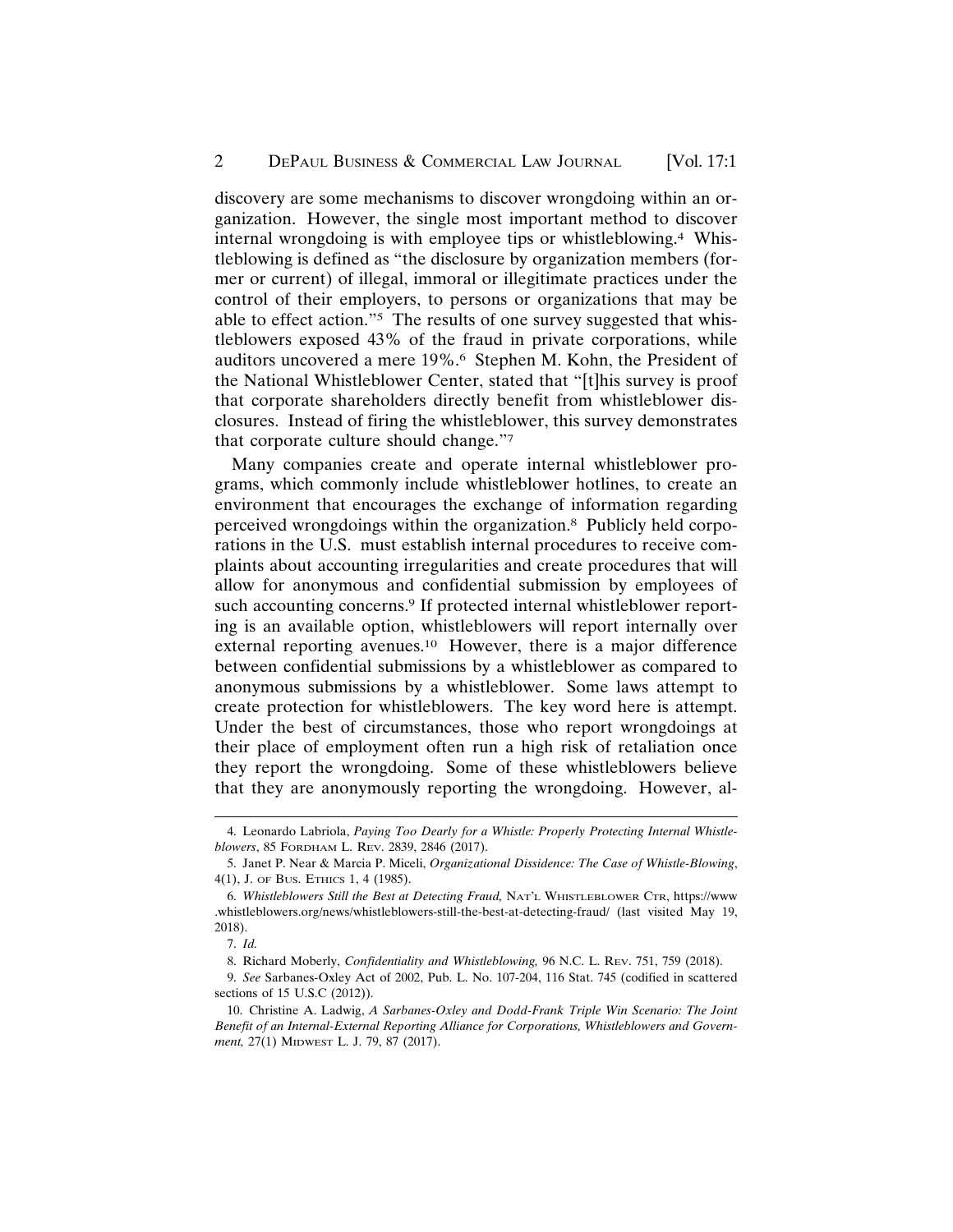though stated as an anonymous system for reporting fraud and abuse, many are not actually anonymous. If anonymous reporting is only confidential, then there are increased disincentives for the whistleblowers to report the violations of the law by their employer.

Most potential whistleblowers are worried about both their personal and professional lives and the changes that will likely take place, most of which will not be positive should they decide to blow the whistle. For many, the difficult personal and professional decision to come forward and report wrongdoing requires a reconciliation of conflicting values. On the one hand, our society celebrates team players and, on the other, it has contempt for mindless sheep that go along to get along. At times, our society champions the individual who does what is right. Too often, however, society unfairly characterizes an individual who reports problems as disloyal.11

A whistleblower is perceived as the "eyes and ears" of the public at large who need protection in the areas of health, safety, finances and overall public welfare.12 Based on this definition, why are there not more whistleblowers? Unfortunately, there are several factors that might discourage those who have knowledge of wrongdoing from blowing the whistle. First, organizational insiders might be hesitant to report out of fear of retaliation<sup>13</sup> or to simply avoid being the bearer of bad news.14 Retaliation against those who speak up is quite com-

<sup>11.</sup> Connor C. Turpan, *Whistleblower? More Like Cybercriminal: The Computer Fraud and Abuse Act as Applied to Sarbanes-Oxley Whistleblowers,* 42 RUTGERS COMPUTER & TECH. L.J. 120, 121 (2016).

<sup>12.</sup> *See* MARCIA P. MICELI & JANET P. NEAR, BLOWING THE WHISTLE: THE ORGANIZA-TIONAL & LEGAL IMPLICATIONS FOR COMPANIES AND EMPLOYEES (1992).

<sup>13.</sup> *See* Elizabeth Wolfe Morrison & Frances J. Milliken, *Organizational Silence: A Barrier to Change and Development in a Pluralistic World*, 25(4) ACAD. OF MGMT. REV*.* 706 (2000); MAR-CIA P. MICELI & JANET P. NEAR, BLOWING THE WHISTLE: THE ORGANIZATIONAL & LEGAL IMPLICATIONS FOR COMPANIES AND EMPLOYEES (1992); Michael J. Withey & William H. Cooper, *Predicting Exit, Voice, Loyalty, and Neglect*, 34(4) ADMIN. SCI. Q. 521 (1989); Susan J. Ashford et al., *Out on a Limb: The Role of Context and Impression Management in Selling Gender-equity Issues*, 43(1) ADMIN. SCI. Q*.* 23 (1998).

<sup>14.</sup> *See* Jayson L. Dibble & Timothy R. Levine, *Breaking Good and Bad News: Direction of the MUM Effect and Senders' Cognitive Representations of News Valence*, 37(5) COMM. RES. 703 (2010); Jayson L. Dibble & Timothy R. Levine, *Sharing Good and Bad News with Friends and Strangers: Reasons for and Communication Behaviors Associated with the MUM Effect*, 64(4) COMM. STUD. 431 (2013); Sidney Rosen & Abraham Tesser, *On Reluctance to Communicate Undesirable Information: The MUM Effect*, 33(3) SOCIOMETRY 253 (1970); ChongWoo Park et al., *Overcoming the Mum Effect in IT Project Reporting: Impacts of Fault Responsibility and Time Urgency*, 9(7) J. ASSN. FOR INFO. SYS. 409 (2008); Laura E. Marler et al., *Don't Make Me the Bad Guy: Organizational Norms, Self-monitoring, and the Mum Effect*, 24(1) J. OF MANAGE-RIAL ISSUES 97 (2012).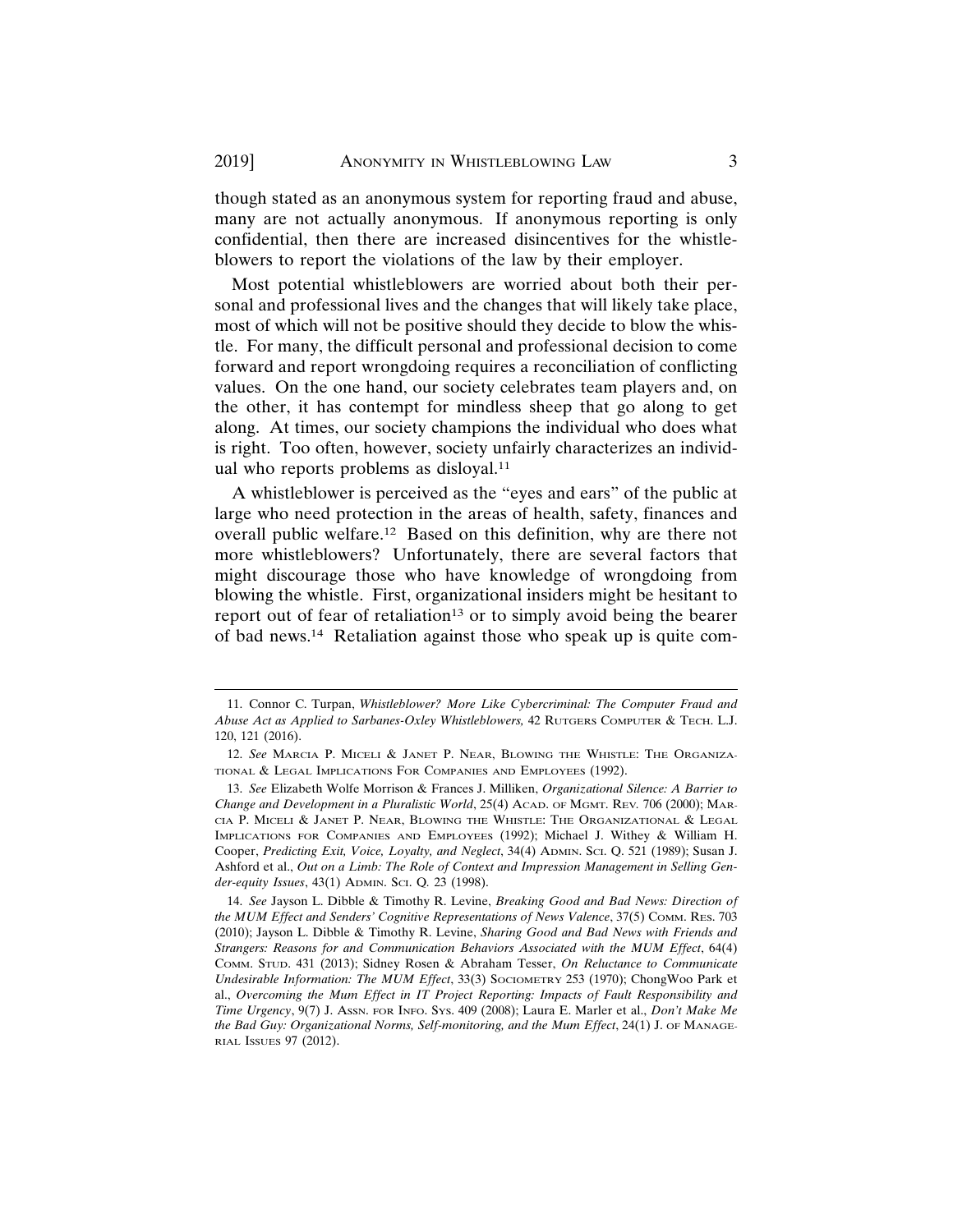mon<sup>15</sup> and is "most likely and most severe when the observed wrongdoing is most systemic and most central to the operation of the agency."16 Retaliation can be levied in many forms, such as nullification, isolation, defamation, expulsion, ostracism, demotion or termination.17 One study reports that approximately two thirds of the whistleblowers in their study had experienced the following forms of retaliation: 69% lost their job or were forced to retire; 64% received negative employment performance evaluations; 68% had work more closely monitored by supervisors; 69% were criticized or avoided by coworkers; and 64% were blacklisted from getting another job in their field.18

Second, although anonymity is desired to protect whistleblowers from retaliation,19 existing channels for soliciting reports of wrongdoing fail to provide adequate anonymity protection for naïve users of modern technology. The U.S. has passed several whistleblower protection laws, such as the Sarbanes-Oxley Act of 200220 and the Dodd-Frank Wall Street Reform and Consumer Protection Act of 2010,21 which provide increased regulation and oversight to address corporate misconduct. Both pieces of legislation contain whistleblowing provisions that require publicly-traded companies to establish "anonymous" reporting channels and strengthen the penalties for retaliation against those who report misconduct.<sup>22</sup> As a result, several technology

18. Rothschild, *supra* note 15, at 120.

21. Dodd-Frank Wall Street Reform and Consumer Protection Act, Pub. L. No. 111-203, 124 Stat. 1376 (2010) (codified at 12 U.S.C. § 5301 (2012)).

22. STEPHEN M. KOHN, THE NEW WHISTLEBLOWER'S HANDBOOK: A STEP-BY-STEP GUIDE TO DOING WHAT'S RIGHT AND PROTECTING YOURSELF, 2 (3d ed. 2017).

<sup>15.</sup> Joyce Rothschild & Terance D. Miethe, *Whistle-Blower Disclosures and Management Retaliation: The Battle to Control Information about Organization Corruption*, 26(1) WORK & OC-CUPATIONS 107 (1999).

<sup>16.</sup> *Id*. at 125.

<sup>17.</sup> Muel Kaptein, *From Inaction to External Whistleblowing: The Influence of the Ethical Culture of Organizations on Employee Responses to Observed Wrongdoing*, 98(3) J. OF BUS. ETHICS 513, 514 (2010); Terry Morehead Dworkin & Melissa S. Baucus, *Internal vs. External Whistle*blowers: A Comparison of Whistleblowering Processes, 17(12) J. Bus. ETHICS 1281, 1285 (1998); Tim Barnett et al., *The Internal Disclosure Policies of Private-sector Employers: An Initial Look at Their Relationship to Employee Whistleblowing,* 12(2) J. BUS. ETHICS 127, 127-28 (1993).

<sup>19.</sup> Susan Ayers & Steven E. Kaplan, *Wrongdoing by Consultants: An Examination of Employees? Reporting Intentions*, 57(2) J. BUS. ETHICS 121, 127 (2005); Steven E. Kaplan & Joseph J. Schultz, *The Role of Internal Audit in Sensitive Communications,* J. MGMT. STUD. 10 (2006); Steven E. Kaplan & Joseph J. Schultz*, Intentions to Report Questionable Acts: An Examination of the Influence of Anonymous Reporting Channel, Internal Audit Quality, and Setting*, 71(2) J. BUS. ETHICS 109, 112 (2007); Janet P. Near & Marcia P. Miceli, *Effective-Whistle Blowing*, 20(3) ACAD. OF MGMT. REV. 679, 692 (1995); Frederick A. Elliston, *Anonymity and Whistleblowing*, 1(3) J. BUS. ETHICS 167-177 (1982).

<sup>20.</sup> Sarbanes-Oxley Act of 2002, Pub. L. No. 107-204, 116 Stat. 745 (codified in scattered sections of 15 U.S.C (2012)).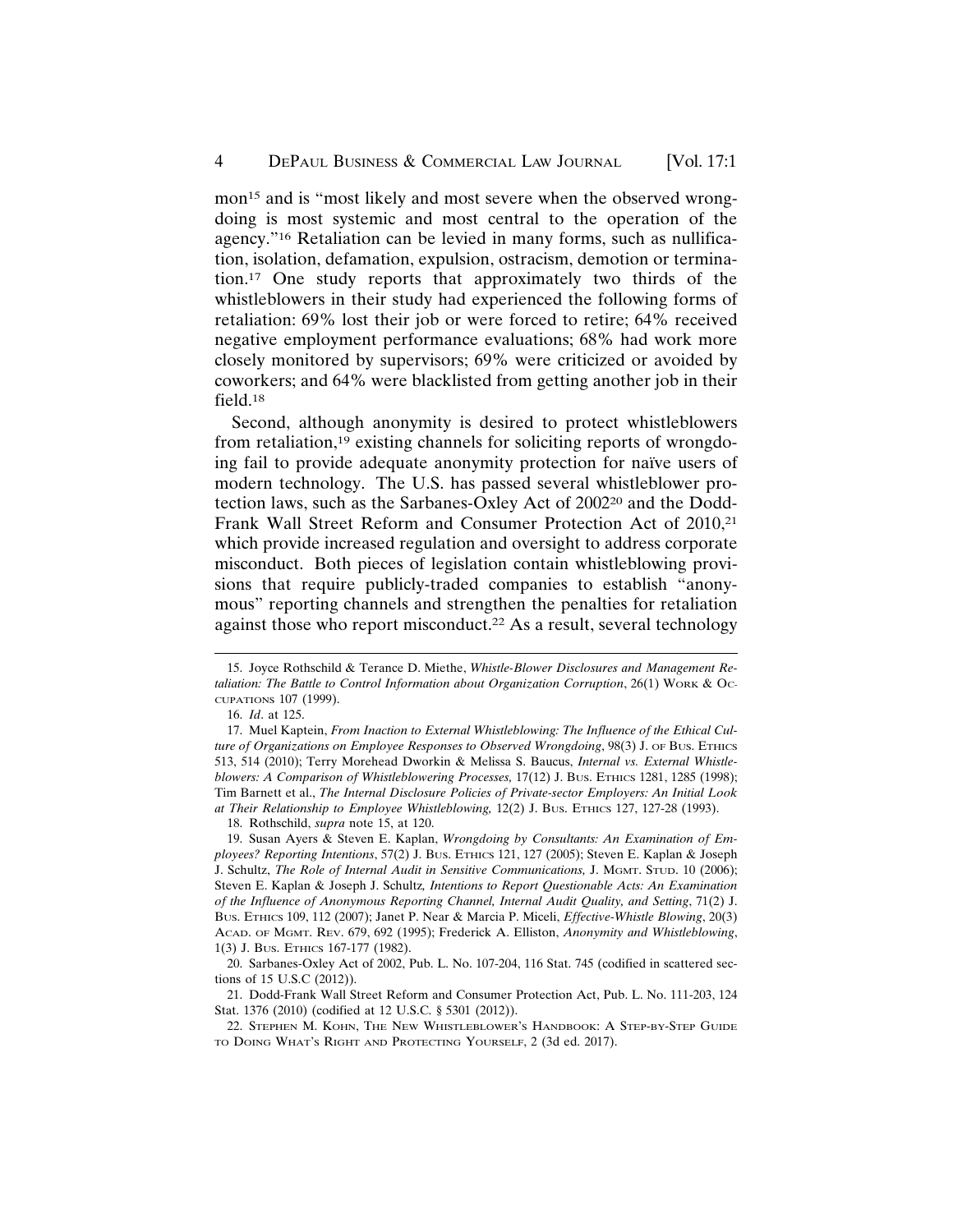firms began developing and marketing internal reporting systems to meet this new demand. However, most of the commercial reporting systems available today still fail to provide adequate anonymity protections for whistleblowers. If the use of a system could potentially compromise the identity of the user, it cannot be considered to provide anonymity. These design flaws can be traced back to lawmakers' failure to define anonymity and outline the required system characteristics necessary to achieve anonymity. This has led many whistleblowers to develop a false sense of security by believing that these systems will truly protect their anonymity. Therefore, the failure to ensure that anonymity is truly achieved has compromised the identity of numerous whistleblowers and resulted in the very retaliation that lawmakers intended to prevent.

Third, despite the passage of legislation aimed at protecting whistleblowers, existing United States laws are still limited to certain types of employees and industries.<sup>23</sup> Further, those who seek protection under the law are required to maintain strict compliance with the established protocol to qualify for protection,<sup>24</sup> which can ultimately leave employees vulnerable to retaliation.25 What should an employee do when they have detected fraud or some other type of wrongdoing within their place of employment? Most potential whistleblowers worry about retaliation and the release of their identity to their employer. Does a reporting system truly provide anonymity as some laws require? Will a naïve reporter recognize when a system may not actually be anonymous as promised? To address these issues, this article examines whistleblowing laws with respect to anonymity, confidentiality and technological requirements. In part II of this article, we discuss federal laws protecting whistleblowers and the requirements of anonymity. In part III, we discuss the difference between anonymity versus confidentiality, motivations for and methods available to identify whistleblowers. In order to better protect whistleblowers, part IV contains the discussion of potential legislative solutions to the legal shortcomings of current federal laws.

<sup>23.</sup> *Id*. *See also* TOM DEVINE & TAREK F. MAASSARANI, THE CORPORATE WHISTLEBLOWER'S SURVIVAL GUIDE 149 (2011).

<sup>24.</sup> *Id*. *See also* MARCIA P. MICELI & JANET P. NEAR, BLOWING THE WHISTLE: THE ORGANI-ZATIONAL & LEGAL IMPLICATIONS FOR COMPANIES AND EMPLOYEES 188 (1992); Janet P. Near, Terry M. Dworkin & Marcia P. Miceli, *Explaining the Whistleblowing Process: Suggestions from* Power Theory and Justice Theory, 4(3) J. ORGANIZ. SCI. 393 (1993).

<sup>25.</sup> TOM DEVINE & TAREK F. MAASSARANI, THE CORPORATE WHISTLEBLOWER'S SURVIVAL GUIDE 149 (2011); *see also* KOHN, *supra* note 22.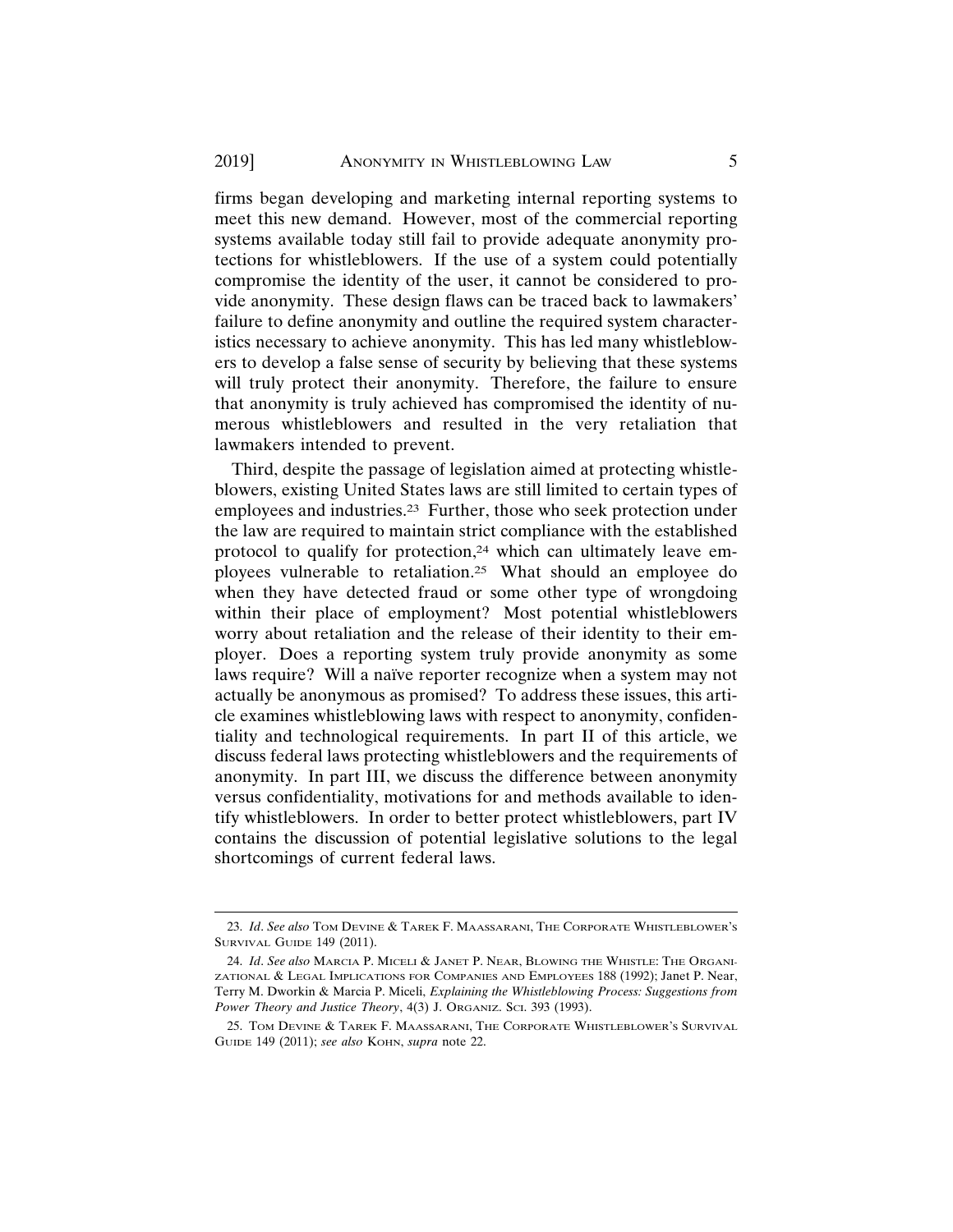# II. THE FEDERAL LAWS THAT SEEM TO PROTECT WHISTLEBLOWERS

"Bad men need nothing more to compass their ends, than that good men should look on and do nothing." John Stuart Mill, philosopher<sup>26</sup>

The checks and balances in the United States Government were established in such a way as to encourage individuals to report what he or she might perceive as a legal wrong. This is true about fraud and abuse within both the government and corporate America. The premise is that those working within the organizations will come forward to report the perceived abuse because these individuals are the in the best position to report misconduct within their organizations.<sup>27</sup>

A potential whistleblower is faced with a major legal and ethical dilemma from the onset, whether to go public with the information, provide the information confidentially or to proceed with disclosure using a channel that allows anonymous reporting. With the fragmented federal whistleblower laws, finding the applicable law that may protect the whistleblower is a daunting task. Whistleblowers can be placed in three different categories: (1) the corporate employee whistleblower; (2) a public whistleblower; and/or (3) the government employee whistleblower.28 The federal laws discussed in this article will focus on all three types of whistleblowers.

#### A. *Laws with the Primary Focus on Whistleblower Protection*

It is important to understand some of the sources of whistleblower laws in the United States. The U.S federal and state laws surrounding the concept of whistleblowing are fragmented. There are many laws that appear to govern this area rather than one comprehensive whistleblower protection law. Some laws focus on whistleblowers, other focus on another area with whistleblowing as a secondary focus. Most of the whistleblower laws do not mandate that an employee first report the wrongdoing to the employer using an internal compliance system before they report to the applicable federal or government authority.29 One source suggests that there are over 55 different laws

<sup>26.</sup> NICHOLAS CAPALDI, JOHN STUART MILL: A BIOGRAPHY 330 (Cambridge Unv. Press, 2004).

<sup>27.</sup> Gerard Sinzdak, *An Analysis of Current Whistleblower Laws: Defending a More Flexible Approach to Reporting Requirements*, 96 CAL. L. REV. 1633, 1635 (2008).

<sup>28.</sup> Candice Delmas, *The Ethics of Government Whistleblowing*, 41(1) Soc. THEORY & PRACT. 77, 81 (2015).

<sup>29.</sup> Ellen C. Brotman & Erin C. Dougherty, *Blue Collar Tactics in White Collar Cases*, 35 THE CHAMPION 16, 18 (2011).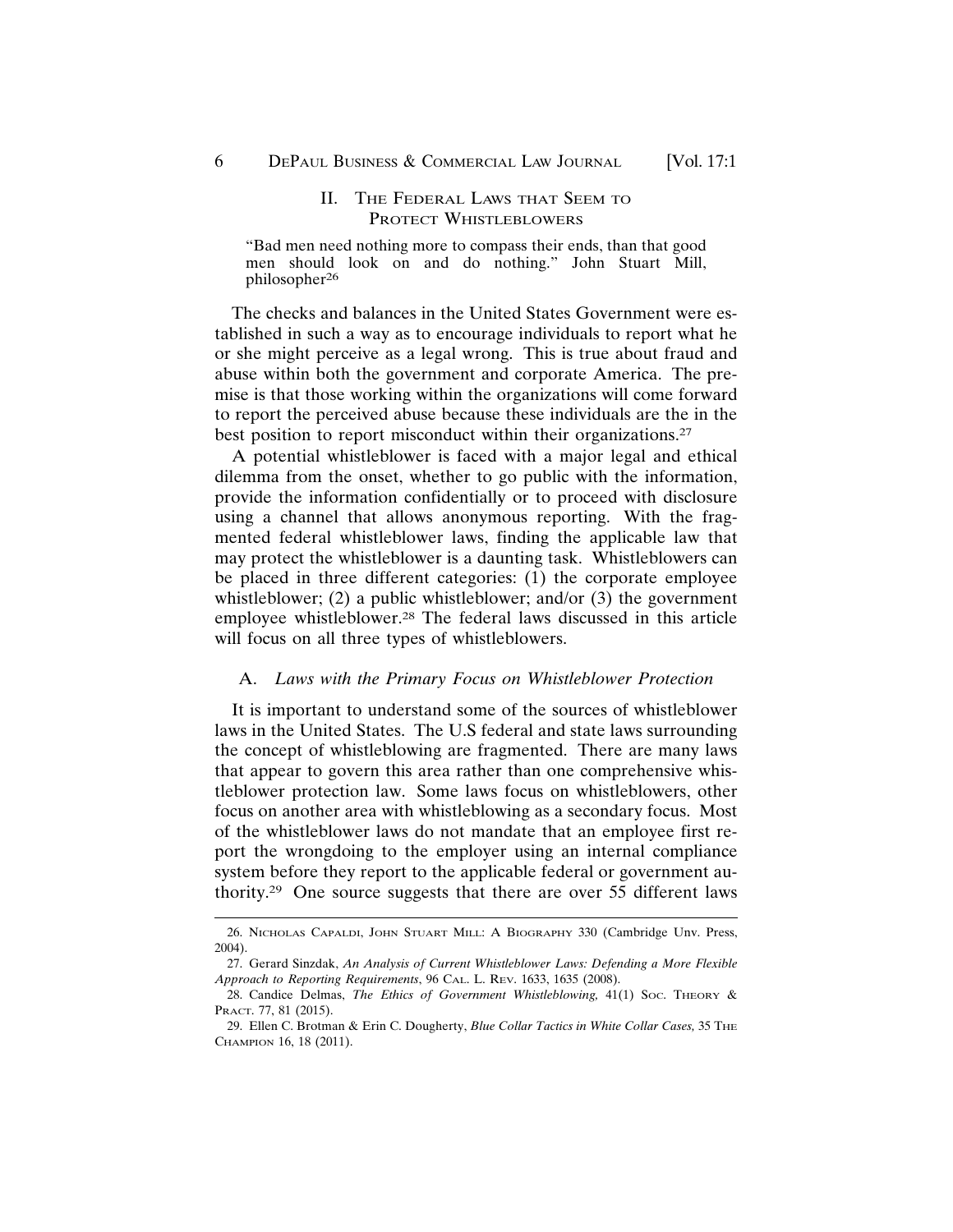that protect whistleblowers from retaliation<sup>30</sup> and some of these laws have been around for nearly a century.<sup>31</sup>

The False Claims Act (FCA) was the first federal whistleblower statute that ctually focused on whistleblower<sup>32</sup>. Whistleblowers have used this law since the Civil War to inform the federal government of fraud and abuse.33 Originally in the FCA, whistleblowers were labeled as relators.34 The FCA states that any person who knowingly submitted a false claim<sup>35</sup> to the government was liable for double the damage to the government plus a \$2,000 penalty for each false claim. The requirement that the relator have knowledge of the falsity of the claim was a necessary element under this statute.36 In 1986 when this statute was amended to change the double damages provision to treble damages, it increased the penalties to not less than \$5,000 and not more than \$10,000,<sup>37</sup> and incentivized whistleblowers to sue on behalf of the federal government.<sup>38</sup> The statute specifically does not apply to federal tax claims.39 There is no provision for anonymous whistleblowers under the False Claim Act, so all whistleblowing to the federal government is confidential, not anonymous. Additional amendments were made in 2009<sup>40</sup> and 2010.<sup>41</sup>

According the U.S. Justice Department, monetary recoveries under the FCA for the 2015 fiscal year exceeded \$3.5 billion dollars.42 Principal Deputy Assistant Attorney General Benjamin C. Mizer stated "[t]he False Claims Act has again proven to be the government's most effective civil tool to ferret out fraud and return billions to taxpayerfunded programs."43

<sup>30.</sup> KOHN, *supra* note 22 (discussing various federal laws related to whistleblowers).

<sup>31.</sup> Norm D. Bishara et al., *The Mouth of Truth,* 10 N.Y.U. J.L. & BUS. 37, 40 (2013).

<sup>32.</sup> False Claims Act, ch. 67, 12 Stat. 696 (1863) (codified as amended at 31 U.S.C. §§ 3729 *et seq.* (2012)). This Civil War era statute was created due to a concern that suppliers of goods to the Union Army committed fraud against the government.

<sup>33.</sup> Brotman, *supra* note 29, at 17.

<sup>34.</sup> *See* United States *ex rel*. v. Karvelas v. Melrose-Wakefield Hosp., 360 F.3d 220, 226 (1st Cir. 2004) (defining a relator as someone who relates fraudulent action on behalf of the government).

<sup>35. § 3729(</sup>a) (defining the creation of the liability).

<sup>36. § 3729(</sup>b)(1) (defining knowledge of false information).

<sup>37.</sup> False Claims Amendments Act of 1986, Pub. L. 99-562, 100 Stat. 3153 (1986).

<sup>38.</sup> Press Release, U.S. Dep't of Justice, Justice Department Recovers Over \$3.5 Billion From False Claims Act Cases in Fiscal Year 2015 (Dec. 3, 2015), https://www.justice.gov/opa/pr/justicedepartment-recovers-over-35-billion-false-claims-act-cases-fiscal-year-2015.

<sup>39. § 3729(</sup>d).

<sup>40.</sup> Fraud Enforcement and Recovery Act of 2009, Pub. L. No. 111-21, 123 Stat. 1617 (2009).

<sup>41.</sup> Patient Protection and Affordable Care Act, Pub. L. 111-148, 124 Stat. 119 (2010) (extending the reach of the False Claims Act, 31 U.S.C. §§ 3729-33).

<sup>42.</sup> Justice Dep't Recovers Over \$3.5 Billion, *supra* note 38.

<sup>43.</sup> Justice Dep't Recovers Over \$3.5 Billion, *supra* note 38.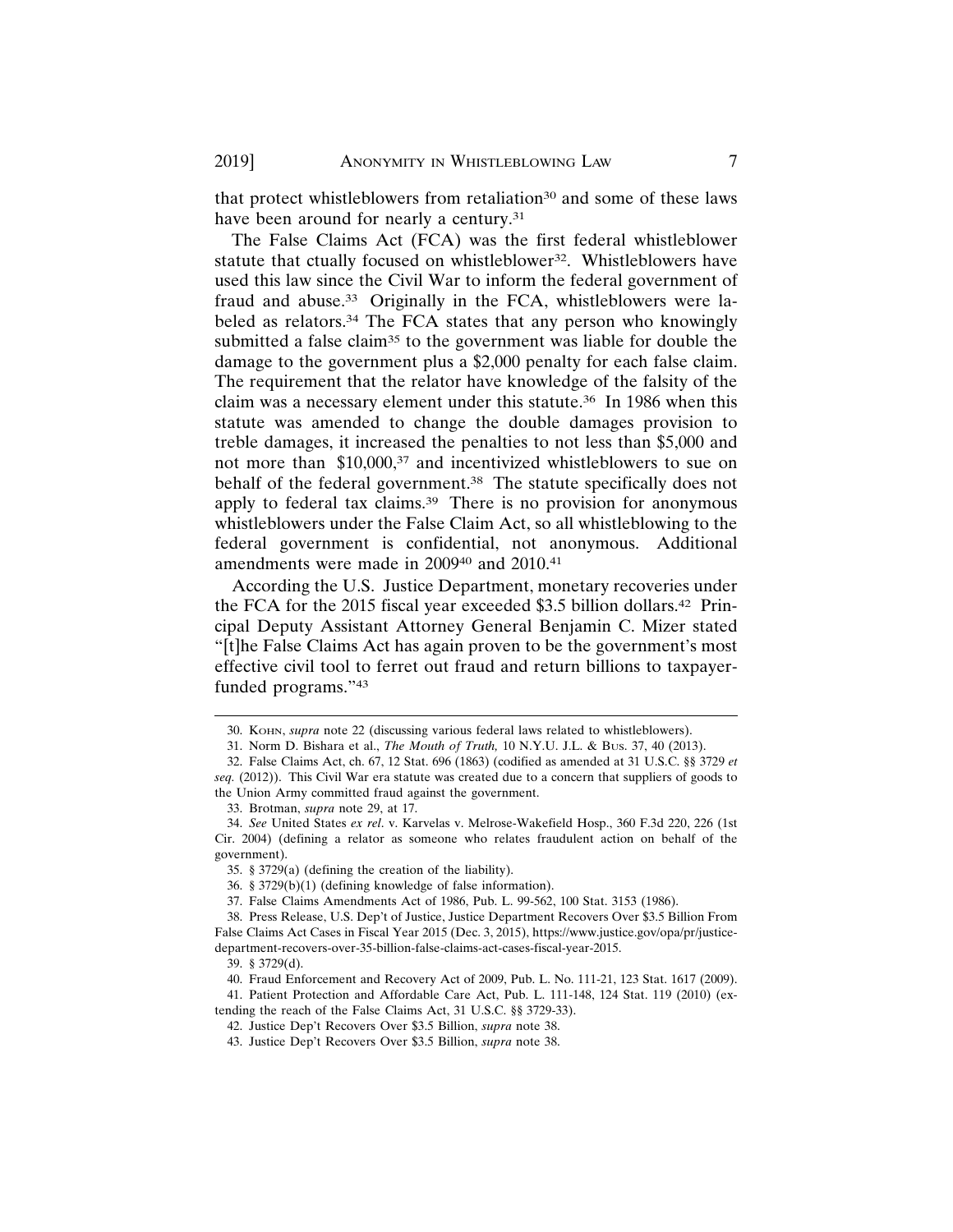One attorney has indicated that under the False Claim Act, whistleblowers with their information under seal will eventually need to reveal their identity in court, but their identity can remain under seal and known only to a few within the government agency during the government investigation stage.44

The Whistleblower Protection Act of 1989 (WPA) has whistleblower protection as its primary objective, thus making it the second federal law focusing on whistleblowers.45 Congress wanted federal employees to speak up if they saw something inappropriate in the government workplace and wanted to protect these whistleblowers from retaliation. The WPA focuses on federal employees that may become whistleblowers that report, with a reasonable belief that waste, fraud, or abuse by an agency has occurred. The WPA was amended by the 2012 Whistleblower Protection Enhancement Act (WPEA). The WPA protects federal employees from retaliation in the form of a negative personnel action because they reported waste, fraud, or abuse. This statute required the appointment of a Whistleblower Protection Ombudsman by the Inspectors General.

All federal employees of agencies are not covered by the WPA or the WPEA. As just one example, postal workers are not covered. The WPA as amended by the WPEA provides for confidential reporting of waste, fraud, or abuse. Several court cases narrowed the applicability of the WPA to "job-duty whistleblowers" and the lack of First Amendment protections to these whistleblowers as well.<sup>46</sup> The protections are there for those who speak out about a matter of public concern. Thus the need for additional uniform whistleblower protections.

#### B. *Early Federal Laws with Secondary Whistleblower Protections*

There are many federal laws with a focus on whistleblower protection within the law. Some of these laws will be discussed within this

<sup>44.</sup> Tony Munter, Can You Remain Anonymous While Blowing the Whistle on Fraud?, Price Benowitz, LLP, https://whistleblower-quitam-attorney.net/whistleblower/the-experience/canyou-remain-anonymous/ (last visited June 27, 2018).

<sup>45.</sup> Whistleblower Protection Act of 1989, Pub. L. No 101-12, 103 Stat. 16 (1989) (codified as amended in scattered sections of 5 U.S.C.).

<sup>46.</sup> *See* Garcetti v. Ceballos, 547 U.S. 410 (2006); Borough of Duryea, Pennsylvania v. Guarnieri, 564 U.S. 379 (2011); Wintraub v. Bd. of Ed., 593 F.3d 196 (2nd Cir. 2010); Ruotolo v. City of New York, 514 F.3d 184 (2nd Cir. 2008); Nichols v. Dancer, 657 F.3d 929 (9th Cir. 2011) (where the courts have determined that government employees that act within their official duties do not have a First Amendment right of free speech and are not protected from retaliation when they blow the whistle on their government employers); see also Richard Moberly, Sarbanes-Oxley's Whistleblower Provisions: Ten Years Later, 64 S.C. L.R. 1, 15 (2012).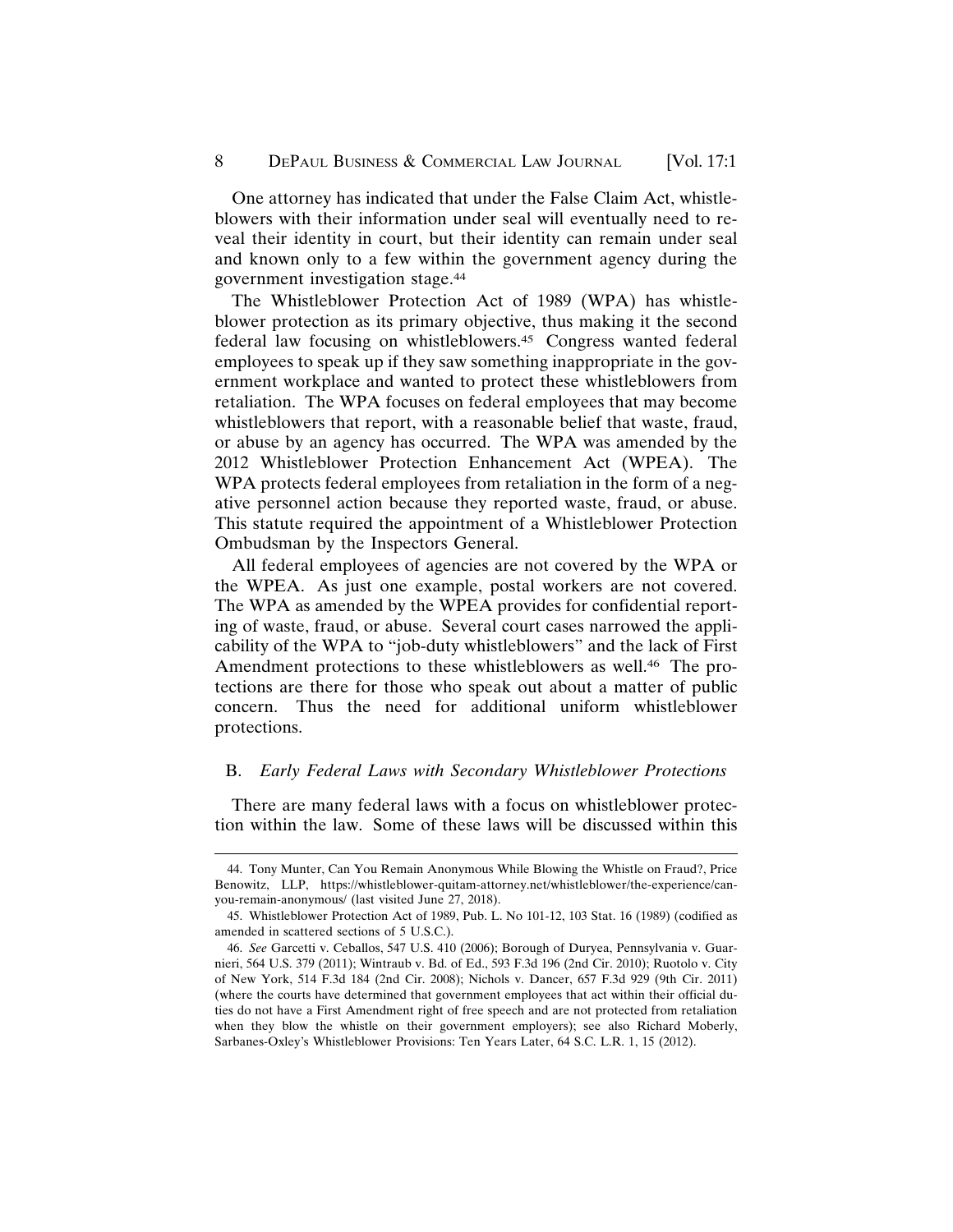section, but not all of them.<sup>47</sup> We will also not discuss state laws protecting whistleblowers.

The Lloyd-LaFollette Act of 1912 was created by Congress to overrule two Executive Orders of two presidents<sup>48</sup> which both forbade federal employees from communicating directly with Congress without the permission of the supervisors. These executive orders occurred during a period where the employees were unsatisfied with their working conditions and pay. The Lloyd-La Follette Act states, "[n]o person in the classified civil service of the United States shall be removed or suspended without pay therefrom except for such cause as will promote the efficiency of such service and for reasons given in writing." In addition, federal employees could provide confidential information to Congress, individual congressional members, or committees and not be denied or interfered with.

The Freedom of Information Act of 1966 (FOIA) was passed in order to give more transparency to the public and to allow the public greater access to governmental records.49 A FOIA request can be a valuable tool for the whistleblower to obtain documents and records that they might not otherwise obtain from a government agency. In addition, a provision in the FOIA provides an exemption from disclosure of any record that would disclose a confidential source used for purposes of law enforcement.50 This provision could protect the whistleblower that provides information to a governmental entity. Exemption 7(D) ensures that "confidential sources are not lost through retaliation against the sources for past disclosure or because of the sources' fear of future disclosure."51

<sup>47.</sup> *See* Jon O. Shimabukuro & L. Paige Whitaker, *Whistleblower Protections Under Federal Law: An Overview,* CONG. RES. SERV. (Sept. 13, 2012), https://fas.org/sgp/crs/misc/R42727.pdf (discussing nineteen federal laws with whistleblower provisions protecting both the federal worker and private citizen).

<sup>48.</sup> Theodore Roosevelt, Exec. Order No. 163 (1902); William H. Taft, Exec. Order No. 1142 (1909).

<sup>49.</sup> Freedom of Information Act, Pub. L. No. 89-487, 80 Stat. 250 (1966) (codified as amended at 5 U.S.C. § 522 (2016)).

<sup>50.</sup> *Id*. at § 522 (b)(7)(D); *See* Billington v. D.O.J., 301 F. Supp. 2d 15, 22 (D.D.C. 2004) (stating that "Exemption 7(D) has long been recognized as affording the most comprehensive protection of all FOIA's law enforcement exemptions" (citing Voinche v. F.B.I., 940 F. Supp. 323, 331 (D.D.C. 1996)); *See also* Irons v. F.B.I., 880 F.2d 1446, 1451 (1st Cir. 1989).

<sup>51.</sup> *See generally* Department of Justice Guide to the Freedom of Information Act, U.S. DEP'T OF JUST., https://www.justice.gov/sites/default/files/oip/legacy/2014/07/23/exemption-7d.pdf (last visited Mar. 19, 2018), (citing relevant precedent, Ortiz v. HHS, 70 F.3d 729, 732 (2d Cir. 1995) (stating that "Exemption 7(D) is meant to protect confidential sources from retaliation that may result from the disclosure of their participation in law enforcement activities"); McDonnell v. United States, 4 F.3d 1227, 1258 (3d Cir. 1993) (finding that "goal of Exemption 7(D) [is] to protect the ability of law enforcement agencies to obtain the cooperation of persons having relevant information and who expect a degree of confidentiality in return for their coopera-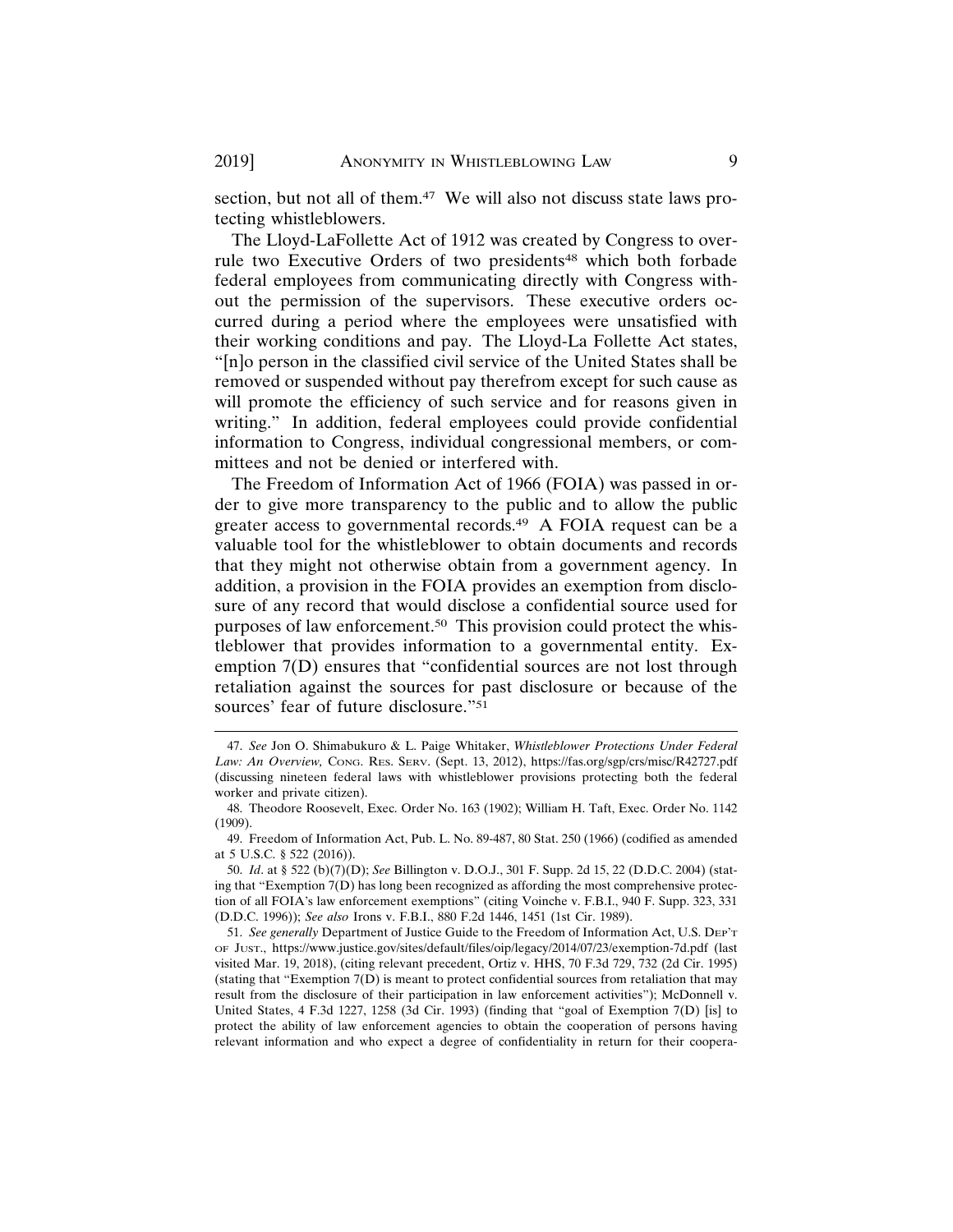The Civil Service Reform Act of 1978<sup>52</sup> is also known as the Federal Service Labor-Management Relations Statute and allows for non-postal government workers to unionize, but includes important whistleblower provisions.53 The whistleblower provision in this statute states:

"the authority and power of the Special Counsel should be increased so that the Special Counsel may investigate allegations involving prohibited personnel practices and reprisals against Federal employees for the lawful disclosure of certain information and may file complaints against agency officials and employees who engage in such conduct."54

This provision gives non-postal federal whistleblowers the right to appeal to the Merit System Protection Board if they believe they have suffered retaliation for disclosing information and a complaint in the court system was not successful. The Whistleblower Protection Act of 1989 strengthened the whistleblower provisions.

According to the Occupational Safety and Health Act of 1970 (OSHA), if an employee believes that working conditions are unsafe or unhealthful, a confidential complaint can be filed.55 OSHA will

52. Civil Service Reform Act of 1978, Pub. L. 95-454, 92 Stat. 1111 (codified as amended in scattered sections of 5 U.S.C. § 1101 (2012)).

53. The Statute, U.S. Fed. Lab. Relations Auth., https://www.flra.gov/about/introduction-flra/ statute (last visited June 19, 2018).

54. 5 U.S.C. § 1101.

tion"); Providence Journal Co. v. U.S. Dep't of the Army, 981 F.2d 552, 563 (1st Cir. 1992) (explaining that Exemption 7(D) is intended to avert "drying-up" of sources) (citing Irons, 880 F.2d at 1450-51); Nadler v. D.O.J., 955 F.2d 1479, 1486 (11th Cir. 1992) (observing that "fear of exposure would chill the public's willingness to cooperate with the FBI . . . [and] would deter future cooperation" (citing Cleary v. F.B.I., 811 F.2d 421, 423 (8th Cir. 1987); Shaw v. F.B.I., 749 F.2d 58, 61 (D.C. Cir. 1984) (holding that purpose of Exemption 7(D) is "to prevent the FOIA from causing the 'drying up' of sources of information in criminal investigations"); Schoenman v. F.B.I., 763 F. Supp. 2d 173, 200 (D.D.C. 2011) (concluding that F.B.I. properly invoked Exemption 7(D) because as it stated in its declaration "public disclosure of [confidential] source information would have a chilling effect on the cooperation of other sources and thereby hinder its ability to gather confidential information"); Sellers v. D.O.J., 684 F. Supp. 2d 149, 161 (D.D.C. 2010) (noting that exemption "not only protects confidential sources, but also protects the ability of law enforcement agencies to obtain relevant information from such sources"); Miller v. D.O.J., 562 F. Supp. 2d 82, 122 (D.D.C. 2008) (recognizing that "[e]xperience has shown the F.B.I. that its sources must be free to provide information 'without fear of reprisal' and 'without the understandable tendency to hedge or withhold information out of fear that their names or their cooperation with the FBI will later be made public'" (quoting agency declaration)); Wilson v. D.E.A., 414 F. Supp. 2d 5, 15 (D.D.C. 2006) (concluding that release of names of D.E.A. sources could jeopardize D.E.A. criminal investigative operations and deter cooperation of future potential DEA sources); Garcia v. D.O.J., 181 F. Supp. 2d 356, 375 (S.D.N.Y. 2002) (holding that "Exemption 7(D) [en]sures that confidential sources are protected from retaliation in order to prevent the loss of valuable sources of information").

<sup>55.</sup> *How to File a Safety and Health Complaint*, OCCUPATIONAL SAFETY AND HEALTH AD-MIN., www.osha.gov/workers/file\_complaint.html (last visited Feb. 20, 2018) (the form itself allows the reporting employee to check a box indicating, "Do NOT reveal my name to my Employer").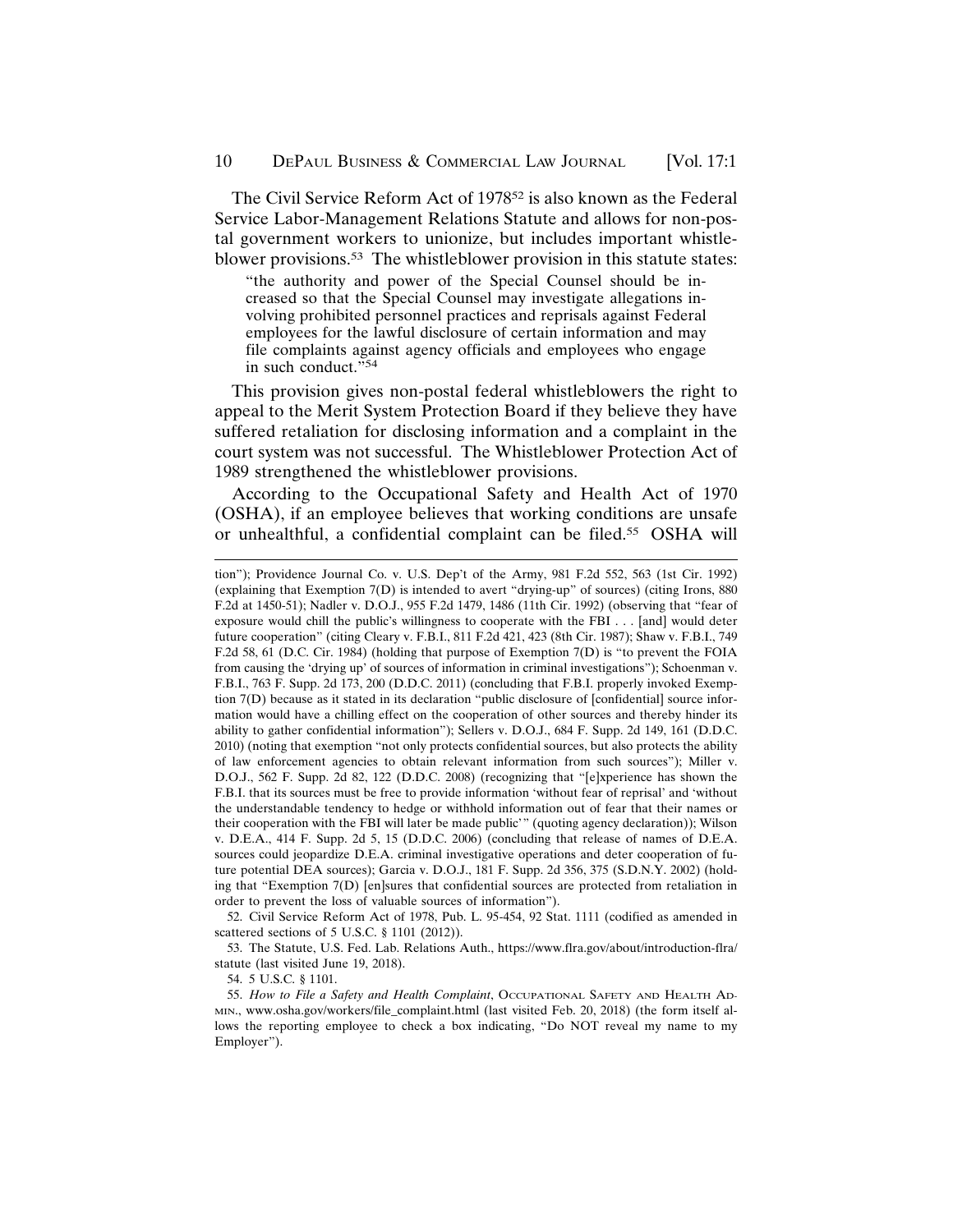keep the complaint confidential.56 It is also illegal for an employer to retaliate against an employee that has filed a complaint with OSHA. If retaliation has occurred, the employee can file a whistleblower complaint with OSHA.

The Occupational Safety and Health Administration recently published a final rule reinforcing the current requirement that employers must have a reasonable procedure for employees to report workplace safety injuries or illnesses without employees being subject to discipline or discrimination.57 The rule precludes employers from using or threatening drug testing to retaliate against employees who report injuries or illnesses.

The Internal Revenue Code (IRC) also has a provision for whistleblowers.58 Of course the main purpose of the IRC is the collection of taxes to fund the government, but there is a secondary goal to financially reward those who report delinquent or evasive taxpayers.59 The IRS protects the identity of a tax fraud whistleblower to the fullest extent that is allowable under the law.<sup>60</sup>

Finally the Inspectors General Act of 1978 established hotlines to report waste, fraud, and abuse.<sup>61</sup> However, in 1989, the Project on Military Procurement testified to the General Accounting Office that they feared hotlines led "unsuspecting sources towards potential professional suicide" due to a lack of confidence in the effectiveness of hotlines and anonymity protections.<sup>62</sup>

#### C. *Recent Laws with Whistleblower Provisions*

The Public Company Accounting Reform and Investor Protection Act, known as the Sarbanes-Oxley Act<sup>63</sup> (SOX), was passed by Congress as a result of the scandals surrounding Enron, WorldCom, and

<sup>56.</sup> OSHA Online Complaint Form, Occupational Safety and Health Admin., www.osha.gov/ pls/osha7/eComplaintForm.html (last visited June 4, 2018) (the form itself allows the reporting employee to check a box indicating, "Do NOT reveal my name to my Employer").

<sup>57.</sup> Memorandum from Dorothy Dougherty, Deputy Assistant Secretary OSHA (Oct. 19, 2016), avaiable at www.osha.gov/recordkeeping/finalrule/interp\_recordkeeping\_101816.html; 29 U.S.C § 660(c).

<sup>58.</sup> Tax Relief and Health Act of 2006, Pub. L. No. 109-432, § 406(a)(1), 120 Stat. 2922, 2958- 59 (2006) (codified as amended at 26 U.S.C § 7623 (2012)).

<sup>59. 26</sup> U.S.C. § 7623(b)(1) (2006).

<sup>60.</sup> *Confidentiality and Disclosure for Whistleblowers*, INTERNAL REVENUE SERV., https:// www.irs.gov/compliance/confidentiality-and-disclosure-for-whistleblowers (last visited June 4, 2018).

<sup>61.</sup> ROBERTA ANN JOHNSON, WHISTLE-BLOWING: WHEN IT WORKS—AND WHY 106 (2003). 62. *Id*. at 107-108.

<sup>63.</sup> *See* Sarbanes-Oxley Act of 2002, Pub. L. No. 107-204, 116 Stat. 745 (codified in scattered sections of 15 U.S.C (2012)).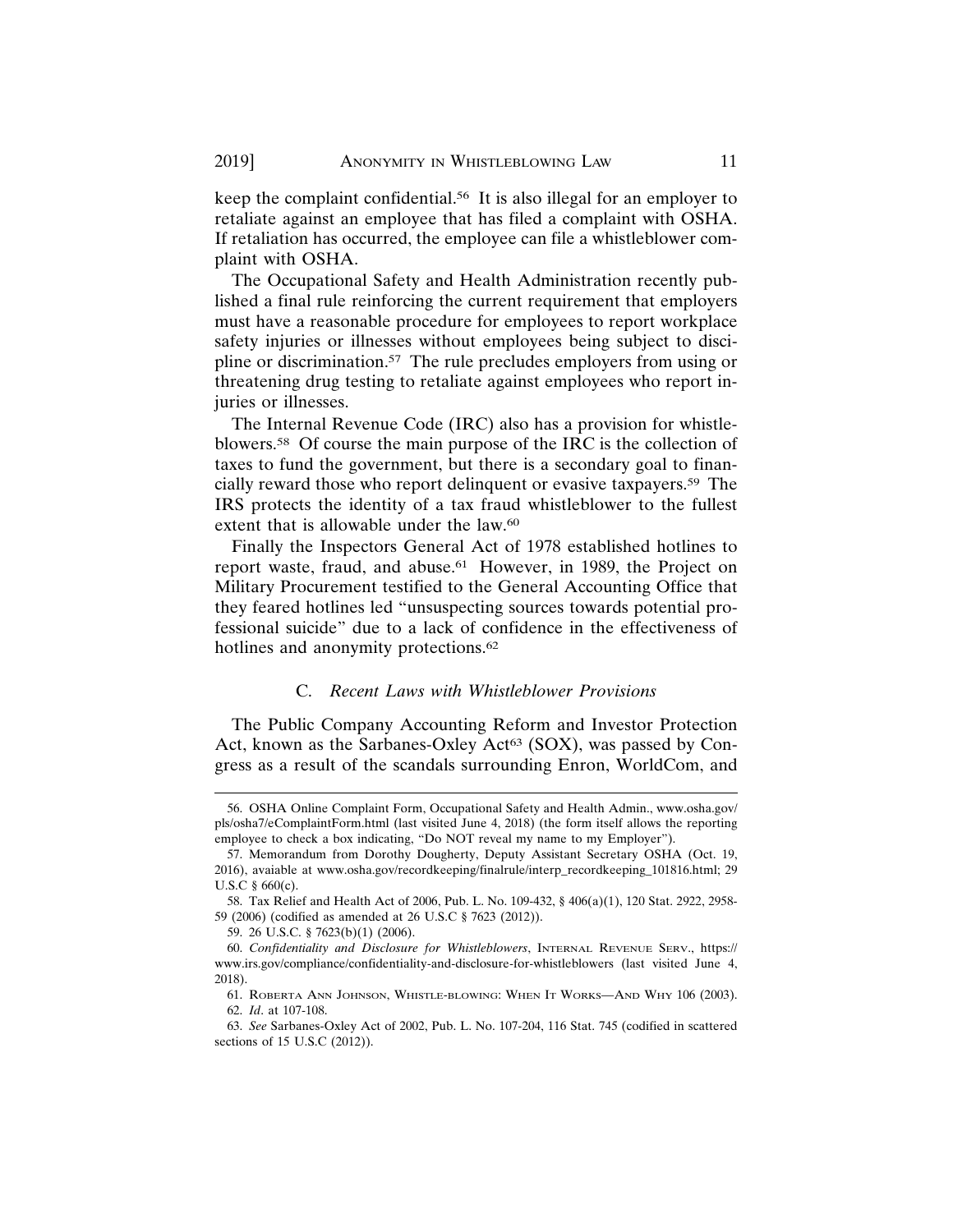other companies, which led to the need to reform Wall Street and financial reporting requirements.64 SOX amended the Securities Exchange Act to embody important whistleblower provisions.65 "Congress intended that the law would "play a crucial role in restoring trust in the financial markets" by ensuring that "corporate fraud and greed" would be "better detected, prevented and prosecuted."66 SOX requires publicly held companies in the U.S. to establish "procedures for the receipt, retention and treatment of complaints received by the issuer regarding accounting, internal accounting controls or auditing matters; and the confidential, anonymous submission by employees of the issuer of concerns regarding questionable accounting or auditing matters."67 Thus, SOX provides for "top-down internal control measures that forced securities issuers and public companies to create and maintain internal compliance mechanisms."68

Whistleblowers now have a civil cause of action<sup>69</sup> under SOX for retaliation, as well as it a crime to punish or retaliate against whistleblowers.70 SOX is often referred to as the whistleblower provision because it refers to those who "refuse to engage in and/or report illegal or wrongful activities of their employer or fellow employees,"71 thus providing a definition for the whistleblower.

SOX mandates that a channel for anonymous whistleblowing is maintained. The audit committees of companies that are covered under SOX must establish procedures where employee whistleblowers can anonymously report issues of concern regarding accounting or auditing matters.72 Procedures must be in place to treat and retain these whistleblower reports.73

<sup>64.</sup> Labriola, *supra* note 4 (discussing the recent cases involving internal business corruption and fraud).

<sup>65.</sup> *See* Sarbanes-Oxley Act, 15 U.S.C. § 301.

<sup>66.</sup> Labriola, *supra* note 4, at 2848, (citing STEPHEN M. KOHN ET AL., WHISTLEBLOWER LAW: A GUIDE TO LEGAL PROTECTIONS FOR CORPORATE EMPLOYEES, at xi (2004)).

<sup>67. § 301(4)(</sup>B).

<sup>68.</sup> Labriola, *supra* note 4, at 2849.

<sup>69. § 806.</sup>

<sup>70. § 1107 (</sup>creating a broad rule covering all whistleblowing activities, not just those for security fraud).

<sup>71.</sup> ROBERT T. BEGG, WHISTLEBLOWER LAWS AND ETHICS*,* ETHICAL STANDARDS IN THE PUBLIC SECTOR: A GUIDE FOR GOVERNMENT LAWYERS, CLIENTS, AND PUBLIC OFFICIALS 187 (Patricia Salkin, ed A.B.A. 2008).

<sup>72.</sup> Terry Morehead Dworkin, *SOX and Whistleblowing,* 105 MICH. L. REV. 1757, 1760-61 (2007).

<sup>73.</sup> *Id.* at 1761(citing Jennifer Bjorhus, *Hot Lines Hot: Watchdog Law Has Companies Scrambling to Line Up Off-site Services to Record Anonymous Employee Comments*, St. PAUL PIO-NEER PRESS, at D1 (Oct. 12, 2004)).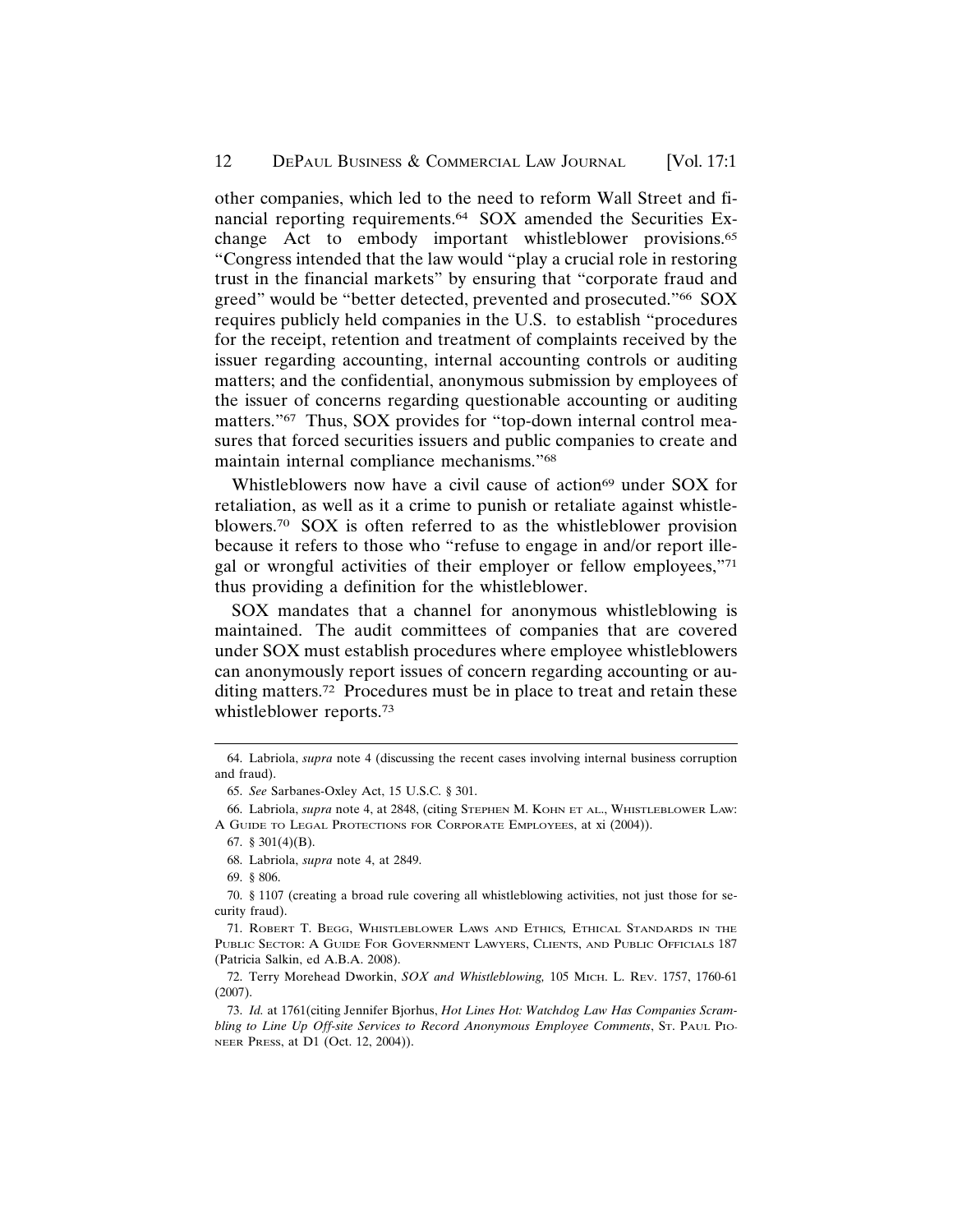The adopting release for Rule 10A-3 (Release No. 33-8220) specifically provides flexibility for the audit committees to develop "procedures appropriate for their circumstances" and does not mandate specific procedures or a "one-size-fits-all" approach. However, nearly all public companies have chosen to include a whistleblower hotline as part of their SOX 301 compliance. SOX also "contains an antiretaliation provision providing a civil cause of action by an employee against the employer that has retaliated against the employee due to the whistleblowing."74

The Dodd-Frank Wall Street Reform and Consumer Protection Act of 2010 (Dodd-Frank),75 was considered a game changer for whistleblower protections.76 The Securities and Exchange Commission (SEC) recently made statements regarding the importance of whistleblowers in a settled case that involved the reporting of bribes and accounting irregularities related to the bribes. A "[t]hreat of financial punishment for whistleblowing is unacceptable."<sup>77</sup> "We will continue to take a hard look at these types of provisions and fact patterns."78 Similarly, the SEC has stated that the agency is "committed to protecting identity to the fullest extent possible."79 According to research, the single best way to combat fraud is to provide a way for employees to report anonymously.80

"The whistleblower program was designed to complement, rather than replace, existing corporate compliance programs. While it provides incentives for insiders and others with information about unlawful conduct to come forward, it also encourages them to work within their company's own compliance structure, if appropriate."81 The SEC is prohibited from disclosing "any information, including information

<sup>74.</sup> Richard Moberly, *Sarbanes-Oxley's Whistleblower Provisions: Ten Years Later*, 64 S.C. L.R. 1, 7 (2012).

<sup>75.</sup> Dodd-Frank Wall Street Reform and Consumer Protection Act, Pub. L. No. 111-203, 124 Stat. 1376 (2010).

<sup>76.</sup> *See* KOHN, *supra* note 22 (exploring federal and state whistleblower laws).

<sup>77.</sup> *See* Press Release, U.S. Sec. and Exch. Comm'n, SEC Charges Anheuser-Busch inBev With Violating FCPA and Whistleblower Protection Laws (Sept. 28, 2016) (available at https:// www.sec.gov/news/pressrelease/2016-196.html) (discussing a \$6 million settle agreement after an investigation uncovered inadequate accounting methods which allowed for third-party bribes in India and an agreement to quiet the whistleblower).

<sup>78.</sup> *Id*.

<sup>79.</sup> *Frequently Asked Questions*, U.S. SEC. AND EXCH. COMM'N, https://www.sec.gov/about/ offices/owb/owb-faq.shtml (last visited May 19, 2018).

<sup>80.</sup> *2016 ACFE Report to the Nations on Occupational Fraud and Abuse: 2016 Global Fraud Study*, ASS'N OF CERTIFIED FRAUD EXAM'RS (Feb. 21, 2017), http://www.acfe.com/rttn2016/ about/executive-summary.aspx (reporting a study of 2,410 cases of occupational fraud that occurred in 114 countries exceeding \$6.3 billion dollars).

<sup>81.</sup> *Frequently Asked Questions*, *supra* note 79.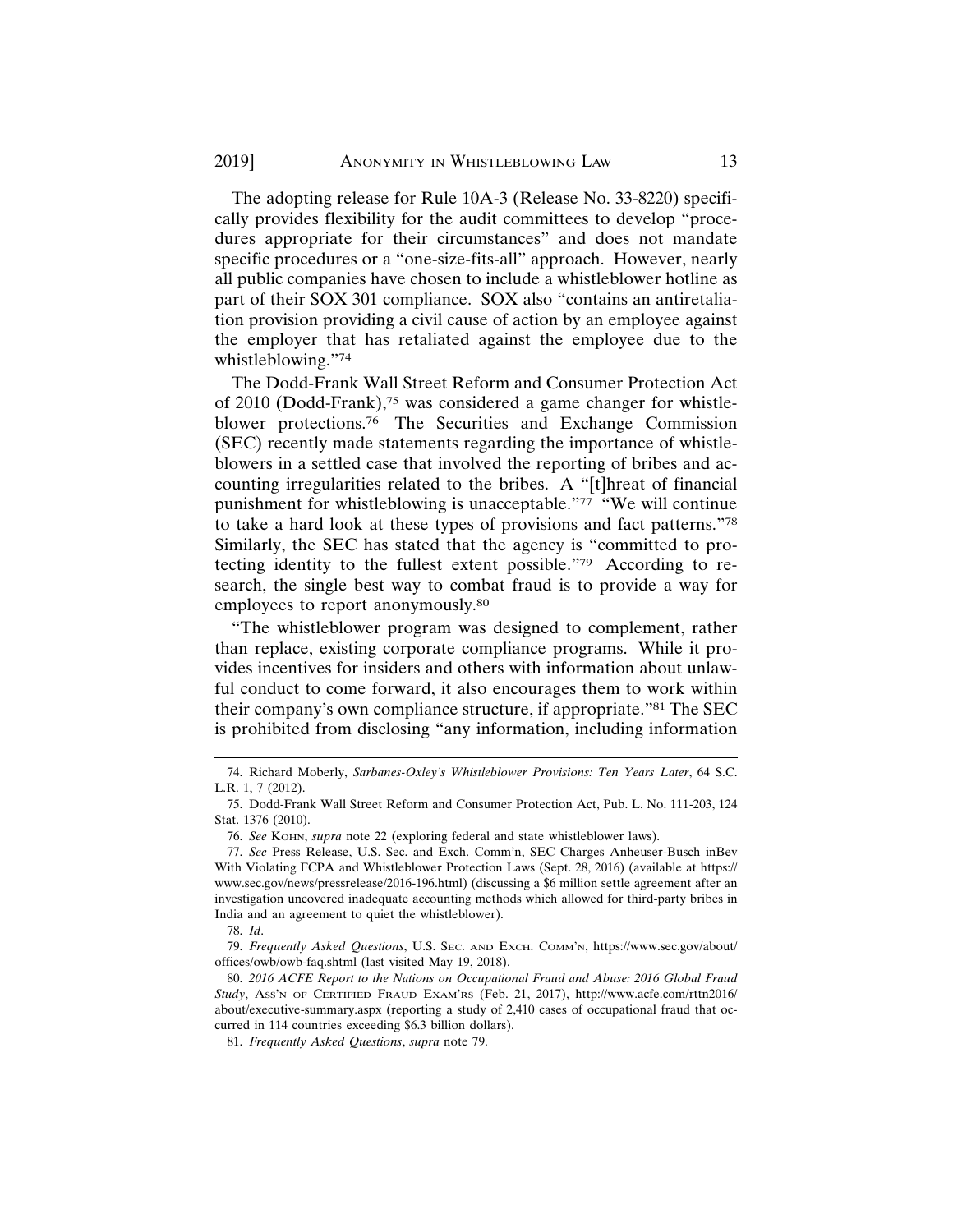provided by a whistleblower to the Commission, which could reasonably be expected to reveal the identity of a whistleblower."82 Whistleblower information should remain confidential.83

In addition, under the SEC program rules, whistleblowers who voluntarily provide original information that leads to an enforcement actions with monetary sanctions over one million dollars will enable the whistleblower to receive an award of 10-30 percent of the money collected by the SEC.<sup>84</sup> "Any whistleblower who anonymously makes a claim for an award . . . shall be represented by counsel if the whistleblower anonymously submits the information upon which the claim is based. Prior to the payment of an award, a whistleblower shall disclose the identity of the whistleblower and provide the information as the Commission [SEC] may require, directly or through counsel for the whistleblower."85 Of course the attorney will know the identity of the whistleblower, but due to attorney-client confidentiality provisions, there are few circumstances in which the attorney can divulge the information without client consent.86 "By law, the SEC protects the confidentiality of whistleblowers and does not disclose information that might directly or indirectly reveal a whistleblower's identity."87 As an example, the law firm of Katz, Marshall & Banks represented an anonymous whistleblower that received an award of approximately \$2.5 million for the whistleblower's role in stopping the illegal activity of a mutual fund company.88

In the case of *Kansas Gas & Electric v. Brock*, the U.S. Court of Appeals for the Tenth Circuit set precedent to protect whistleblowers that report internally.89 This case involved an employee who was fired for filing an internal safety complaint about the results of a nuclear facility inspection, and subsequently reported it to the Department of

<sup>82. 15</sup> U.S.C. § 78u-6(h)(2)(A) (2010).

<sup>83.</sup> *Id*.

<sup>84.</sup> *Office of the Whistleblower*, SEC, www.sec.gov/whistleblower (last visited Mar. 19, 2018).

<sup>85. 15</sup> U.S.C. § 78u-6(d)(2).

<sup>86.</sup> Kathleen Clark & Nancy J. Moore, *Buying Voice: Financial Rewards for Whistleblowing Lawyers,* 56 B.C. L. REV. 1697 (2015) (discussing the various attorney-client confidentiality provisions and appropriate whistleblowing by lawyers); Jennifer M. Pacella, *Advocate or Adversary? When Attorneys Act as Whistleblowers,* 28 GEO. J. LEGAL ETHICS 1027 (2015) (discussing SEC rules under Dodd-Frank requiring attorneys to blow the whistle).

<sup>87.</sup> Press Release, U.S. Sec. And Exch. Comm'n, SEC Announces \$2.5 Million Whistleblower Award, (July 25, 2017) (available at https://www.sec.gov/news/press-release/2017-130).

<sup>88.</sup> *Katz, Marshall & Banks Client Awarded \$2.4 Million by SEC Whistleblower Office for Role in Stopping Manipulation of Mutual Fund Share Prices,* KATZ, MARSHALL & BANKS, LLP, http://www.kmblegal.com/news/katz-marshall-banks-client-awarded-24-million-sec-whistleblow er-office-role-stopping (last visited June 9, 2018).

<sup>89.</sup> Kansas Gas & Electric v. Brock, 780 F.2d 1505 (10th Cir. 1985).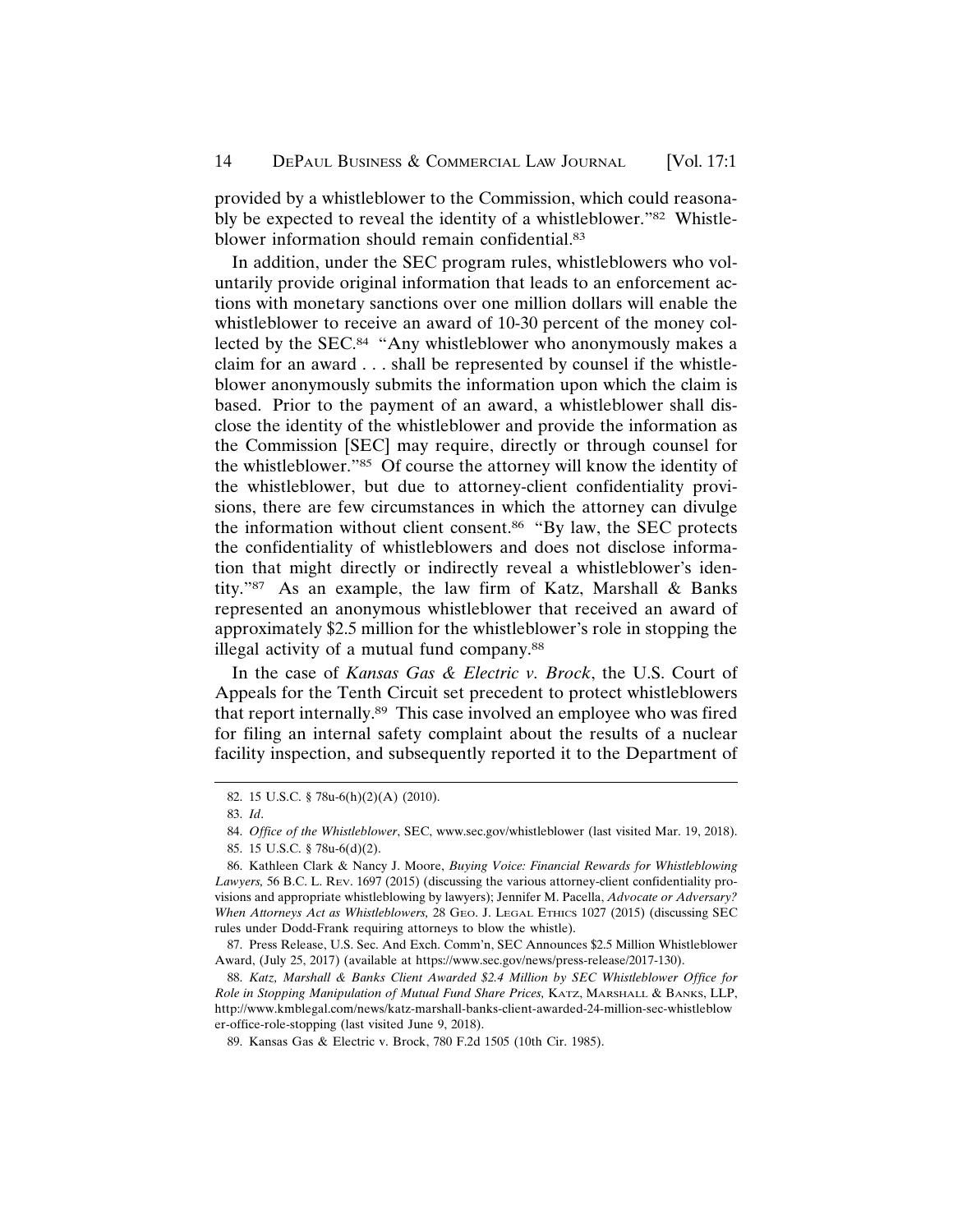Labor.<sup>90</sup> The issue became whether the act of internal reporting was protected under the whistleblower statute. In another case, the appellate court looked at who and what constitutes a whistleblower under the Dodd-Frank Act.91 This case involved an employee, Asadi, who witnessed a security law violation while stationed at a plant in Iraq and later was retaliated against for the internal reporting.92 The court determined that Asadi was not a whistleblower because he only reported internally, and not to the SEC. The court ultimately decided that the language of the statute was ambiguous, and it was not the court's place to rewrite the language written by Congress. Since the language of Dodd-Frank was unclear regarding whether Asadi was a whistleblower, the court was not compelled to make the decision. This case conflicts with the SEC's interpretation of the statute as well as several other lower court decisions. Company employees may now feel exposed and vulnerable. In a subsequent case, where the employee reported the violation both internally and to the SEC, the court broadened the definition of a whistleblower. In *Kramer v. Trans-Lux Corp.,* the court indicated that the narrow statutory interpretation in *Asadi* went against the goal of the Dodd-Frank Act.93

Most recently the United States Supreme Court has spoken on the issue of the definition of whistleblower. In *Digital Realty Trust, Inc. v. Somers,* the Court held that Dodd-Frank did not protect an internal whistleblower from retaliation who did not report the information to the SEC.94 The Court determined that the definition of a whistleblower is one "who provides pertinent information to the Commission."95 The whistleblower in the case, Paul Somers, alleged that his employment was terminated after he reported securities law violations to senior management of his employer. Somers believed that this was retaliation in violation of Dodd-Frank. The Court disagreed with this argument and made literal interpretations of three clauses in Dodd-Frank to determine "what conduct, when an engaged "whistleblower," is shielded from employment discrimination."96 A whistleblower with

<sup>90.</sup> *Id*. at 1508.

<sup>91.</sup> Asadi v. G.E. Energy, L.L.C., 720 F.3d 620 (5th Cir. 2013).

<sup>92.</sup> *Id*.

<sup>93.</sup> Kramer v. Trans-Lux Corp., No. 3:11CV1424 SRU, 2012 WL 4444820 at \*1 (D. Conn. Sept. 25, 2012). *See* Jim McQuade, Renee Phillips & Mike Delikat, *Federal Court Decisions Permit Two Dodd-Frank Whistleblower Cases to Proceed*, EMP. L. & LITIG. BLOG (Oct. 11, 2012), http:// www.jdsupra.com/legalnews/federal-court-decisions-permit-two-dodd-58264.

<sup>94.</sup> Digital Realty Trust, Inc. v. Somers, 138 S.Ct. 767 (2018).

<sup>95.</sup> *Id*. at 770.

<sup>96.</sup> *Id*.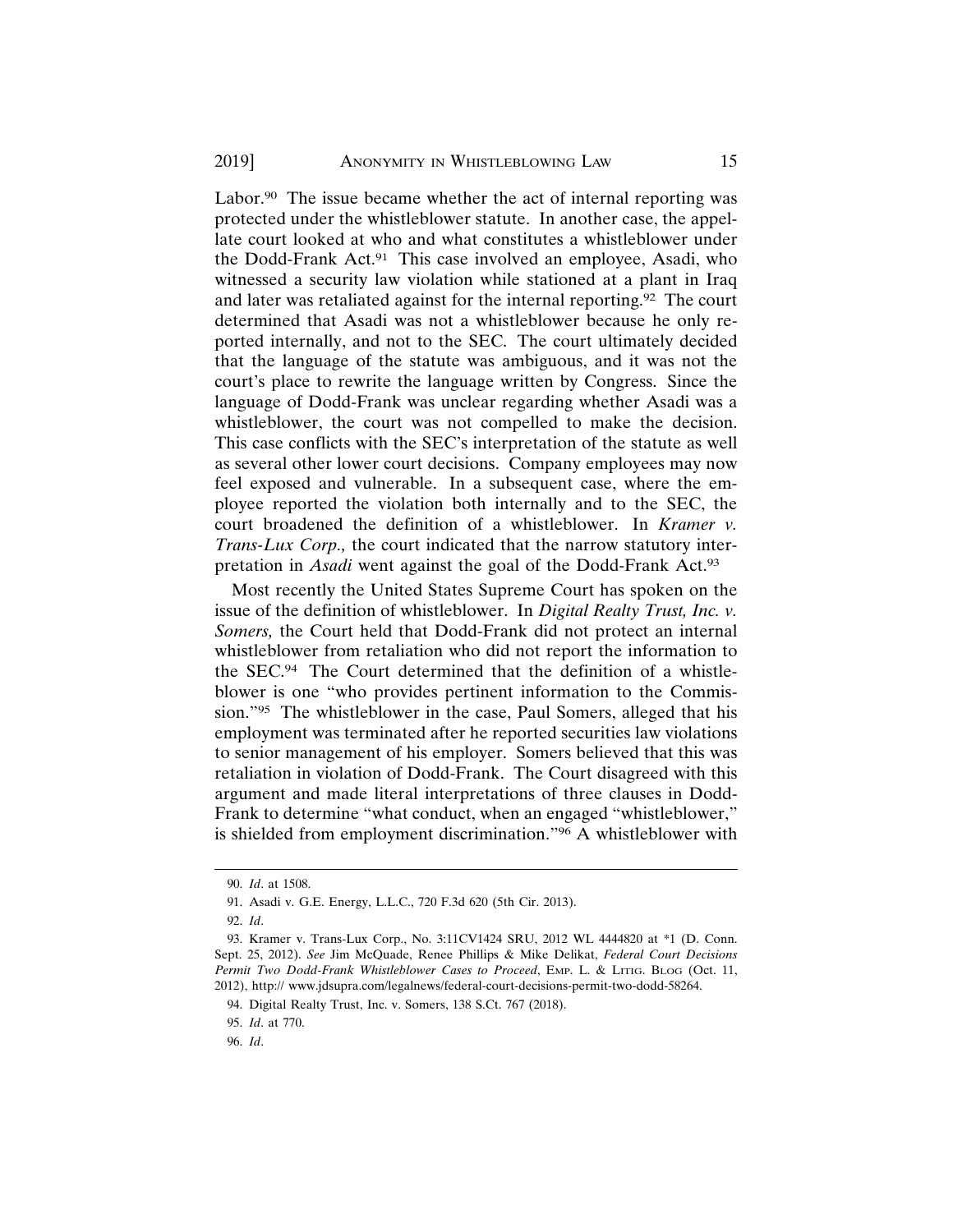conduct that falls outside of this described conduct, "is ineligible to seek redress"97 under Dodd-Frank.

Whistleblowers do not need to use an internal process before reporting to the SEC. In fact, the U.S. Supreme Court recently ruled that Dodd-Frank whistleblower protections against retaliation only applies to whistleblowers that externally report to the SEC.98

In summary, anonymity should always be preserved for as long as possible. However, if a whistleblower wishes to claim a reward available under the law, his or her anonymity will likely be stripped away in favor of confidentiality. Therefore, the compensation needs to be significant to outweigh the professional and personal risks to the whistleblower.

#### D. *Additional Whistleblower Guidelines*

The International Ombudsman Association is an organization that may provide an avenue of confidentiality when setting up an internal whistleblower plan. The International Ombudsman Association was created in 2005 to "advance the profession of organizational ombudsman and ensure that practitioners are able to work to the highest professional standards.<sup>99</sup> The organization supports internal ombudsmen groups working within businesses, educational institutions, the government, and nonprofit ventures.100

A provision in the International Ombudsman Association Standards of Practice concerns the confidentiality of the whistleblower.<sup>101</sup> The provision suggests that the Ombudsman should "take all reasonable steps to safeguard confidentiality,"102 including "the identity of any individual contacting the Ombudsman office."103

#### III. DEFINING THE PROBLEM

"Man is least himself when he talks in his own person. Give him a mask, and he will tell you the truth." Oscar Wilde<sup>104</sup>

<sup>97.</sup> *Id*. at 770-71.

<sup>98.</sup> *Id*. at 779.

<sup>99.</sup> *About Us,* INT'L OMBUDSMAN ASSOC., https://www.ombudsassociation.org/About-Us.aspx (last visited June 9, 2018).

<sup>100.</sup> *Id*.

<sup>101.</sup> *IOA Standards of Practice*, INT'L OMBUDSMAN ASSOC., https://www.ombudsassociation .org/IOA\_Main/media/SiteFiles/IOA\_Standards\_of\_Practice\_Oct09.pdf (last visited Nov. 11, 2018).

<sup>102.</sup> *Id*.

<sup>103.</sup> *Id*.

<sup>104.</sup> OSCAR WILDE, THE CRITIC AS ARTIST (1891).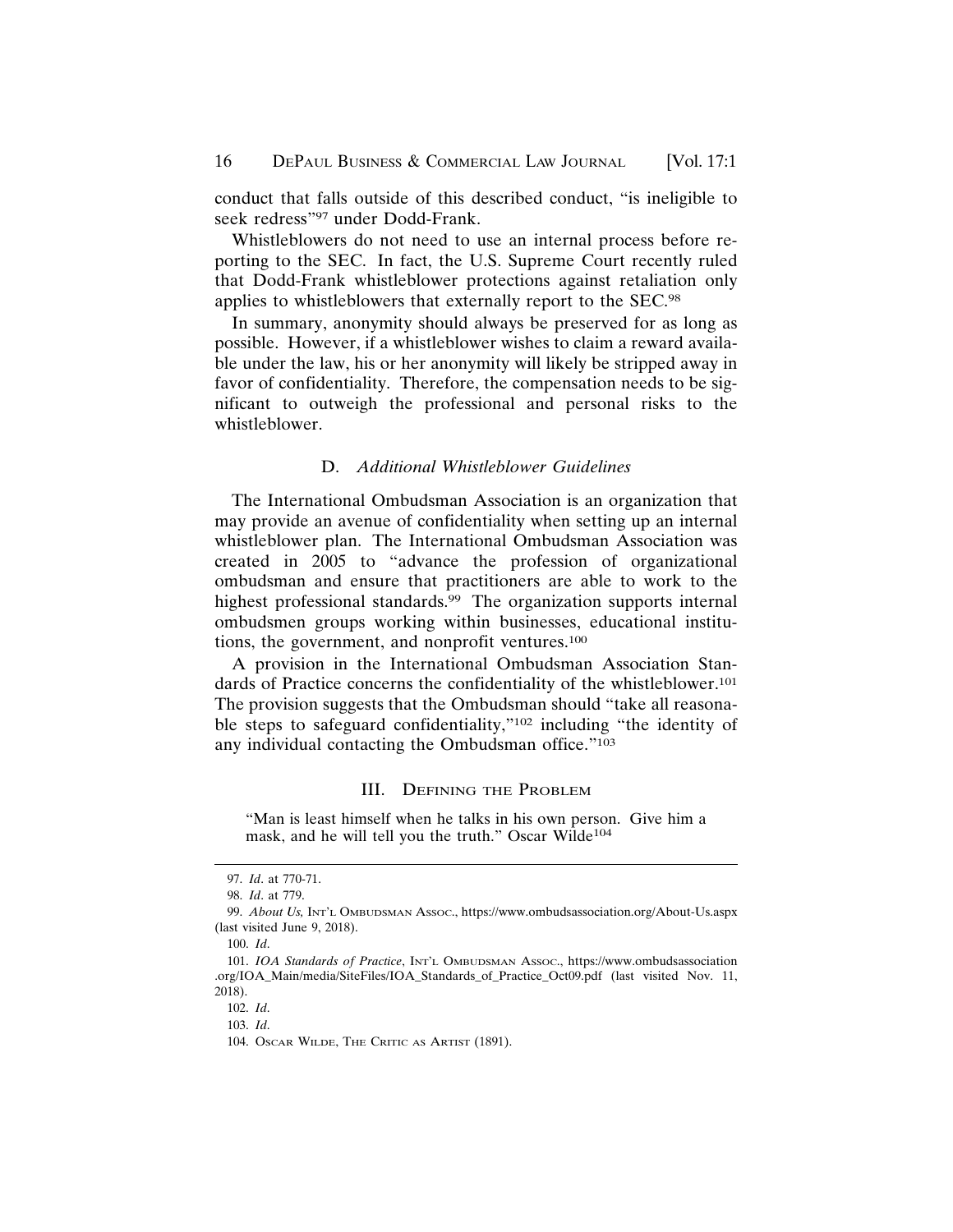In this section, we outline key issues that threaten the effectiveness of modern whistleblowing. First, we discuss potential motivations for the identification of whistleblowers. Second, we discuss key differences between anonymity and confidentiality. Third, we discuss different types of identification, along with various methods interested parties might employ to identify anonymous whistleblowers. Lastly, we address some challenges with respect to obtaining evidence to support retaliation claims.

# A. *Motivations for Whistleblower Identification*

Before we can take steps to protect a group of individuals, we must first better understand the threats against them. Threat modeling is an approach that attempts to identify the actors and methods employed by those actors to ensure that proper safeguards are in place.105 This section will describe some of the possible motivations for identifying whistleblowers.

In the context of whistleblowing, there are many actors that might be highly interested in discovering the wrongdoing being reported and/or identifying the individual(s) making the report. Each type of actor is motivated differently. We have classified these actors into the following groups: accused, employer, competitors, government agencies, state-sponsored adversaries, media organizations, criminals, and hacktivists. Examples of what might motivate actors to attack reporting systems include self-preservation, economic benefit, power, and social justice. Therefore, we must ensure that these threats have been considered.

The most common threat against whistleblowers comes in the form of retaliation levied by the individuals that are accused of wrongdoing and/or other members of the organization.106 These actors have a vested interest in suppressing the reporting of the wrongdoing because they feel that its disclosure will result in negative consequences for them. If the individuals responsible for reporting can be identified, it might be possible to prevent the wrongdoing from being disclosed publicly. It is also important to note that employers regularly monitor employee behavior, which can thwart efforts to expose corruption prior to a report even being made. For example, an employer might be able to detect an individual attempting to gather evidence of a wrongdoing.

<sup>105.</sup> ADAM SHOSTACK, THREAT MODELING: DESIGNING FOR SECURITY 3-25, 34-42 (2014). 106. Michael T. Rehg, *Retaliation Against Whistle-Blowers: An Integration and Typology*, 11 J. ACAD. BUS. & ECON. 47, 48 (2011).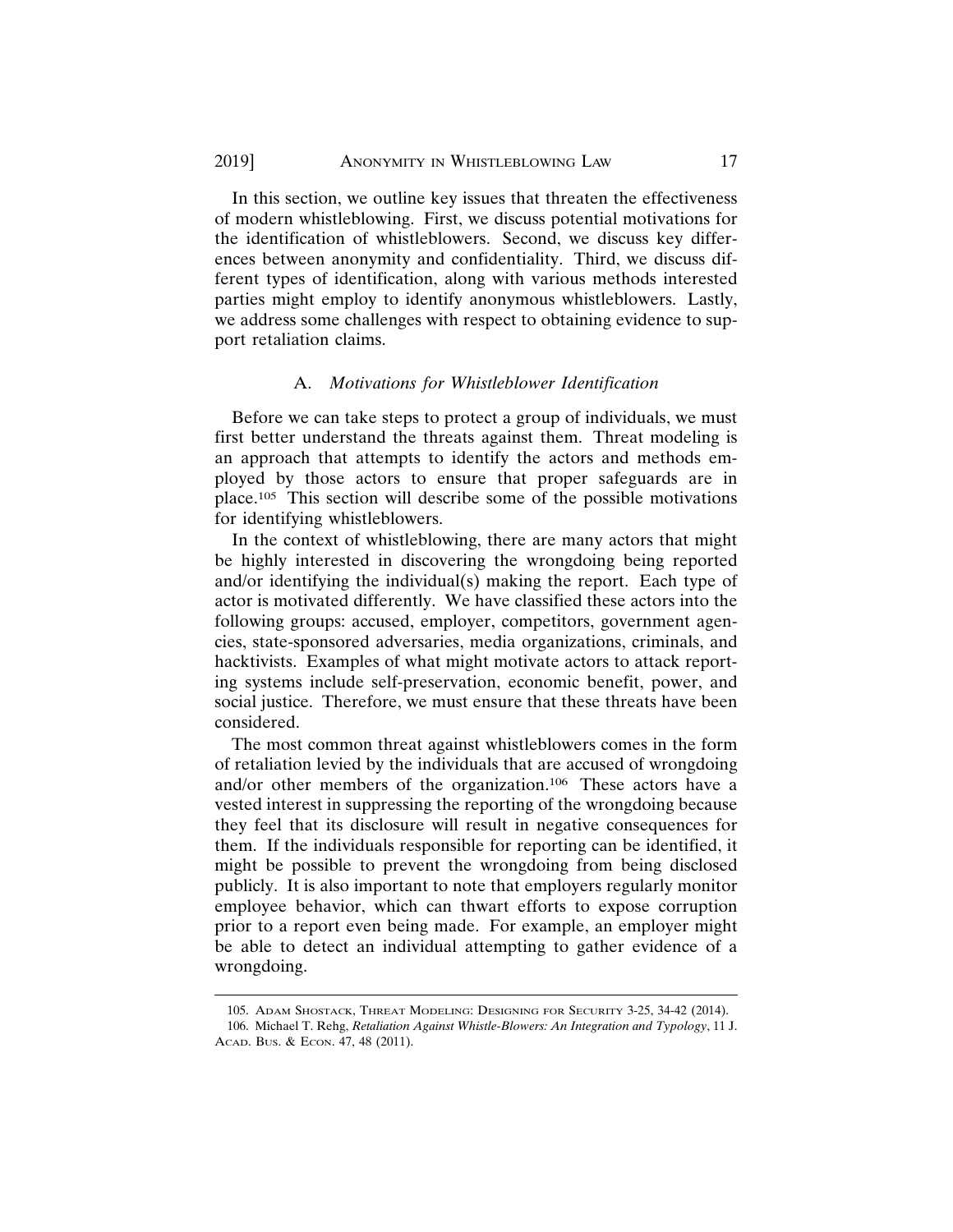#### 18 DEPAUL BUSINESS & COMMERCIAL LAW JOURNAL [Vol. 17:1]

However, attempts to compromise the reporting of wrongdoing are not limited to those within the organization. While illegal within the United States, both domestic and foreign competitors have been known to engage in corporate espionage.107 The mere existence of a reporting system that potentially contains an organization's deepest and darkest secrets presents an attractive target. For example, if a competitor is able to gain access to such a system, it would then be possible for evidence of wrongdoing to be passed along to media organizations or law enforcement to negatively impact public perception and/or reduce market value. On the other hand, government agencies and other state-sponsored adversaries could potentially be interested in obtaining such information to gain leverage over certain individuals in the organization.108

Data breaches are a regular headline today and most cyber thieves are equal opportunity criminals willing to attack any system of value. If an organization employs a poorly protected reporting system, one can expect cyber attacks to eventually compromise it. Depending upon the information that is obtained, opportunistic hackers could resell that knowledge on the dark web or exploit it for their own purposes.109

In free societies, the media is expected to hold individuals, organizations, and the state accountable for its actions, which makes whistleblowers attractive sources.<sup>110</sup> While proper journalistic practices would not condone unethical methods of obtaining sources or evidence, this is likely untrue for hacktivists. While the two might be similarly motivated, hacktivists commonly feel that the ends justify the means.<sup>111</sup>

# B. *Anonymity Versus Confidentiality*

Perhaps the most fundamental issue plaguing existing whistleblowing laws is the lack of specific definitions for confidentiality and anonymity. As a whistleblower wishing to remain anonymous, this

<sup>107.</sup> Marjorie Chan, *Corporate Espionage and Workplace Trust/Distrust*, 42(1) J. BUS. ETHICS 45, 46 (2003); William M. Fitzpatrick, Samuel A. DiLullo, Donald R. Burke, *Trade Secret Piracy and Protection: Corporate Espionage, Corporate Security and the Law*, 12 ADVANCES IN COM-PETITIVENESS RES. 57 (2004).

<sup>108.</sup> Scott Jasper & James Wirtz, *Cyber Security*, *in* THE PALGRAVE HANDBOOK OF SECUR-ITY, RISK & INTELLIGENCE 159-164 (2017).

<sup>109.</sup> *Id*.

<sup>110.</sup> JOHNSON, *supra* note 61, at 10; TOM DEVINE & TAREK F. MAASSARANI, THE CORPO-RATE WHISTLEBLOWER'S SURVIVAL GUIDE 108-10 (2011).

<sup>111.</sup> Brett Lunceford, *Programs or People? Participation and the Ethics of Hacktivism*, *in* CONTROVERSIES IN DIGITAL ETHICS 82-88 (2016).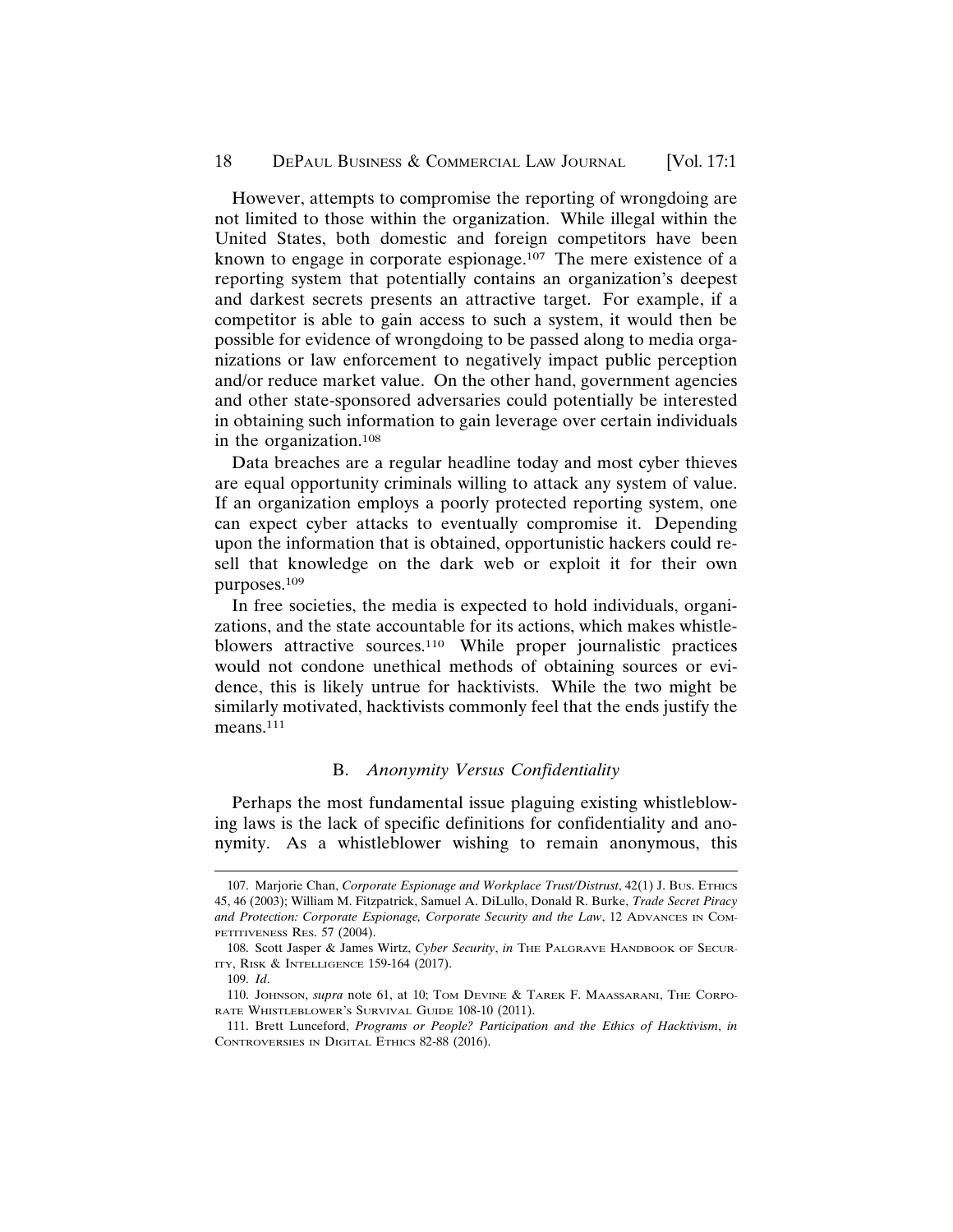distinction becomes crucial. If a whistleblower is identified, it can lead to significant financial losses including the end of a job or worse yet, a career.112 Despite being central aspects of statutes designed to protect whistleblowers, the ambiguity surrounding these terms has allowed for a wide interpretation of what satisfies the legal requirements, especially with respect to technical aspects of whistleblower reporting systems. This section will contrast confidentiality and anonymity.

According to experts "anonymity is one polar value of a broad dimension of identifiability versus nonidentifiability"113 along a continuum from "fully anonymous to fully identified".114 Once a person can be identified along one or more of the seven dimensions of identity, maintaining his or her anonymity is no longer possible.<sup>115</sup> Similarly, individuals often assume that confidentiality also provides anonymity. Confidentiality is employed when a source's identity can be known to at least one authorized person, but he or she promises that the source's identity will not be shared with any unauthorized parties.<sup>116</sup> However, since the source is identified by at least one individual, all expectations of anonymity must be abandoned.117 Therefore, anonymity can only be achieved if it is impossible for any person to identify the individual in question.

Consequently, it is impossible to achieve anonymity in non-mediated interactions.118 This might occur when an employee raises a concern to his or her superior as prescribed in an open-door policy. In those situations, confidentiality is a whistleblower's only hope. Since at least one person knows the identity of the source, the whistleblower's safety is dependent upon his or her identity not being shared with someone interested in retaliating against the whistleblower.

#### C. *Identifying Anonymous Whistleblowers*

"You know, it's not everyday that a whistleblower is actually willing to be identified." Laura Poitras<sup>119</sup>

<sup>112.</sup> Kathleen Clark & Nancy J. Moore, *Buying Voice: Financial Rewards for Whistleblowing Lawyers,* 56 B.C. L. REV. 1697, 1700 (2015).

<sup>113.</sup> Gary T. Marx, *What's in a Name? Some Reflections on the Sociology of Anonymity*, 15 THE INFOR. Soc'y 99, 100 (1999) (defining the terms anonymity and identifiability).

<sup>114.</sup> Craig R. Scott, *To Reveal or Not to Reveal—A Theoretical Model of Anonymous Communications*, 8(4) COMM. THEORY 381, 387 (1998).

<sup>115.</sup> Marx, *supra* note 113, at 100.

<sup>116.</sup> Scott, *supra* note 114, at 383.

<sup>117.</sup> Scott, *supra* note 114, at 383.

<sup>118.</sup> Scott, *supra* note 114, at 382.

<sup>119.</sup> Laura Poitras & Tom Engelhardt, *Tomgram: Laura Poitras and Tom Engelhardt, The Snowden Reboot,* TOMDISPATCH (Oct. 19, 2014, 5:01 PM), http://www.tomdispatch.com/blog/ 175909/tomgram%3A\_laura\_poitras\_and\_tom\_engelhardt,\_the\_snowden\_reboot/.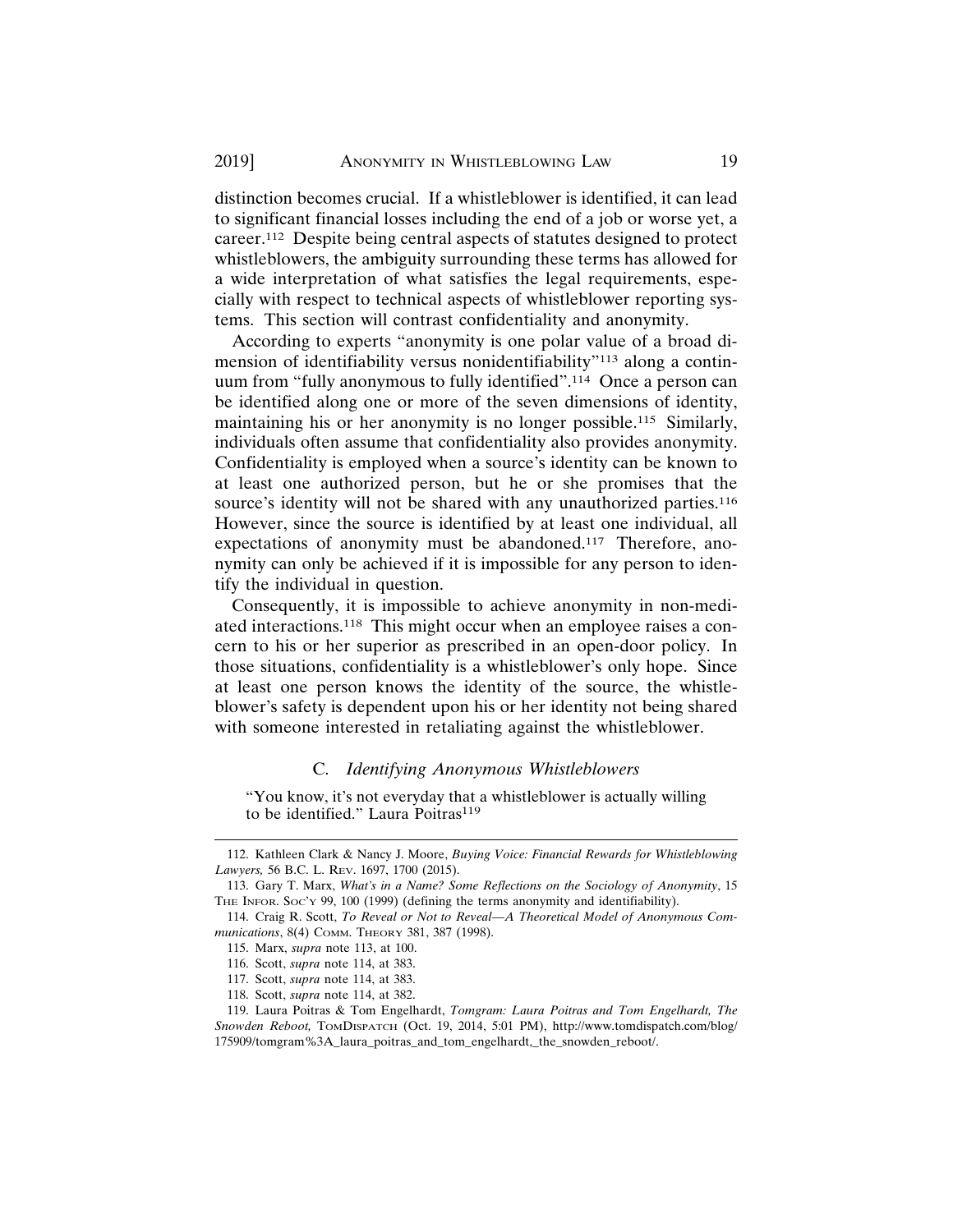#### 20 DEPAUL BUSINESS & COMMERCIAL LAW JOURNAL [Vol. 17:1]

There are many potential threats to anonymity and failing to account for just one might be the difference in a whistleblower remaining anonymous and potentially the subject of unlawful retaliation. To truly understand how anonymity can be compromised, one must first understand the various ways one might be identified.120 Marx provides an excellent framework for assessing whether a given system truly delivers anonymity.121 The seven types of identity knowledge he outlined consist of: "(1) legal name, (2) locatability, (3) pseudonyms that can be linked to legal name and/or locatability (i.e, a form of pseudo-anonymity), (4) pseudonyms that cannot be linked to other forms of identity knowledge, (5) pattern knowledge, (6) social categorization and (7) symbols of eligibility/noneligibility."122 In this section, we first provide a brief discussion of each type of identity knowledge and then follow with examples to illustrate how a whistleblower might be identified, especially in today's digital world. Note that some techniques apply to multiple types of identity knowledge and thus are only mentioned in the type deemed to be the best fit.

#### 1. Legal Name

If an individual's legal name can be associated with a given action, his or her activity cannot be considered anonymous.<sup>123</sup> This would occur if a source volunteers his or her identity, even if it was done unwittingly. Once a legal name has been attached, all anonymity is immediately and irrevocably lost. For example, let's look at the following hypothetical involving Wendy the whistleblower, Faythe the compliance officer, and Chuck the wrongdoer. If Wendy reports an instance of fraud committed by Chuck to Faythe, some would consider Wendy's anonymity protected by Faythe if she simply never mentions her name to anyone. However, since Faythe knows that Wendy was the source of the report, no anonymity exists between Wendy and Faythe. Instead, Wendy has only truly achieved confidentiality with Faythe, and Wendy's anonymity between her and Faythe is dependent upon Faythe keeping Wendy's identity a secret. If Wendy instead reported the fraud to Mallory, who happened to be an accomplice in Chuck's fraud, Wendy's identity as the whistleblower would be in jeopardy because Mallory would have no interest in protecting Wendy.

<sup>120.</sup> Marx, *supra* note 113, at 100-02.

<sup>121.</sup> Marx, *supra* note 113, at 100-02.

<sup>122.</sup> Marx, *supra* note 113, at 100.

<sup>123.</sup> Marx, *supra* note 113, at 100.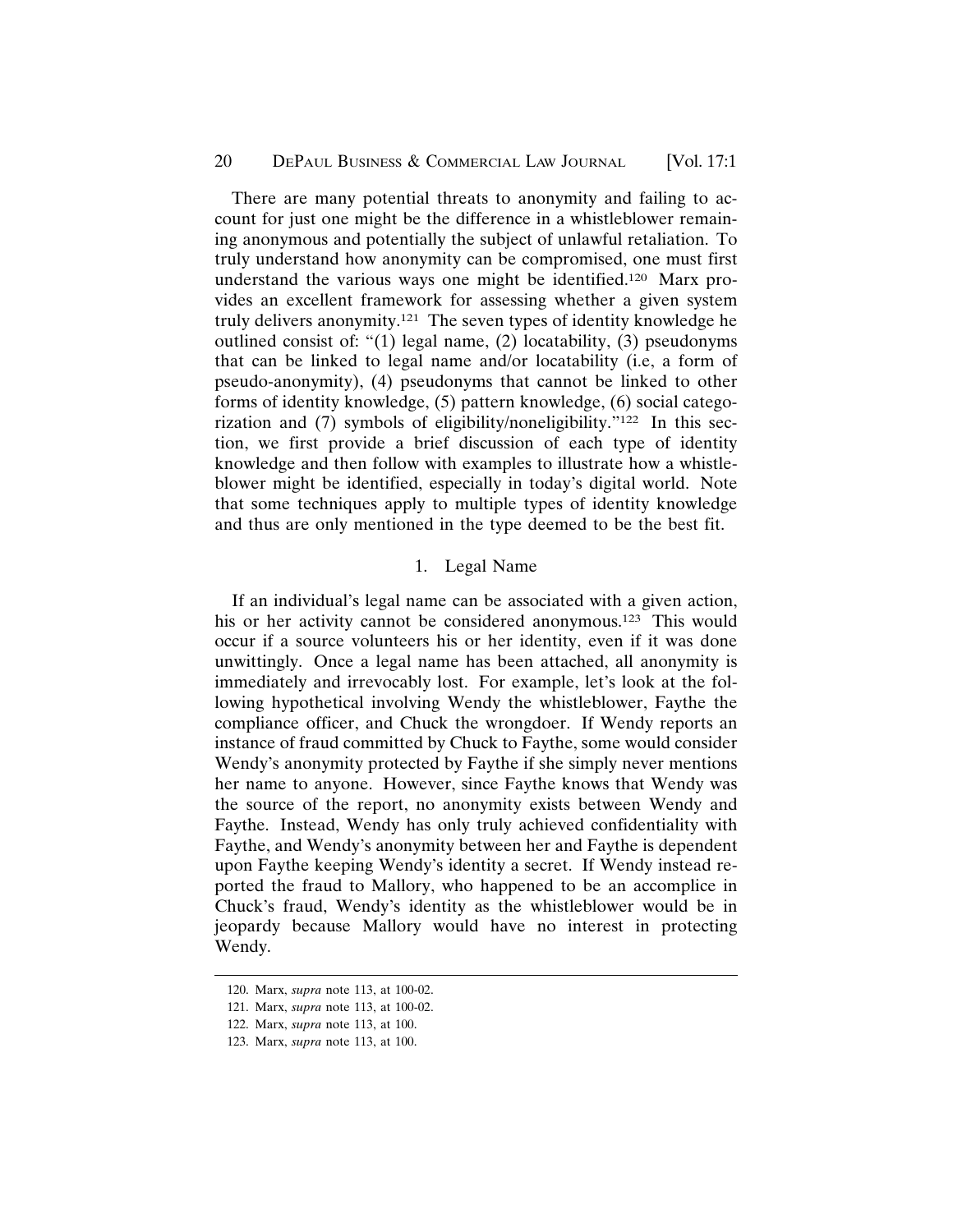Unfortunately, one of the most famous cases of whistleblower retaliation occurred in exactly this manner. Four National Security Agency (NSA) executives, Thomas Drake, William Binney, Kirk Wiebe and Ed Loomis, along with Diane Roark, then a staff member of the House of Representatives Permanent Select Committee on Intelligence, attempted to blow the whistle on government surveillance programs.124 They first raised their concerns directly to senior NSA officials in 2001, then in 2002, filed a complaint with the Inspector General's office of the U.S. Department of Defense, which was responsible for protecting whistleblowers.125 Under the Whistleblower Protection Act of 1989, they expected their identities to be protected to shield them from retaliation.126

However, in November 2005, after Drake witnessed the surveillance program expand rather than see action taken to curb the waste and abuses, he felt that it was necessary to leak information to the press.<sup>127</sup> Drake set up a Hushmail<sup>128</sup> e-mail account and contacted Sibohan Gorman at the *Baltimore Sun* under the pseudonym The Shadow Knows.129 Drake says that he established three ground rules for his leaks to Gorman: "neither he nor she would reveal his identity; he wouldn't be the sole source for any story; he would not supply her with classified information."<sup>130</sup> Articles critical of the National Security Agency's surveillance activities were published by *The New York Times* in December 2005131 and the *Baltimore Sun* in May 2006.132 The *Baltimore Sun* article specifically named the ThinThread program, which was the in-house and privacy-focused alternative to the warrantless wiretap program awarded to private contractors that Drake and his colleagues felt violated the U.S. Constitution.<sup>133</sup>

The Bush administration wanted to identify the sources of both stories,134 believing that they might have been the same individual.135 It

130. *Id*.

132. HERTSGAARD*, supra* note 124, at 36.

133. Siobhan Gorman, *NSA Killed System That Sifted Phone Data Legally*, THE BALT. SUN (May 18, 2006), https://archive.commondreams.org/scriptfiles/headlines06/0518-07.htm.

134. HERTSGAARD, *supra* note 124, at 111.

<sup>124.</sup> MARK HERTSGAARD, BRAVEHEARTS: WHISTLE BLOWING IN THE AGE OF SNOWDEN 97- 107 (2016).

<sup>125.</sup> *Id*. at 34.

<sup>126.</sup> *Id*. at 105.

<sup>127.</sup> *Id*. at 35.

<sup>128.</sup> HUSHMAIL, https://www.hushmail.com/ (last visited June 25, 2018).

<sup>129.</sup> Jane Mayer, *The Secret Sharer*, THE NEW YORKER (May 23, 2011), https://www.newyork er.com/magazine/2011/05/23/the-secret-sharer.

<sup>131.</sup> James Risen & Eric Lichtblau, *Bush Lets U.S. Spy on Callers Without Courts*, N.Y. TIMES (Dec. 16, 2005), https://www.nytimes.com/2005/12/16/politics/bush-lets-us-spy-on-callers-withoutcourts.html.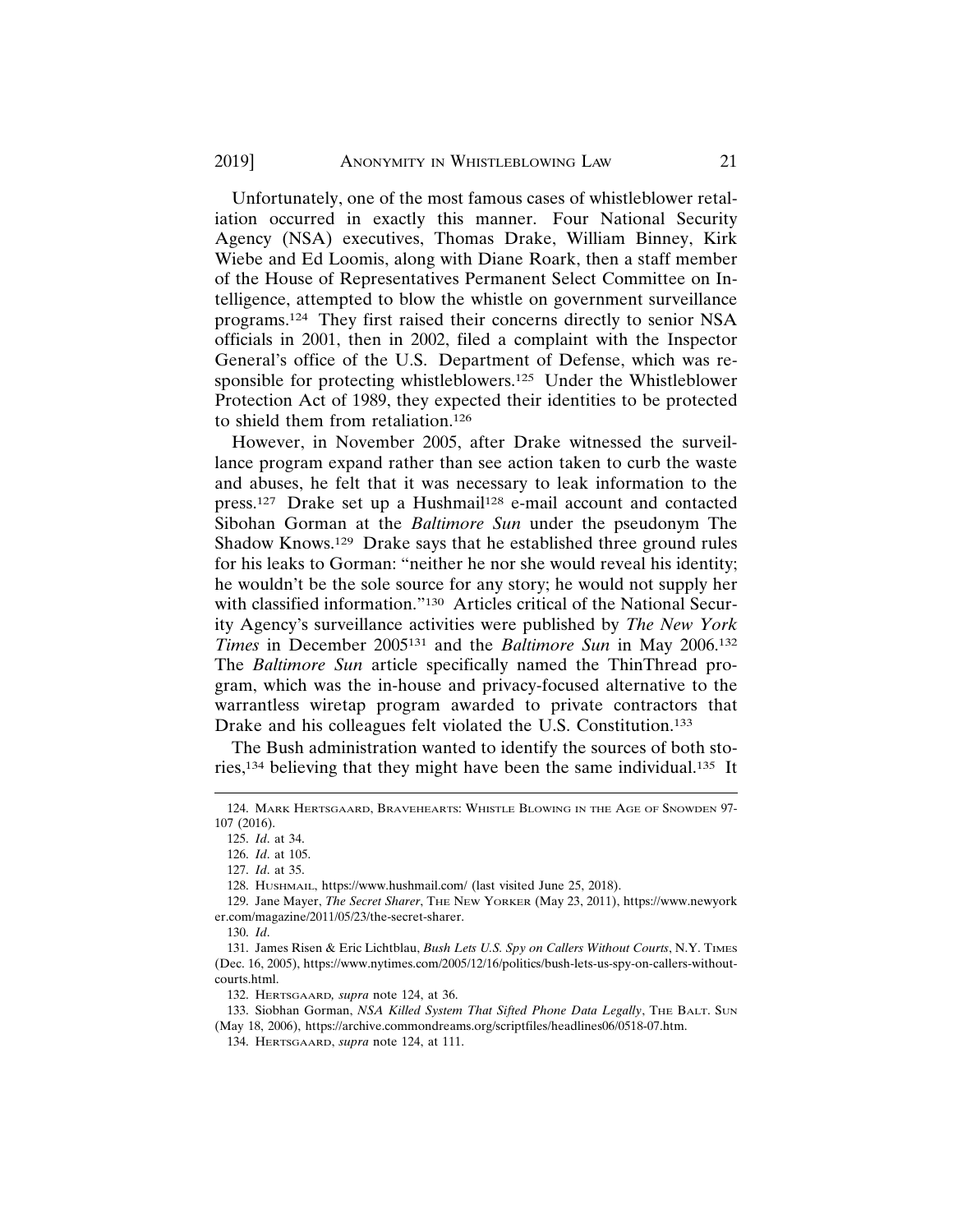is alleged that Henry Shelley, general counsel of the Office of Inspector General, expressed a desire to tell the Federal Bureau of Investigation agents investigating the leak about the NSA whistleblowers, despite his duty to protect them.136 On July 26, 2007, the homes of Binney, Wiebe, Loomis and Roark were each raided by the FBI.137 After Drake's home was raided in November 2007, he found himself "stripped of his security clearance, indicted, threatened with life in prison, deprived of his federal pension, blackballed in security circles, and reduced to working as a clerk at an apple store."138 This example illustrates why any process that only achieves confidentiality by promising to withhold a source's legal name can never be considered anonymous and would not be suitable for protecting whistleblowers.

#### 2. Locatability

Locatability refers to an individual's "reachability" in both the physical sense, as well as digital.139 In addition to one's physical location, locatability could also be in the form of an email address or telephone number, regardless of whether one's legal name is associated with it. Modern technology has made it even easier to locate individuals, commonly without their knowledge. Despite a whistleblower's best efforts, he or she might be unable to avoid detection. Digital communication devices transmit data that can be used to locate the user. A whistleblower's IP address and telephone number can be traced to the individual's identity, and possibly specific location. To avoid disclosing an identifiable IP address, the user would have to rely on multiple proxies, such as a virtual private network (VPN) or the Tor Anonymity Network.140 Further jeopardizing a whistleblower's anonymity is the proliferation of Internet-connected and location-enabled devices. Modern cell phones, vehicles, and cameras typically showcase features that can pinpoint an individual's location, such as through the use of the Global Positioning System (GPS). Cellular signals can be triangulated to locate the user of a given cell phone<sup>141</sup>

<sup>135.</sup> Mayer, *supra* note 129.

<sup>136.</sup> HERTSGAARD, *supra* note 124, at 111; Charles Clark, *Pentagon Watchdog Officials Now Under Justice Department Probe,* GOV'T EXEC. (Mar. 22, 2016), https://www.govexec.com/de fense/2016/03/pentagon-watchdog-officials-now-under-justice-department-probe/126859/.

<sup>137.</sup> HERTSGAARD, *supra* note 124, at 112.

<sup>138.</sup> HERTSGAARD, *supra* note 124, at 98.

<sup>139.</sup> Marx, *supra* note 113, at 101.

<sup>140.</sup> Roger Dingledine, Nick Mathewson & Paul Syverson, *Tor: The second-generation Onion Router* (2004), http://www.dtic.mil/cgi-bin/GetTRDoc?Location=U2&doc=GetTRDoc.pdf&AD =ADA465464 (last visited June 25, 2018).

<sup>141.</sup> Malte Spitz, *Your Phone Company is Watching* (2012), https://www.ted.com/talks/malte\_ spitz\_your\_phone\_company\_is\_watching (last visited June 25, 2018); Von Kai Biermann, *Be-*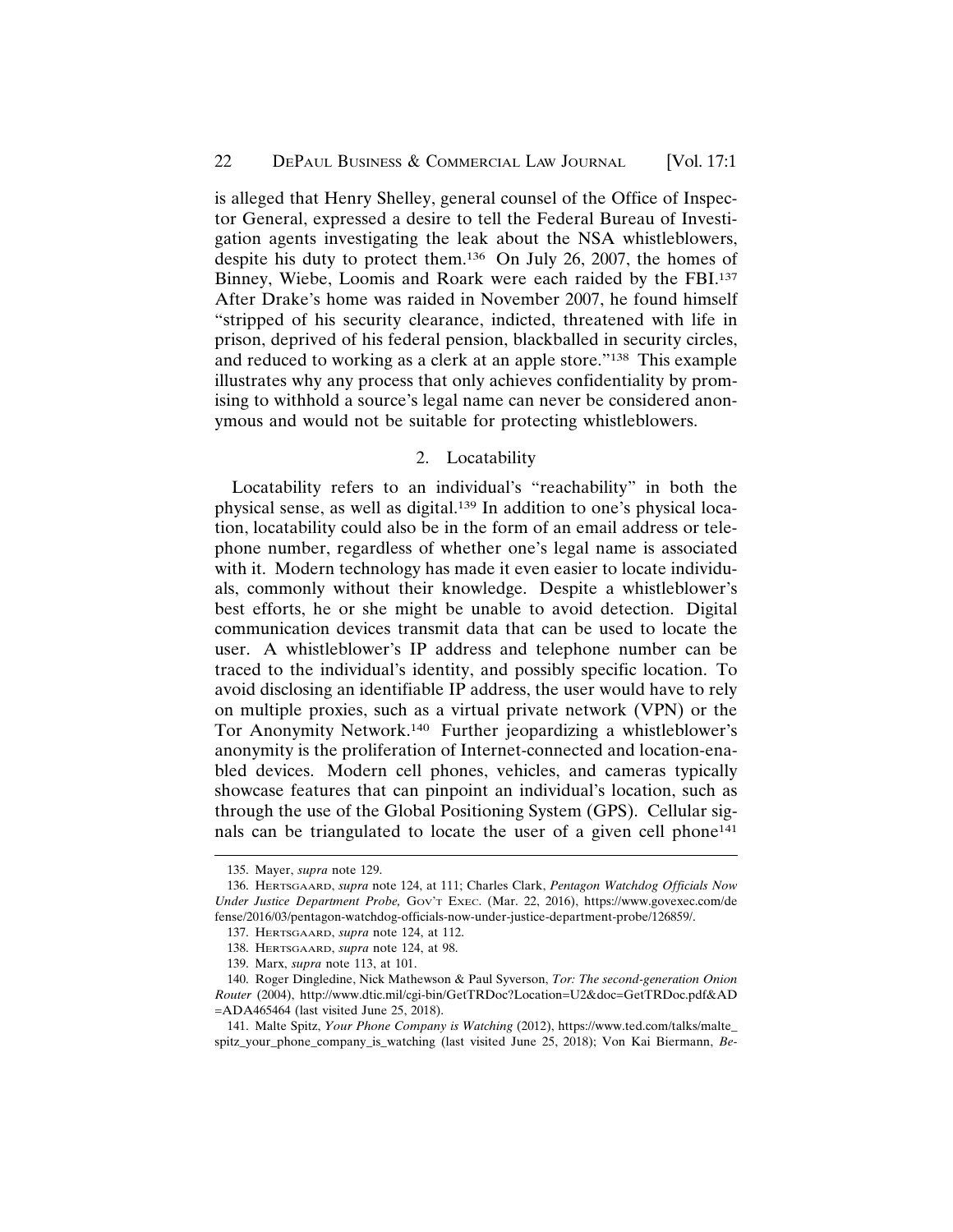while Internet Protocol (IP) addresses can locate a user connected to the Internet, especially when correlated with other geolocation methods.142 Even retail stores regularly track consumer movements by monitoring Bluetooth and Wifi identifiers unique to mobile devices.<sup>143</sup>

It was the tracing of emails and phone calls between former Central Intelligence Agency case officer Jeffrey Alexander Sterling and reporter James Risen that led to Sterling being charged and convicted of espionage.144 To illustrate this further, a potential whistleblower wanted to use email as the method of sending information about an internal safety issue but feared identification. The potential whistleblower used Reddit<sup>145</sup> to inquire about the best way to stay anonymous with the post below:

I have a situation where I need to send a whistleblower email. It needs to be anonymous. As this is concerning a safety issue and an ongoing lawsuit theres [*sic*] a good chance someone may spend a good deal of time trying to determine the source of the email. My plan was to use my paid VPN at a public wifi hotspot along with a temporary mailbox such as mailinator or 10minutemail (I only need to send a single message, not receive). Will this be enough? Do i [*sic*] need to worry about my MAC address or host name? I don't have the time or technical know-how to even think about going down the TOR route. Any advice is greatly appreciated<sup>146</sup>

This particular Reddit user wisely took steps to disassociate him or herself from post. First, we can see that the user created a unique account for the sole purpose of asking for help with this issue. The username of "76df43" is seemingly random and no other posts are made outside of this thread. Second, the user is clearly aware of how a virtual private network (VPN) can shield the IP address from most adversaries. However, the user could potentially be identified if the VPN provider maintains logs of account activity and the user created

145. REDDIT, www.reddit.com (last visited June 25, 2018).

*trayed by our own data*, ZEIT ONLINE (Mar. 10, 2011), https://www.zeit.de/digital/datenschutz/ 2011-03/data-protection-malte-spitz; *Telephone*, ZEIT ONLINE, https://www.zeit.de/datenschutz/ malte-spitz-data-retention (last visited June 25, 2018).

<sup>142.</sup> *Geolocation API Specification 2nd Edition*, WORLD WIDE WEB CONSORTIUM (W3C) (2016), https://www.w3.org/TR/geolocation-API / (last visited June 26, 2018).

<sup>143.</sup> Dieter Oosterlinck, Dries Benoit, Philippe Baecke & Nico Van de Weghe, *Bluetooth Tracking of Humans in an Indoor Environment: An Application to Shopping Mall Visits*, 78 APPLIED GEO. 55, 56 (2017); Jessica Gallinaro, *Meet Your New Big Brother: Weighing the Privacy Implications of Physical Retail Stores Using Tracking Technology*, 22 GEO. MASON L. REV. 473, 474 (2015).

<sup>144.</sup> United States v. Sterling, 818 F.Supp. 2d 945, 947 (E.D. Va. 2011), *rev'd*, 724 F.3d 482 (4th Cir. 2013).

<sup>146. 76</sup>df43, REDDIT (Feb. 4, 2015), https://www.reddit.com/r/privacy/comments/2upzw6/how\_ to\_send\_an\_anonymous\_whistleblower\_email/ (last visited June 11, 2018).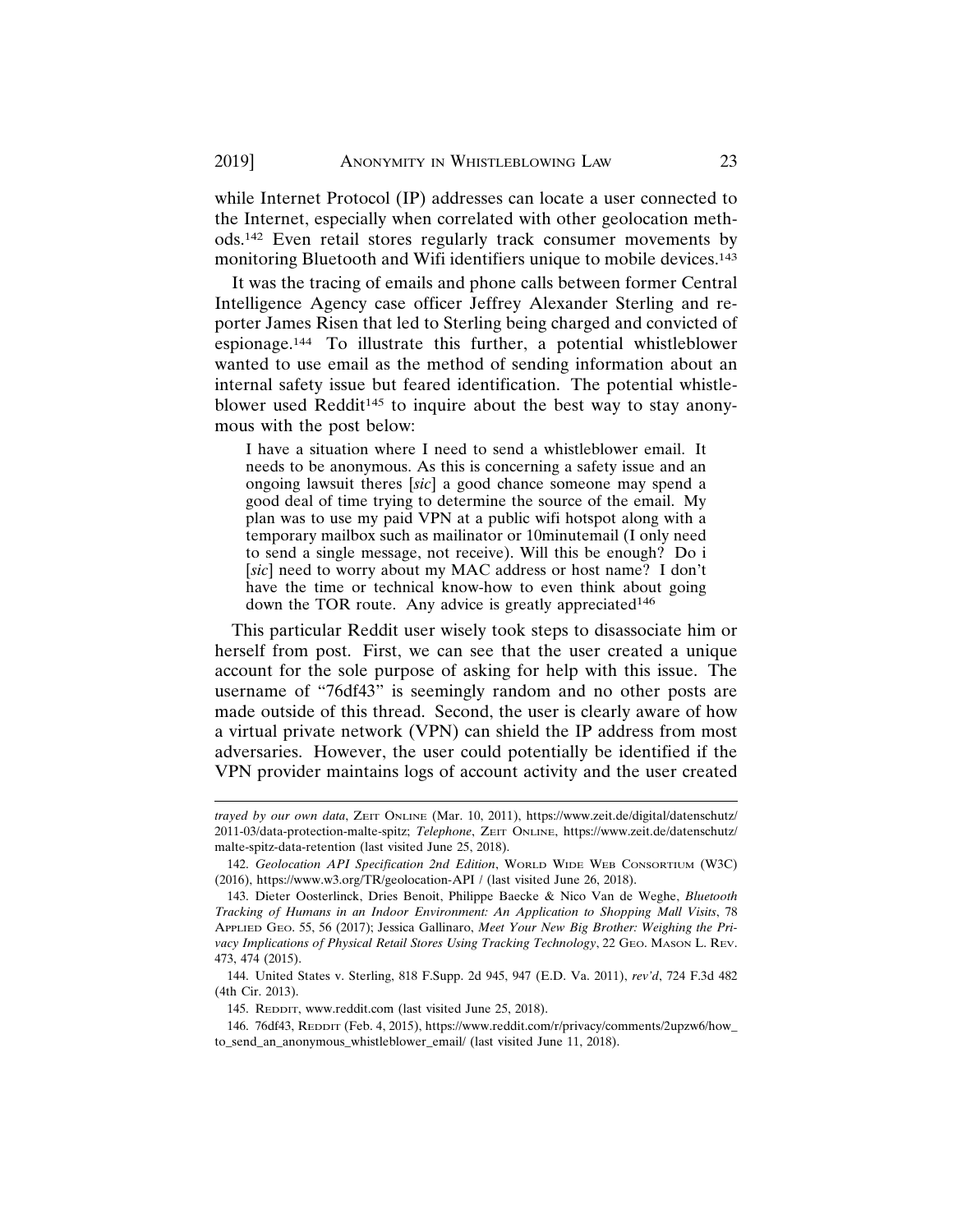the VPN account using his or her true identity or a traceable payment method.147

Of course, the rapid adoption of cameras for surveillance purposes can also jeopardize the whistleblower. For example, China has invested heavily in surveillance technology which, as was demonstrated to British Broadcasting Corporation correspondent John Sudworth, is capable of locating targets using facial recognition and result in their apprehension in just seven minutes.148 Further, once located, the prior movements of an individual can be retraced up to a week.<sup>149</sup> While the current timeframe is troubling, additional data storage could essentially allow for location history to be stored indefinitely. The wide-scale adoption of surveillance technology has made it even more difficult for whistleblowers to ensure that their whereabouts remain unknown to interested parties. Footage could place an individual at locations known to be visited by the whistleblower to report the wrongdoing or the very location where the whistleblower witnessed the wrongdoing itself. Given these capabilities, even dropping an unsigned letter into a public mailbox would not ensure that the sender remains anonymous, especially from government actors. Therefore, to remain anonymous, all threats to identification through locatability must be accounted for.

#### 3. Linkable Pseudonyms

Some processes and systems that claim to offer anonymity protections simply replace any references to an individual's legal name with an associated pseudonym.150 While this might appear to provide anonymity at first glance, it fails to do so since it does not actually sever the link between the pseudonym and identity. One example of this type of identification would be when responses are solicited from known individuals and instead of associating the person's name with the response, a placeholder value, such as an employee ID number, is used instead. Since the number can be traced back to the employee's identity, no anonymity is truly provided. Instead, the user is again dependent upon confidentiality to protect them from retaliation, which is not reliable.

<sup>147.</sup> Charles Arthur, *Second LulzSec Hacker 'Neuron' Could be Tracked Down via UK VPN*, THE GUARDIAN (Sept. 26, 2011), https://www.theguardian.com/technology/2011/sep/26/lulzsecsecond-hacker.

<sup>148.</sup> BBC News, *China: "the world's biggest camera surveillance network" – BBC News*, YOU-TUBE (Dec. 25, 2017), https://www.youtube.com/watch?v=pNf4-d6fDoY.

<sup>149.</sup> *Id*.

<sup>150.</sup> Marx, *supra* note 113, at 101.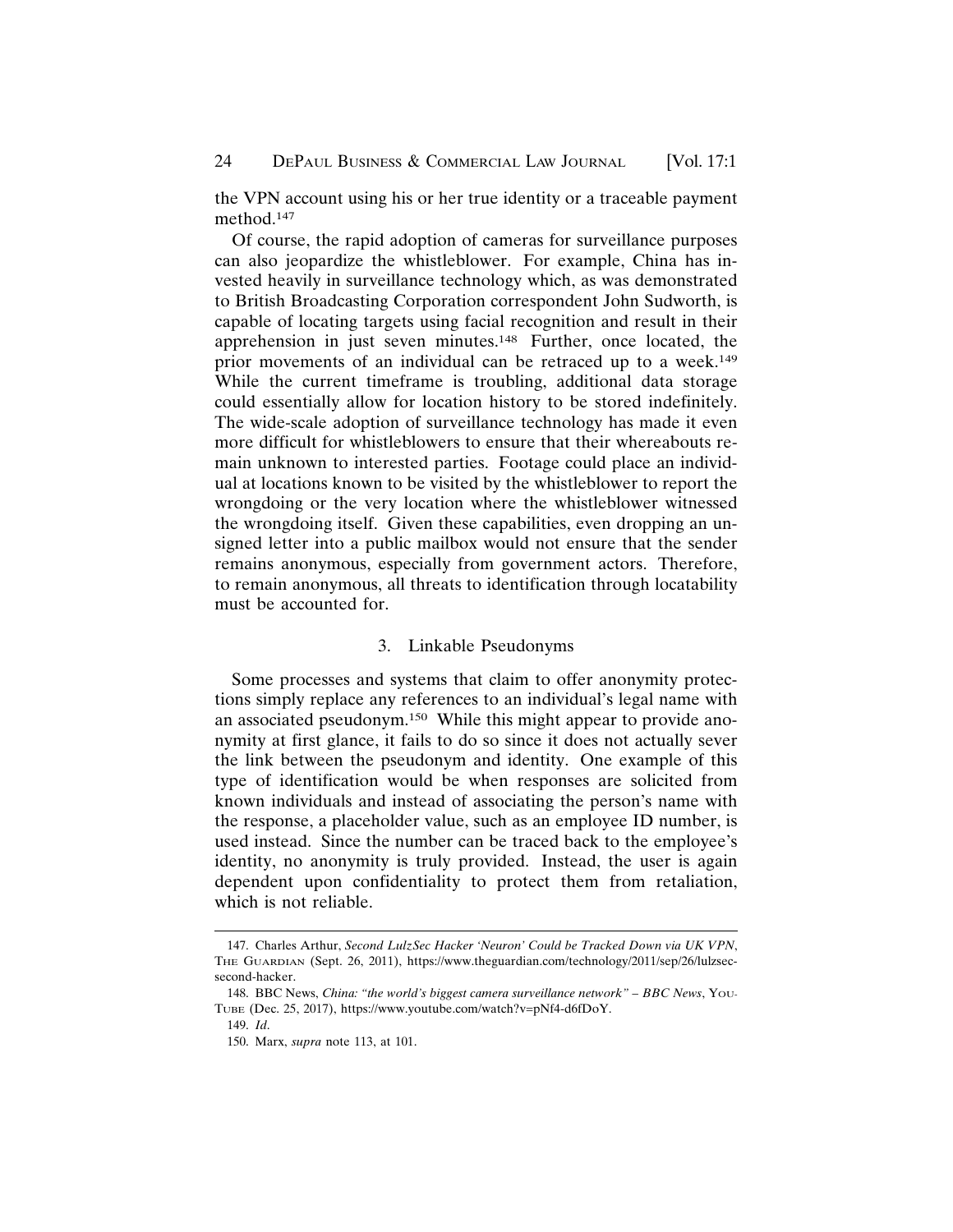Further, even if a whistleblower feels that reporting wrongdoing would be safer by mailing a physical document, it would be extremely difficult to ensure that all fingerprints and DNA have been removed and that no record of their actions has been collected. Therefore, these characteristics could allow a well-funded and highly motivated actor to potentially identify the individual. Some reporting systems allow for the whistleblower to remain engaged in conversation with an investigator by establishing a unique username or password upon submission. Unfortunately, many of these systems also allow the user to select their own credentials, rather than supplying them with a randomly generated passphrase. Because most people reuse their usernames and passwords for multiple accounts, this could result in the individual being identified by an adversary that has access to such information.

#### 4. Unlinkable Pseudonyms

Unique pseudonyms that have never been linked to a name or location provide the highest degree of anonymity when it is desirable for multiple actions to be associated with the same pseudonym.151 This is especially useful in the context of whistleblowing since investigators would prefer to maintain contact with the source. To maintain contact, the whistleblower must be able to provide the investigator with some way to associate each contact with the single source. Some systems allow whistleblowers to create their own secret credential that they will use whenever interacting with the system. However, if the user naively selects something that can be linked to his or her identity, any anonymity the system claimed to provide would be compromised. Instead, it would be best for the system to randomly generate a credential for the whistleblower to ensure that users do not accidentally jeopardize their own anonymity.

#### 5. Pattern Knowledge

Further, it is important to note that simply using a random pseudonym does not prevent other actions from betraying the whistleblower's identity. Individuals can also be identified due to recognizable patterns in their behavior, regardless of whether their identity is known.<sup>152</sup> For example, researchers have shown that even if credit card or social media data is stripped of all personally identifying information, individuals can still be identified by correlating seem-

<sup>151.</sup> Marx, *supra* note 113, at 101.

<sup>152.</sup> Chris Y.T. Ma, David K.Y. Yau & Nung Kwan Yip, *Privacy Vulnerability of Published Anonymous Mobility Traces*, 21 IEEE/ACM TRANSACTIONS ON NETWORKING 721 (2013).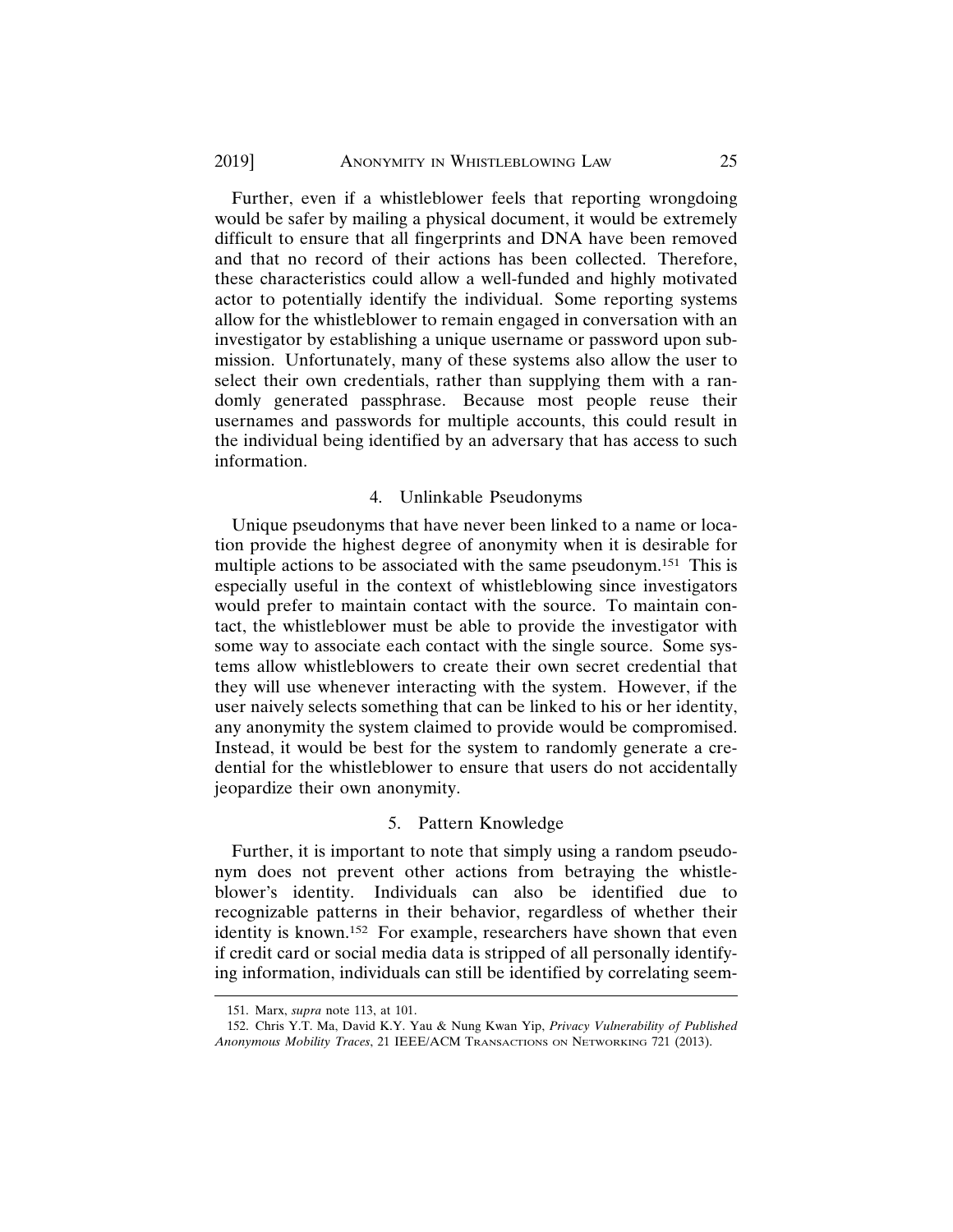ingly disparate datasets.153 As Marx also points out, one might recognize and be able to identify an individual who rides the same subway to work each day, even without knowing his or her legal name.154 The very details shared in a report could also compromise the source by placing someone at a specific time and place. If a complete list of individuals known to be present at that time can be obtained, all potential witnesses can be combed for additional clues that might point to the source's identity.

A whistleblower can also be identified by technical characteristics. One major challenge in protecting whistleblowers from these types of vulnerabilities is that organizations are rightfully motivated in deterring legitimate insider threats.155 However, the same measures used to detect malicious activity can jeopardize the anonymity of pro-social whistleblowers.156If a whistleblower's digital activity appears similar to malicious insider behavior, it could result in the whistleblower being accused of wrongdoing before they can even blow the whistle.

For example, system logs and digital fingerprints embedded in documents can provide a clear timeline of who accessed a file relevant to the alleged wrongdoing. Wikileaks published documents exposing efforts by the Central Intelligence Agency to identify whistleblowers through digital watermarking with a tool codenamed Scribbles.157 These techniques are not limited to government agencies. Any individual can employ similar methods using a free online tool called Canarytokens, which was primarily developed to identify data breaches by "phoning home" to the token creator any time a particular resource is accessed.158 Canarytokens can be generated for particular websites, hostnames, email addresses, images, Microsoft Word or PDF

<sup>153.</sup> Yves-Alexandre De Montjoye, Laura Radaelli & Vivek Kumar Singh, *Unique in the* Shopping Mall: On the Reidentifiability of Credit Card Metadata, in *Sci. MAG* 347, 536 (2015); and Christopher Riederer, Yunsung Kim, Augustin Chaintreau, Nitish Korula & Silvio Lattanzi, Linking Users Across Domains with Location Data: Theory and Validation, in PROCEEDINGS OF THE 25TH INT'L CONFERENCE ON WORLD WIDE WEB 708 (2016).

<sup>154.</sup> Marx, *supra* note 113, at 101*.*

<sup>155.</sup> GEORGE SILOWASH, DAWN CAPPELLI, ANDREW MOORE, RANDALL TRZECIAK, TIMOTHY J. SHIMEALL, & LORI FLYNN, COMMON SENSE GUIDE TO MITIGATING INSIDER THREATS 4-5, 56- 59, 82-85 (4th ed. 2012).

<sup>156.</sup> MARISA REDDY RANDAZZO, MICHELLE KEENEY, EILEEN KOWALSKI, DAWN M. CAP-PELLI & ANDREW P. MOORE, INSIDER THREAT STUDY: ILLICIT CYBER ACTIVITY IN THE BANK-ING AND FINANCE SECTOR 16 (2005).

<sup>157.</sup> *Scribbles User's Guide*, WIKILEAKS, https://wikileaks.org/vault7/document/Scribbles\_v1\_0 \_RC1-User\_Guide/Scribbles\_v1\_0\_RC1-User\_Guide.pdf (last visited June 13, 2018).

<sup>158.</sup> CANARYTOKENS, http://canarytokens.org/ (last visited June 25, 2018); *Canarytokens Introduction*, THINKST, http://blog.thinkst.com/p/canarytokensorg-quick-free-detection.html (last visited June 13, 2018).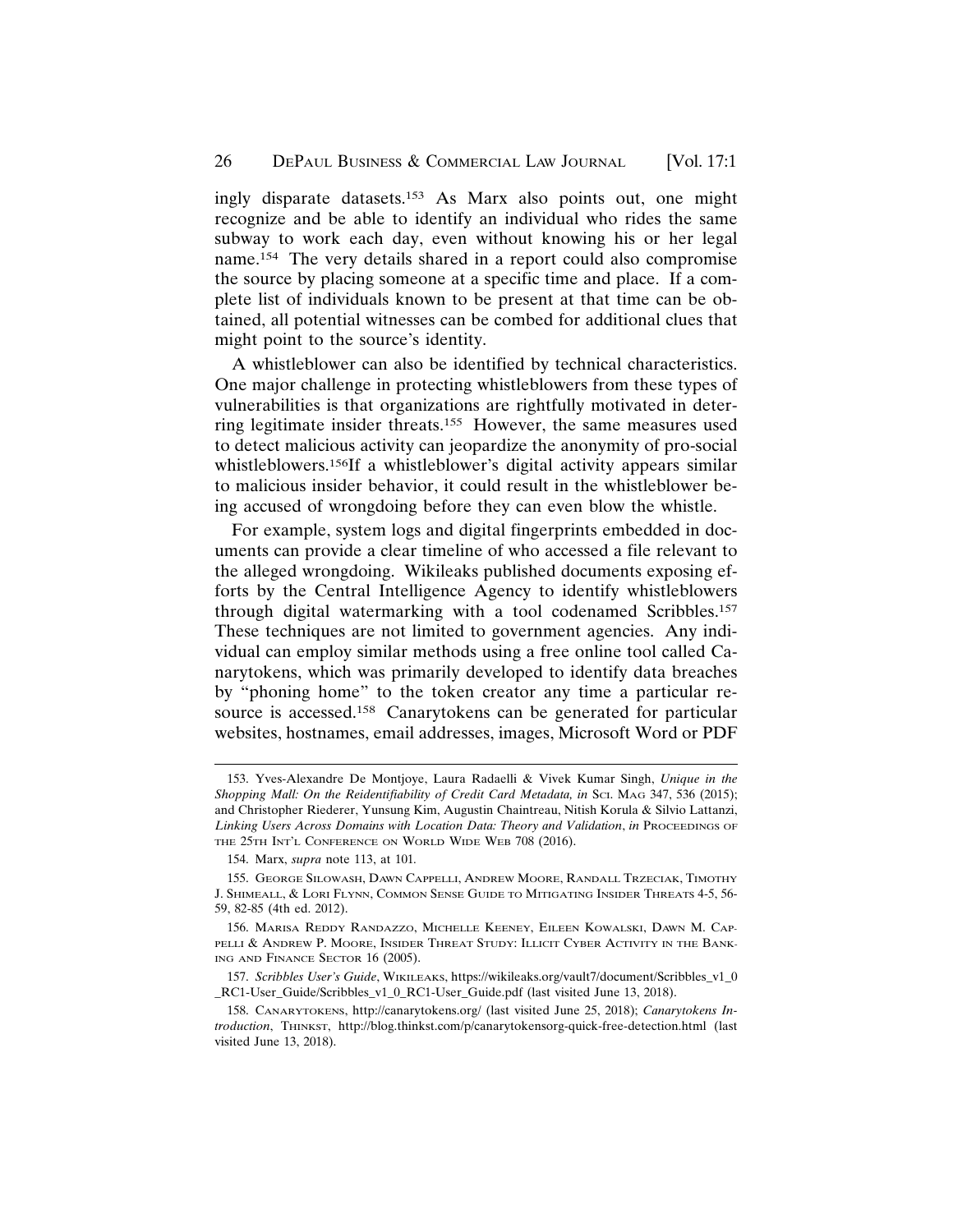documents.159 A Canarytoken can even be planted within file folders to receive alerts when users access it.160 Thus, investigators with illintent could send files or links with embedded Canarytokens to anonymous whistleblowers. If a whistleblower does not know how to block such techniques from being able to transmit back to the token creator, his or her identity would be immediately exposed as soon as the resource is opened, all without the whistleblower's knowledge.

Even if a whistleblower printed documents to use as evidence, the exact printer used can be identified by examining unique microscopic tracking dots that are added to each document as an invisible watermark.161 This type of document fingerprinting was originally intended to prevent forgery, but it was reportedly used as a key piece of evidence in building a case against Reality Leigh Winner.162 Ms. Winner, a former Air Force linguist, accepted a job as a contractor for the National Security Agency.163 While assigned to an eavesdropping facility in Georgia, Ms. Winner printed out a top-secret intelligence report and physically removed it from the facility with the intent of mailing it to a reporter at *The Intercept*. 164 The government was notified of the impending publication on May 30, 2017.165 Ms. Winner was not aware that printing the document could be traced to her through system logs and document watermarking. These clues resulted in Ms. Winner being identified and arrested prior to the story being published on June 5, 2017, less than a week after the government was notified of the forthcoming story.166

Simply browsing to the webpage for reporting wrongdoing can also reveal several key pieces of information that could be used to identify

<sup>159.</sup> *Canarytokens Introduction*, THINKST, http://blog.thinkst.com/p/canarytokensorg-quickfree-detection.html (last visited June 13, 2018).

<sup>160.</sup> *Id*.

<sup>161.</sup> Jason Tuohey, *Government Uses Color Laser Printer Technology to Track Documents*, PCWORLD (Nov. 22 2004), https://www.pcworld.com/article/118664/article.html.

<sup>162.</sup> Charlie Savage, Scott Shane & Alan Blinder, *Reality Winner, N.S.A. Contractor Accused of Leak, Was Undone by Trail of Clues*, N.Y TIMES (June 6, 2017), https://www.nytimes.com/ 2017/06/06/us/politics/reality-leigh-winner-leak-nsa.html (stating that "color printers leave barely visible microdots identifying the serial number of the printer, the date and time of the printing" which NSA used to identify the printer used by Winner).

<sup>163.</sup> *Id*.

<sup>164.</sup> *Id*.

<sup>165.</sup> Affidavit in Support of Application for Arrest Warrant, United States v. Reality Leigh Winner (S.D. Ga. 2017) (No. MJ 117-024) (evidentiary decisions were recently determined against the defendant).

<sup>166.</sup> *Id*. All court filings can be viewed at https://cryptome.org/2017/06/winner-nsa-court-files .pdf (last visited June 19, 2018)).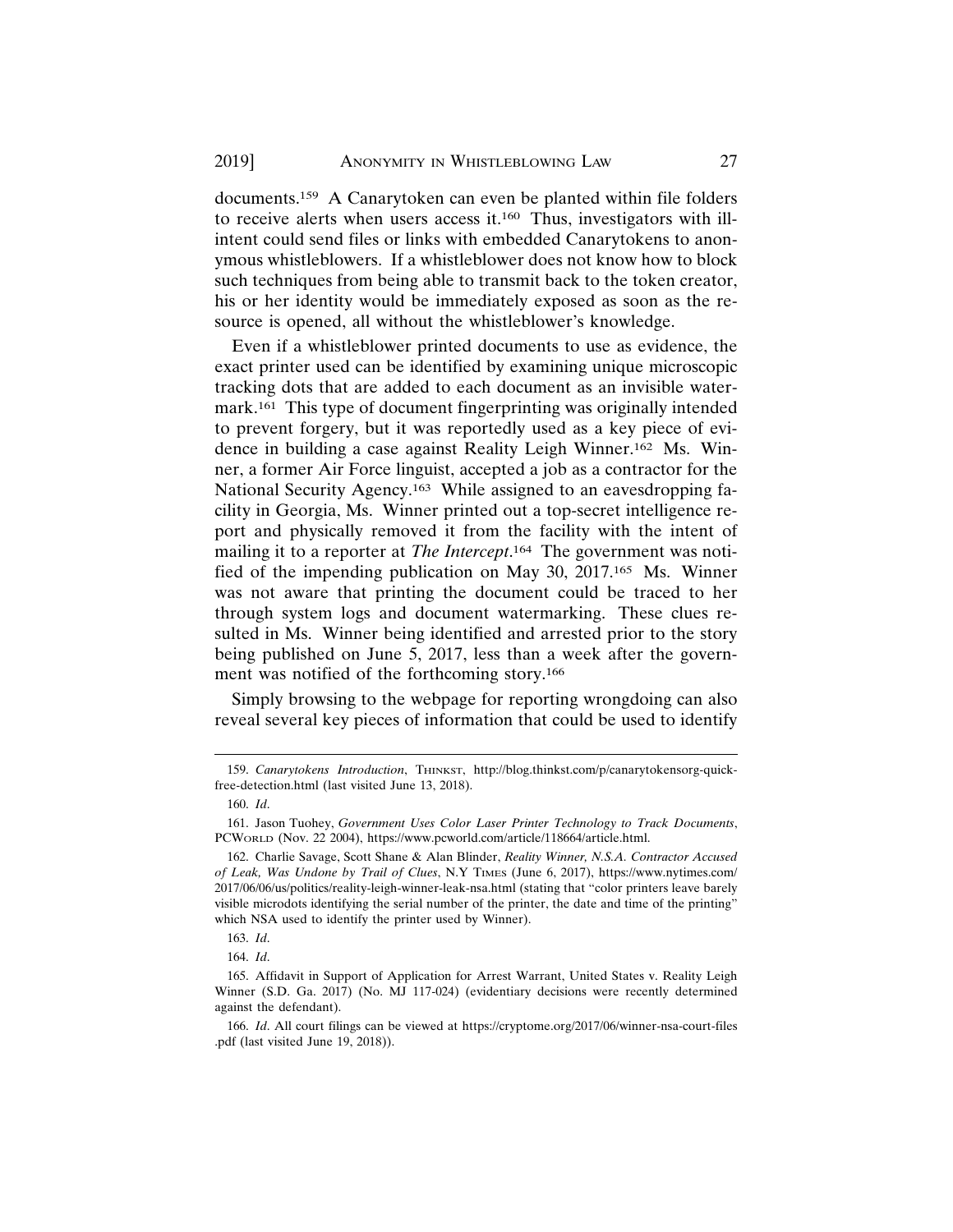the individual.167 Most websites today gather and analyze information about its users, such as IP address, web browser, screen resolution, and operating system.168 These characteristics are typically used in improving website usability, but they can just as easily be used to identify the individual. Many websites also track behavior across multiple websites with browser cookies.169 For example, if a whistleblower happened to be logged into one website while simultaneously reporting wrongdoing on another, it is possible for a browser cookie to tie the actions on both websites to the same user. Accepting default settings on standard Internet browsers can also leak identifiable data about the user and his or her actions, such as location, browsing history, information that is copied from the website, and the status of the device's webcam, microphone, and battery.170

### 6. Social Categorization

A whistleblower could also be identified through social categorization, such as gender, ethnicity, religion, age, health status, or leisure activities.171 For example, a whistleblower's voice could be analyzed if they call a telephone hotline.172 A person's handwriting, or even writing style, especially with the advancement of text analytics, can also be reliably compared to writing attributable to known individuals.173 For example, the use of proper grammar could reveal the individual's likely education level. Many reporting systems in use today also seek a tremendous amount of contextual information regarding the wrongdoing in question. Unfortunately, by prompting the user to submit this information, a naïve whistleblower is likely to comply, which could potentially jeopardize his or her anonymity. For example, asking a whistleblower to provide information regarding the time, location, or individuals involved could allow for those interested in

<sup>167.</sup> COMPLETE GUIDE TO INTERNET PRIVACY, ANONYMITY & SECURITY 15-21 (2d ed. Nerel Online, 2015).

<sup>168.</sup> Peter Eckersley, *How Unique Is Your Web Browser? in* PRIVACY ENHANCING TECHNOL-OGIES 1–18 (Mikhail J. Atallah & Nicholas J. Hopper eds., 2010).

<sup>169.</sup> *Id*.

<sup>170.</sup> MICHAEL BAZZELL, HIDING FROM THE INTERNET*,* 61-63 (4th ed. 2018).

<sup>171.</sup> *Id*.

<sup>172.</sup> Harry F. Hollien, *Voice and Forensics*, *in* VOICE SCIENCE 231–265 (2005); JOHN OLSSON & JUNE LUCHJENBROERS, FORENSIC LINGUISTICS (3d ed. 2014); John H. L. Hansen & Taufiq Hasan, *Speaker Recognition by Machines and Humans: A tutorial review,* 32(6) IEEE SIGNAL PROCESSING MAG. 74–99 (2015).

<sup>173.</sup> Sadia Afroz, Avlin Caliskan-Islam, Ariel Stolerman, Rachel Greenstadt & Damon Mc-Coy, *Doppelg¨anger Finder: Taking Stylometry to the Underground*, *in* IEEE SYMP. SECURITY & PRIVACY 212 (2014); Moshe Koppel & Yaron Winter, *Determining if Two Documents are Written by the Same Author*, 65 J. ASSOC. FOR INFORM. SCI. & TECH. 178 (2013).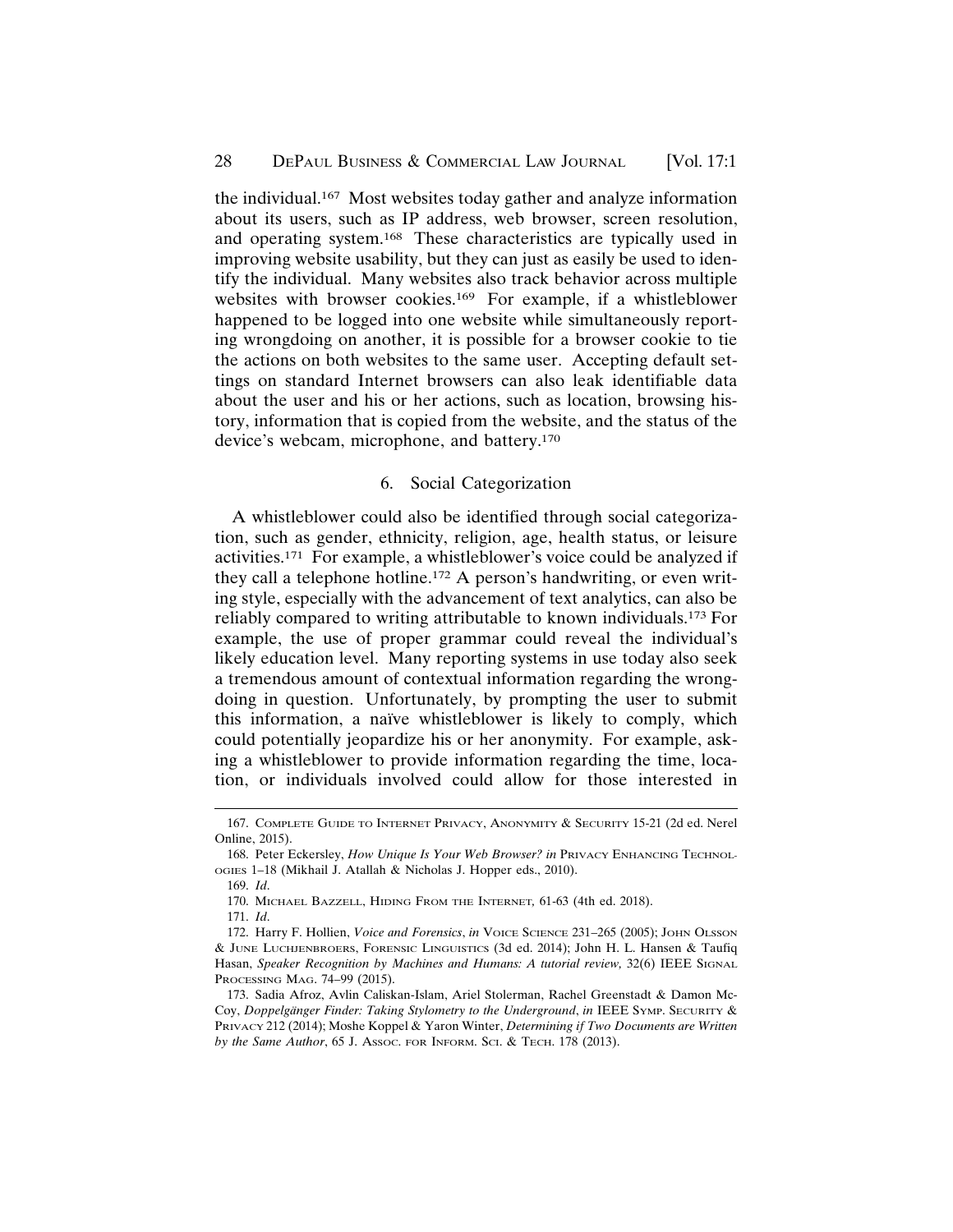retaliation to quickly pinpoint the whistleblower. These types of context clues can vary depending upon the type of wrongdoing being alleged, but every piece of information shared only further reduces the pool of possible whistleblowers.174

#### 7. Symbols of Eligibility/Noneligbility

Symbols of eligibility/noneligibility are used for all kinds of activities in modern society.175 Employee badges, event tickets and toll passes can identify whether an individual has been granted access. However, these symbols are not limited to physical objects. For example, reporting systems can allow for two-way communication with whistleblowers. When a whistleblower wishes to further discuss a prior report, he or she can access the system using a secret passphrase associated with the report for authentication purposes. However, it is important to point out that the security of these symbols is critical to their reliability. If a symbol is compromised, the user will be misidentified. Further, unique lingo or jargon specific to an industry or job role could reveal clues regarding past or present work experience, which might increase credibility, yet also reveal too much about the whistleblower's background. Although not tied to one's legal name directly, this type of information could be correlated to identify the likely source.

# D. *Lack of Retaliation Case Law Regarding Anonymous Whistleblowers*

Despite these capabilities, there is little case law that adequately describes the use of these techniques to identify anonymous whistleblowers. We believe that this is likely for a few reasons. First, the Ethics Resource Center reports that 92% of whistleblowers reported their concerns to someone internal to the organization, with 82% reporting to their supervisor at some point in the process.176 Therefore, the capabilities outlined in this paper are largely unnecessary to identify most whistleblowers because they were likely never anonymous in the first place.

Second, due to continuous log generation and limited storage capacity, system logs might not be stored long enough for whistleblowers to obtain during discovery. While some laws (e.g., Stored

<sup>174.</sup> STEPHEN M. KOHN, THE NEW WHISTLEBLOWER'S HANDBOOK: A STEP-BY-STEP GUIDE TO DOING WHAT'S RIGHT AND PROTECTING YOURSELF 216 (2013).

<sup>175.</sup> *Id*.

<sup>176.</sup> NATIONAL BUSINESS ETHICS SURVEY OF THE U.S. WORKFORCE, ETHICS RESOURCE CENTER 29 (2013).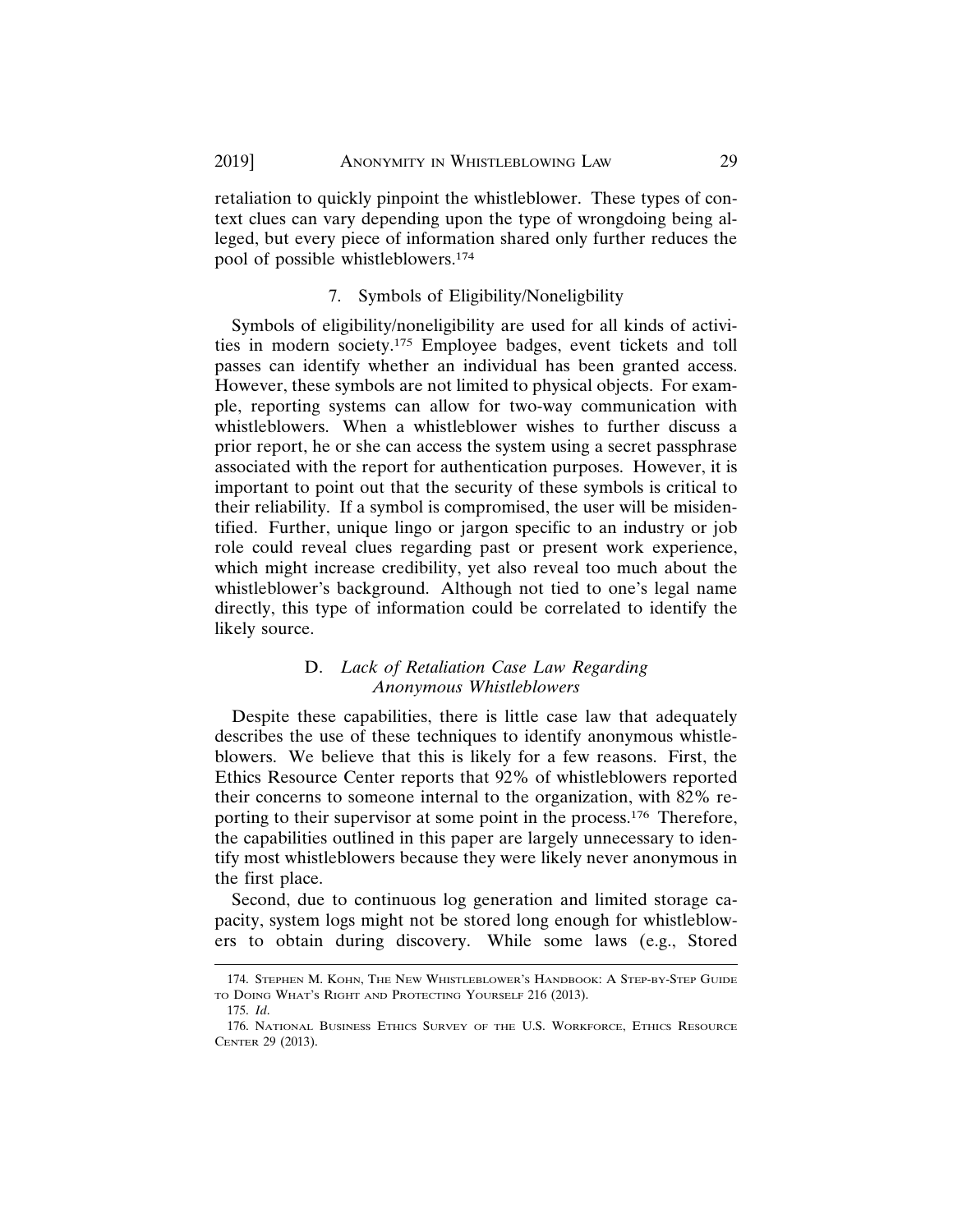Communications  $Act^{177}$  and Sarbanes-Oxley<sup>178</sup>) and industry standards (e.g., Payment Card Industry Data Security Standard (PCI-DSS)179) mandate a minimum data retention period for certain data, the retention policies can vary significantly among organizations. If the time between whistleblower identification and the filing of a complaint is greater than the organization's data retention period for the logs sought in discovery, it is unlikely that meaningful evidence will be obtainable. For example, unless other evidence can be uncovered that proves a premeditated and coordinated effort was made to identify the whistleblower, an organization could theoretically identify an anonymous whistleblower and allow the logs to be overwritten by the time a whistleblower ever files a lawsuit for retaliation. Unfortunately, the inability to prove that the whistleblower could have been identified by the organization forces retaliation complaints to be based upon witness testimony and a loose sequence of events without hard proof that the organization targeted the plaintiff in response to efforts to blow the whistle. Therefore, attorneys are unlikely to make timely requests for discovery to uncover the necessary evidence to build such a case.

Third, most whistleblowers are unlikely to be adequately prepared to navigate the technical and legal minefield without accidentally affording the organization a reasonable defense against retaliation. If the organization successfully avoids generating proof of deliberate retaliation and can instead justify its actions based upon sound legal reasoning, the whistleblower is left with little recourse. Therefore, we argue against the advocacy of all types of identified reporting in order to preserve the anonymity protections that whistleblowers deserve. If employees and legislators remain ignorant of these pitfalls, retaliation against whistleblowers will likely continue unabated.

# IV. LET'S IMPROVE EXISTING LAWS BY CREATING A NEW, STRONGER LAW

"In many cases, the best protection against retaliation is to report possible securities violations anonymously." Labaton Sucharow, L.L.P.

Current whistleblower laws in the U.S. do not adequately protect whistleblowers. "U.S. whistleblower policy remains fractured: a

<sup>177.</sup> Stored Communications Act, 18 U.S.C § 2703(a) (2018).

<sup>178.</sup> Sarbanes-Oxley Act, 15 U.S.C. § 7213 (a)(2)(A)(i) (2012).

<sup>179.</sup> PCI SEC. STANDARDS COUNCIL, PAYMENT CARD INDUSTRY (PCI) DATA SECURITY STANDARD (version 3.2.1 2018) (available at https://www.pcisecuritystandards.org/document\_li brary?category=pcidss&document=pci\_dss).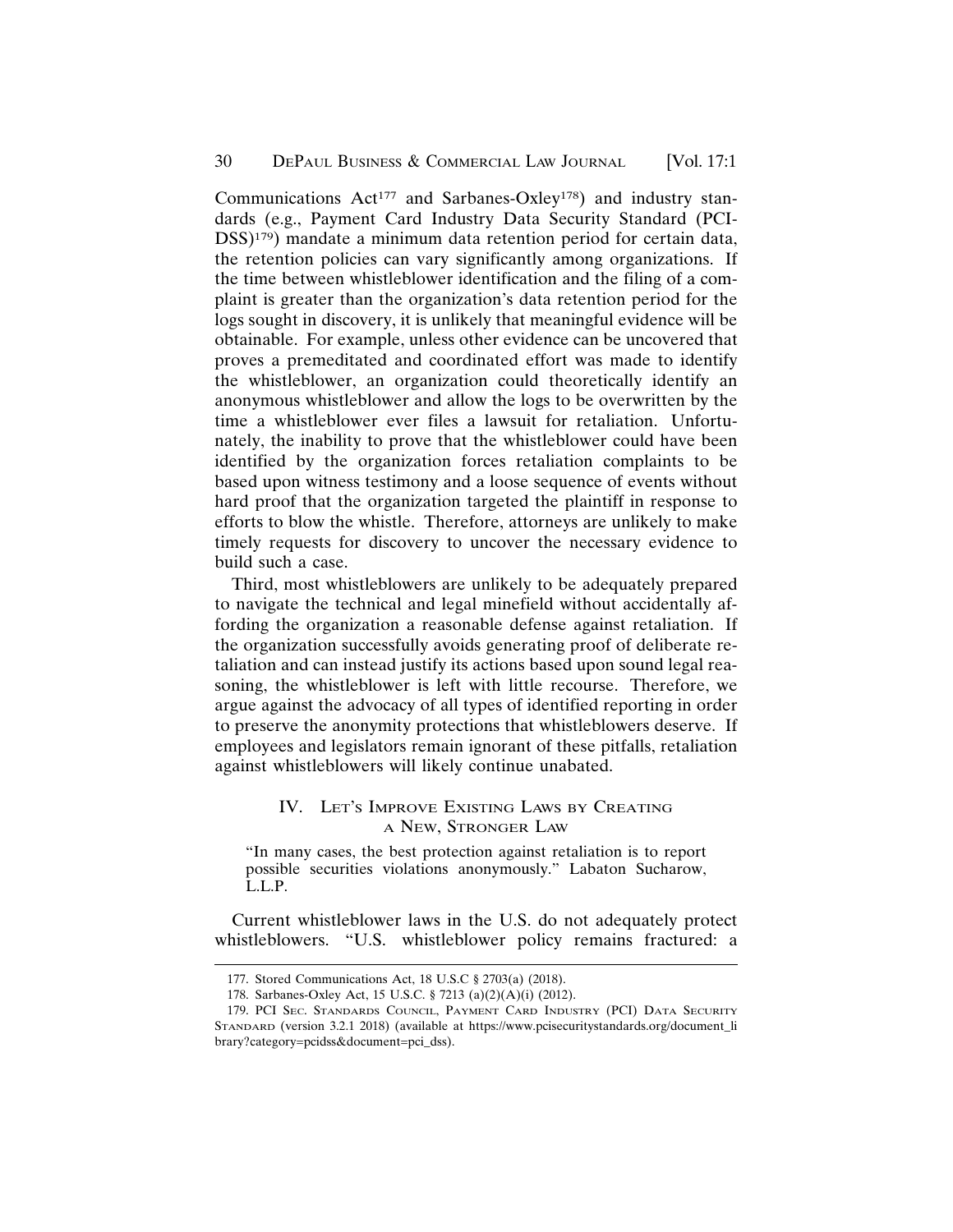patchwork of statutes and case law has led to inconsistent outcomes and incentives, even as the power of whistleblowing in protecting public interest by revealing malfeasance has become clear."180 It is viewed that the piecemeal approach to the protection of whistleblowers has led to confusion and lack of protection for whistleblowers.181 We propose a single new federal law in order to strengthen whistleblower protections. This law would not be industry specific and would apply to all sectors, including nonprofits, for-profits, and the government. In this section, we provide recommendations that must be considered during the construction of future federal whistleblower legislation.

# A. *Definitions of Anonymity vs. Confidentiality*

To illustrate a critical shortcoming of existing federal whistleblower laws, Table 1 illustrates major federal whistleblower legislation and the lack of definitions for both anonymity and confidentiality. We believe that a new comprehensive federal law should include definitions of both anonymity and confidentiality so that both potential whistleblowers and employers understand the difference between the two terms.

| Law         | <b>Adequately Defines</b> |                        | <b>Promises Whistleblowers</b> |                 |
|-------------|---------------------------|------------------------|--------------------------------|-----------------|
|             | <b>Anonymity</b>          | <b>Confidentiality</b> | <b>Anonymity</b>               | Confidentiality |
| <b>FCA</b>  | N <sub>0</sub>            | N <sub>0</sub>         | N <sub>0</sub>                 | N <sub>0</sub>  |
| <b>WPA</b>  | N <sub>0</sub>            | N <sub>0</sub>         | N <sub>0</sub>                 | Yes             |
| <b>WPEA</b> | N <sub>0</sub>            | N <sub>0</sub>         | N <sub>0</sub>                 | Yes             |
| <b>LLA</b>  | N <sub>0</sub>            | N <sub>0</sub>         | N <sub>0</sub>                 | N <sub>0</sub>  |
| <b>FOIA</b> | N <sub>0</sub>            | N <sub>0</sub>         | N <sub>0</sub>                 | N <sub>0</sub>  |
| <b>CSRA</b> | N <sub>0</sub>            | N <sub>0</sub>         | N <sub>0</sub>                 | Yes             |
| <b>OSHA</b> | N <sub>0</sub>            | N <sub>0</sub>         | No                             | Yes             |
| SOX         | N <sub>0</sub>            | N <sub>0</sub>         | Yes                            | Yes             |
| Dodd-Frank  | N <sub>0</sub>            | No                     | Yes                            | Yes             |

| TABLE 1 - ANONYMITY AND CONFIDENTIALITY IN CURRENT |  |
|----------------------------------------------------|--|
| <b>WHISTLEBLOWER LAWS</b>                          |  |

Laws must ensure that clear definitions are provided for all critical terms. Any ambiguity can result in unintended consequences. There-

<sup>180.</sup> Bishara, *supra* note 31, at 43.

<sup>181.</sup> Bishara, *supra* note 31, at 65.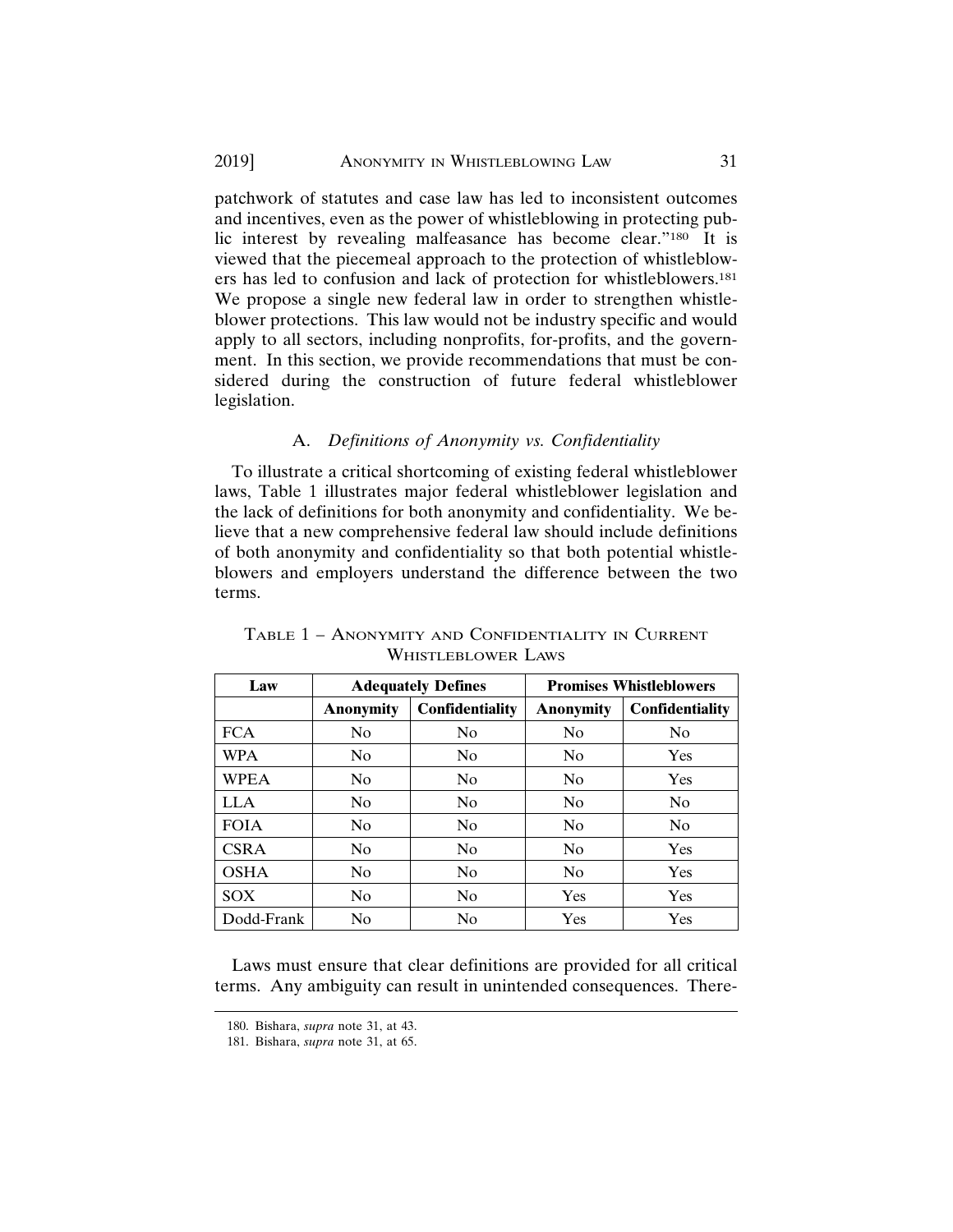fore, the law, as well as business policies and procedures, should clearly define both terms. The suggested definition for confidentiality is as follows:

Confidentiality: the identity of the whistleblower will be known by at least one individual as a result of reporting wrongdoing.

However, even if confidentiality is promised to the whistleblower, the identity of the whistleblower can become known to the government, their attorney, a person at work or a third-party reporting company. Given the sensitive nature of whistleblowing and the likelihood of retaliation, we contend that confidentiality is not enough to adequately protect whistleblowers.

We argue that because confidentiality is not sufficient, the law should mandate anonymity. The definition of anonymity must focus on whether the individual can be identified in any way, rather than simply focus on whether he or she provided a name at the time of reporting. As previously discussed, whistleblower anonymity can be compromised in several different ways, leaving them vulnerable to retaliation. Consequently, we argue that true anonymity can only be achieved if absolutely no one can identify the source of the report of wrongdoing. The sender anonymity set is "a subset of all subjects worldwide who may send messages."182 Therefore, the suggested definition for whistleblower anonymity is as follows:

Anonymity: the state of being not identifiable within a set of potential whistleblowers, known as the anonymity set.183

A whistleblower is only anonymous if he or she cannot be identified in any way as a result of blowing the whistle, including actions taken to acquire evidence of wrongdoing, report concerns internally or externally, as well as any subsequent investigations or legal proceedings. If anonymous reporting cannot be provided, organizations must make it clear that anonymity protections are not available and that any information shared, including one's identity, can only be kept confidential, which offers less protection than anonymity.

# B. *Corporate Policies and Procedures*

The proposed law should mandate organizational policies and procedures. These mandated policies and procedures should ensure that all potential whistleblowers are properly notified of their options, are

183. *Id*.

<sup>182.</sup> Andreas Pfitzmann & Marit Köhntopp, Anonymity, Unobservability, and Pseudonymity *— A Proposal for Terminology*, *in* DESIGNING PRIVACY ENHANCING TECHNOLOGIES 2 (H. Federrath Ed. 2001).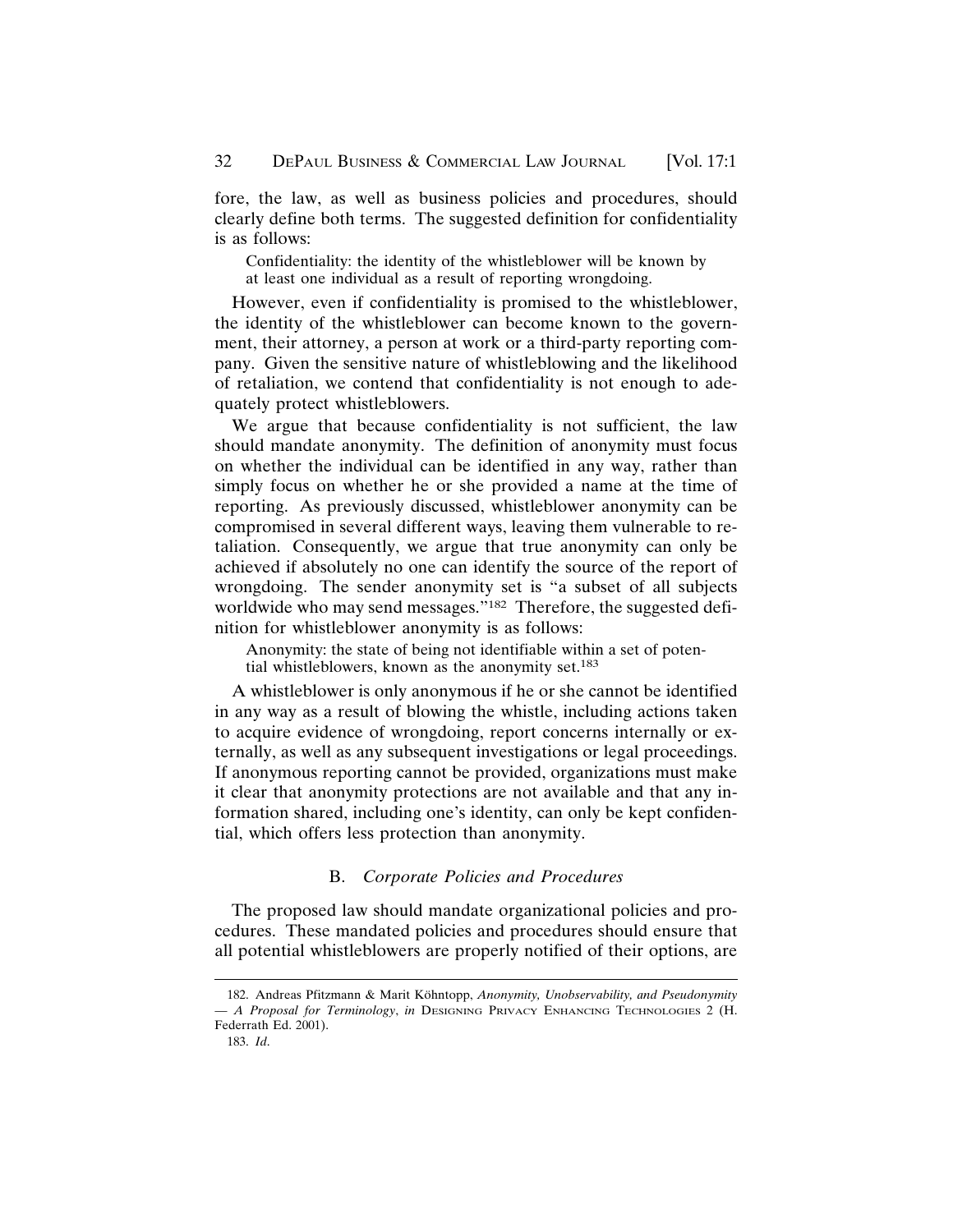assured that the choice to continue or withdraw a report will be respected and that any action taken by the whistleblower will not lead to retaliation. These policies and procedures should provide a mechanism for whistleblowers to report any retaliation. Notice of the requirement of anonymity should also be part of the notification to all employees whom someday may be a whistleblower.

#### 1. Awareness/Notice

It is critical that whistleblowers clearly understand and accept all risks prior to making their report. Regardless of the capabilities of the reporting system, all potential whistleblowers should be provided with definitions of anonymity and confidentiality to reduce the ambiguity surrounding each term. Organizational policies and procedures would be a good starting point for this notice to be located. In addition to being informed of the safest methods to report wrongdoing, potential whistleblowers must also be provided clear explanations of how their identity will be protected.

Instructions should include statements that discourage the sharing of any information that could be used to identify the whistleblower. Similarly, whistleblowers must not be prompted for any specific information. The inclusion of multiple form fields might result in a whistleblower offering too much information without adequately knowing how it might jeopardize anonymity. Instead, a single, open response form should be provided to allow the whistleblower to craft their report however they see fit. Subsequent communication can allow for investigators to obtain additional information, if necessary.

Further, information on how to raise concerns should be distributed in such a way that it protects those who might report by increasing the size of the anonymity set. For example, rather than only providing reporting instructions and a link to the reporting system on a single page of the company website, the instructions can be embedded on each page. This, in effect, makes all visitors to any page of the website potential whistleblowers. For the same reason, all employees should receive physical copies of the whistleblowing policy and procedure. Additionally, regular training on how to report wrongdoing without compromising their safety should be provided. Due to conflict of interest, we recommend that this training be provided by outside information security experts rather than by the employer. All of these actions increase the number of people who have seen the instructions, which expands the anonymity set.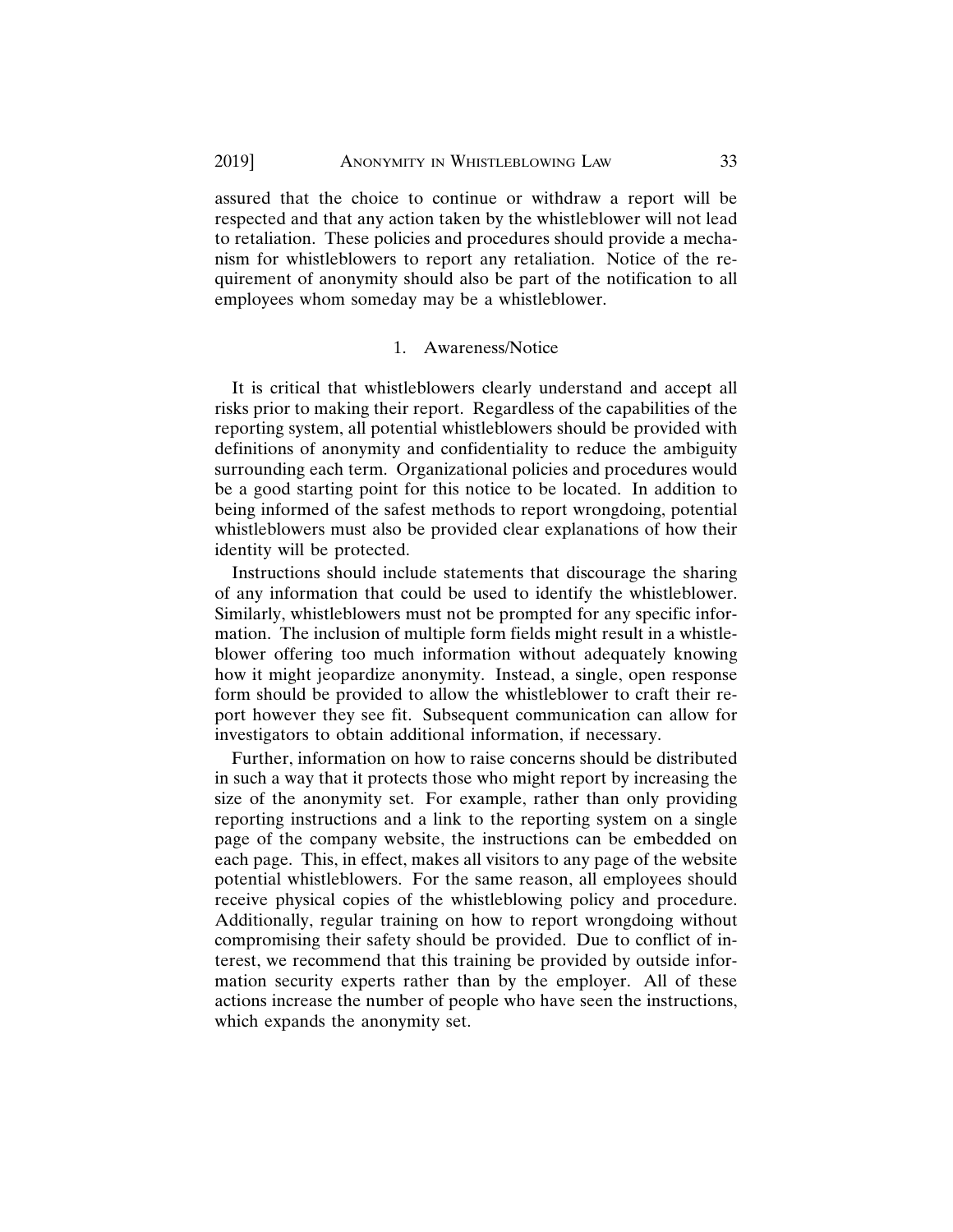#### 2. Choice/Consent

Whistleblowers must be trusted to choose the most appropriate outlet to raise their concern. Laws intended to protect whistleblowers should not restrict whistleblowers from reporting wrongdoing to whomever they deem will provide the best protection. While organizations would certainly prefer that all whistleblowers raise their concerns internally, this desire is counter to the true goal of correcting wrongdoing. Rather than view external whistleblowers as disloyal members and threats to the organization, potential whistleblowers should be provided reassurance that their safety is paramount and that external outlets are acceptable if a whistleblower perceives internal conditions threaten his or her safety. We propose a single federal agency to which whistleblowers would report wrongdoings and retaliation.

Whistleblowers must always have the option of discontinuing their report. Should a whistleblower's anonymity be compromised in any way in the course of reporting or investigating alleged wrongdoing, the whistleblower must be informed immediately and given the option of withdrawing their report. Failing to properly inform whistleblowers or forcing them to accept what they deem to be undesirable risks would be unethical and negatively impact the perception of the reporting channel for future whistleblowers.

#### 3. Access/Participation

The proposed federal law should ensure that it is mandatory that whistleblowers be allowed reasonable access to the status of any investigation into the alleged wrongdoing. The manner in which access is provided must not compromise the whistleblower's anonymity. This can be achieved by providing whistleblowers with a randomly generated passphrase at the time of the initial report. The passphrase will allow the whistleblower to access the reporting system and maintain communication with investigators throughout the process.

#### C. *Technical Requirements*

Most of the online reporting channels still in use today were originally developed over 15 years ago in response to the passage of the Sarbanes-Oxley Act. These channels solicit reports via telephone hotlines or standard online forms. Unfortunately, due to poor design and implementation, most channels available today fail to provide any level of reliable anonymity protection without the whistleblower proactively taking steps to protect their own identity. As more infor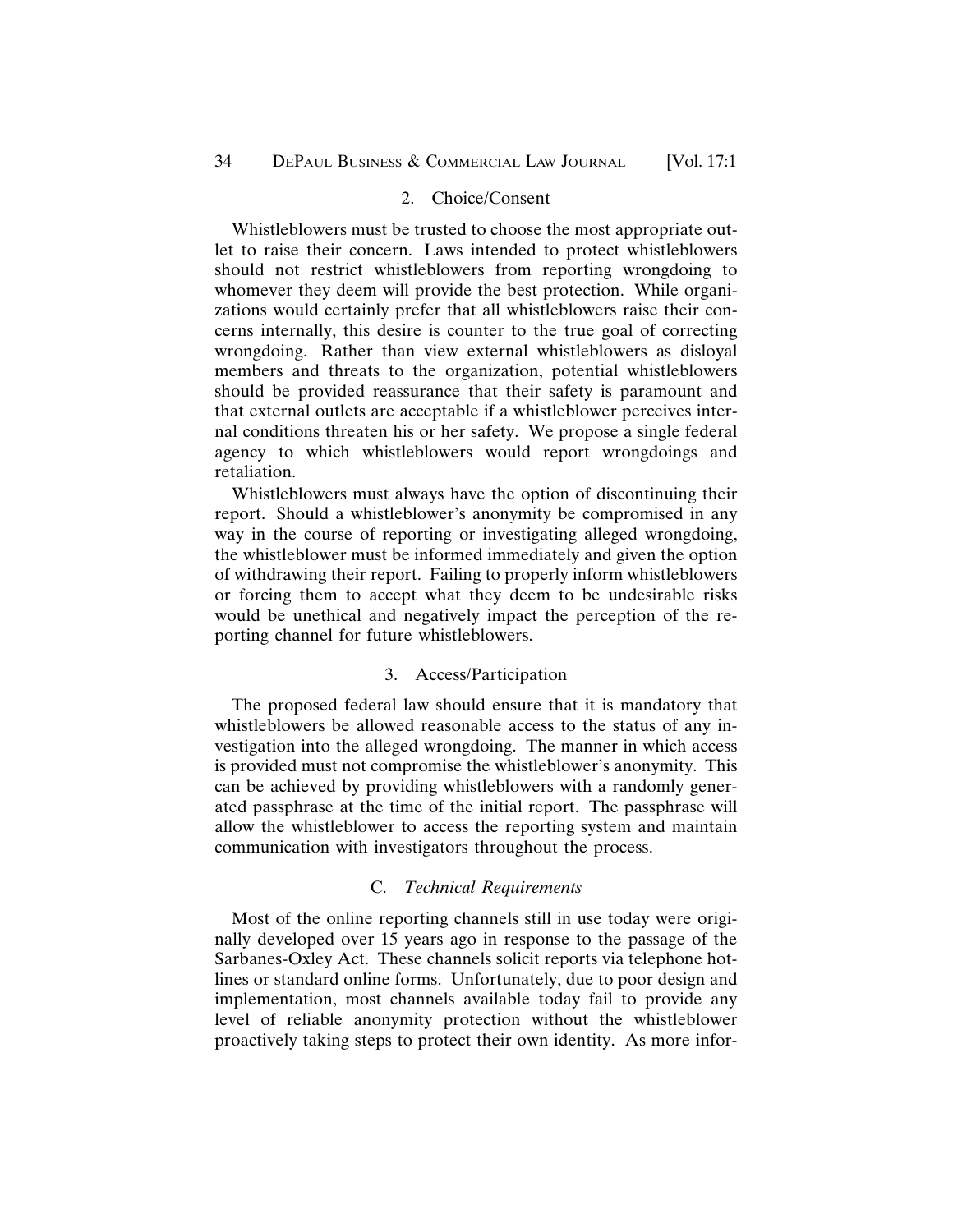mation is known, the easier it is to narrow down the likely source of a report of wrongdoing. Consequently, a naïve whistleblower could still unintentionally reveal his or her identity simply out of ignorance. Therefore, the proposed law must require that organizations only solicit anonymous reports in a way that minimizes the collection of any information that could be used to identify the whistleblower. Three key improvements to the law can be made with respect to the technical requirements of reporting systems.

First, laws should state the requirement that the "best available technology and reporting methods" should be used by both government and business organizations to ensure the anonymity of all whistleblowers. Although whistleblowing has received considerable attention in the media and academic literature over the past 30 years,184 there has been limited research focused on an overlooked element of modern whistleblowing; that is, the reporting system itself. This leaves those who attempt to seek protection under the law worse off as the mere existence of well-intended statutes might lead some to gain a false sense of security in believing that their actions are anonymous. Despite its use in practice and a recognized need for such systems in information systems research,<sup>185</sup> little attention has been given to the technical requirements necessary to maintain anonymity in the context of whistleblowing, nor has practice benefited from a proposed design of an effective whistleblowing system. While constructing legislation involving technology is extremely difficult, especially when such systems suffer from inadequate development, it is imperative that laws intended to protect those who reveal wrongdoing must be future-proof by requiring indicate that the best available technology should be used in order to protect the identities of whistleblowers. We also suggest that information systems researchers concentrate on

<sup>184.</sup> *See* JANET P. NEAR & MARCIA P. MICELI, STANDING UP OR STANDING BY: WHAT PREDICTS BLOWING THE WHISTLE ON ORGANIZATIONAL WRONGDOING?, RES. IN PERSONNEL & HUM. RESOURCES MGMT. 95 (Joseph J. Martocchio ed., 2005); Jessica R. Mesmer-Magnus & Chockalingam Viswesvaran, *Whistleblowing in Organizations: An Examination of Correlates of Whistleblowing Intentions, Actions, and Retaliation*, 62(3) J. BUS. ETHICS 277 (2005); Rafik Elias, *Auditing Students' Professional Commitment and Anticipatory Socialization and Their Relationship to Whistleblowing*, 23 MANAGERIAL AUDITING J. 283 (2008); A. J. BROWN, DAVID LEWIS, RICHARD E. MOBERLY & WIM VANDEKERCKHOVE, INT'L HANDBOOK ON WHISTLEBLOWING RESEARCH (2014); Janet P. Near & Marcia P. Miceli, *Whistle-blowing: Myth and Reality*, 22 J. MGMT. 507 (1996).

<sup>185.</sup> *See* Paul B. Lowry et al., *The Drivers in the Use of Online Whistle-Blowing Reporting Systems*, 30 J. MGMT. INFORM. SYS. 154 (2013); ChongWoo Park et al., *Overcoming the Mum Effect in IT Project Reporting: Impacts of Fault Responsibility and Time Urgency*, 9 J. ASSOC. INFORM. SYS. 409 (2008); ChongWoo Park & Mark Keil, *Organizational Silence and Whistle-Blowing on IT Projects: An Integrated Model*, 40 DECISION SCI. 901 (2009).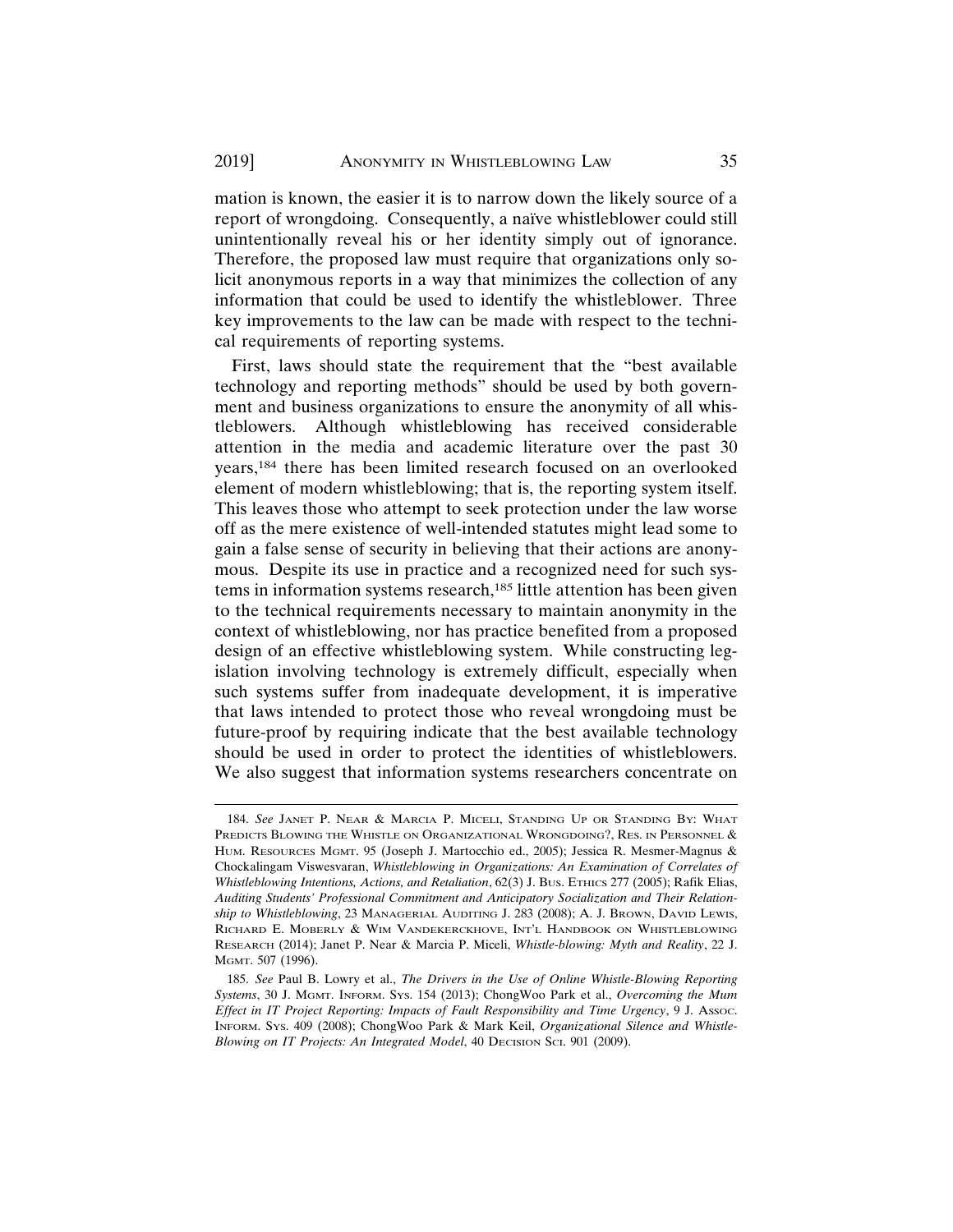the design of reporting systems with a focus on maintaining whistleblower anonymity.

Second, legislation should require that organizations only employ open-source systems. The ability for interested parties to audit the source code of any system provides the user with reassurances that the system behaves as described. Proprietary, or closed-source, systems do not allow outside parties to inspect the true behavior of the system, which could allow organizations to include methods to identify whistleblowers rather measures to protect them.

Third, in addition to open review of source code, any reporting system being used by an organization must also be required to undergo regular, independent audits that focus on assessing both security and anonymity protections. A 2006 review of internal reporting procedures advocated for the testing of whistleblowing, policies, procedures and systems, yet failed to consider whether the whistleblower's anonymity was properly protected.186 These audits should also extend to the organization's policies and procedures regarding whistleblowing. Doing so will ensure that the anonymity of whistleblowers is protected by confirming that the process adequately protects whistleblowers from current threats. Including these last two measures will futureproof the law with respect to advances in technology.

#### D. *Corporate Motivation to Comply with the Law*

Questions could be raised as to whether firms are truly interested in protecting whistleblowers. Given the prevalence of retaliation, it is possible that some organizations are successfully exploiting weaknesses in the law by meeting the minimum standard for compliance while intentionally employing inadequate systems to identify whistleblowers. To combat this issue, legislation must ensure that the requirements for compliance are clearly stated, but in such a way that protections can evolve with technological advances.

If whistleblower laws were to clearly define the differences between anonymous and confidential reporting, any organization that fails to provide a truly anonymous reporting channel would expose itself to increased liability. Employees could take advantage of the organization's poor internal whistleblowing system by submitting an allegation of wrongdoing that they know will identify them to hold the organization hostage. If the organization later attempted to terminate the employee or some other adverse employment action, the employee could

<sup>186.</sup> Steven E. Kaplan & Joseph J. Schultz, *The Role of Internal Audit in Sensitive Communications*, J. MGMT. STUD. 10, 25 (2006).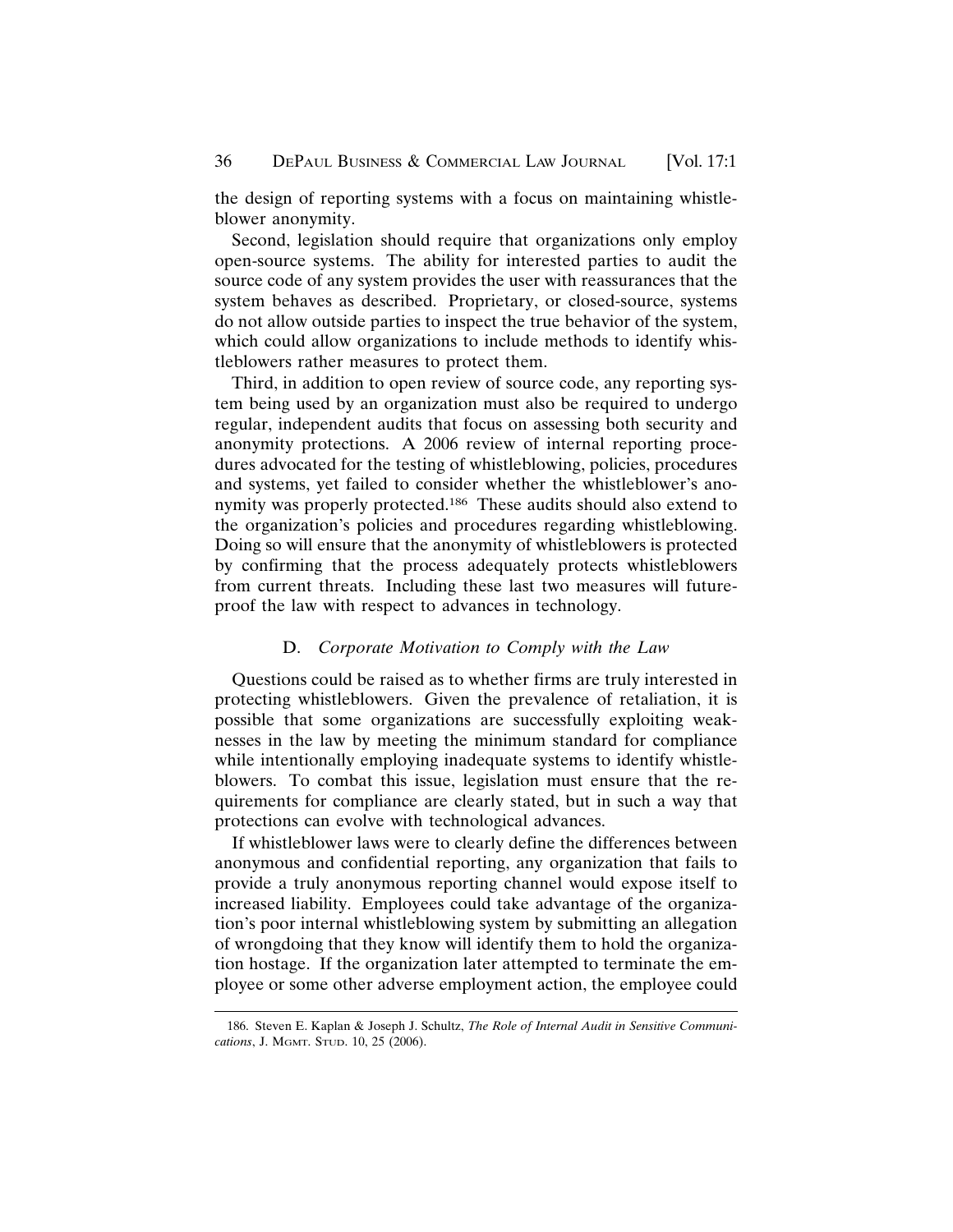point to the organization's ability to identify his or her complaint and claim that the subsequent termination is a form of retaliation. Therefore, the assurance of anonymity not only protects the whistleblower, but also protects the organization.

Further, media organizations such as Wikileaks are aggressively developing their own anonymous reporting channels for the purposes of soliciting tips from the public. For example, the Freedom of the Press Foundation manages the development of SecureDrop<sup>187</sup>, an opensource whistleblower submission system. Such systems provide significantly better anonymity protections when compared to what most firms are currently using, which only encourages whistleblowers to disclose their concerns to external outlets. If organizations fail to implement systems with adequate protections, they run the risk of damaging information being aired out publicly.

#### E. *Punitive Damages*

Existing laws require organizations to defend their statutorily mandated compliance programs. However, whistleblowers rarely obtain favorable decisions unless a clear fact pattern, backed by direct evidence, proves intentional retaliation. Therefore, we suggest that punitive damages be introduced into new laws that allows for a plaintiff to receive funds if an organization implements policies, procedures or systems that can be shown to likely jeopardize whistleblower's anonymity and are reported by the plaintiff. The new federal law should name a government entity such as the SEC or Department of Labor as the administrative agency in charge of compliance. Potential plaintiffs could first bring the organizational whistleblower deficiencies to this agency, and if found not in compliance, then the punitive damages provision would be applicable as punishment to the organization and a reward for the "whistleblower" of the deficiencies. Of course, the deficiencies would need to be remedied.

An organization's failure to maintain adequate internal controls might violate the bookkeeping and accounting provisions of the Foreign Corrupt Practices, Dodd-Frank, and Sarbanes-OxleyActs.188 While some whistleblowers can blow the whistle on the lack of internal controls under these laws, we argue that comprehensive legislation should encourage and protect this behavior for all whistleblowers.

<sup>187.</sup> SECUREDROP, https://securedrop.org/ (last visited June 25, 2018).

<sup>188.</sup> KOHN, *supra* note 22, at 217.